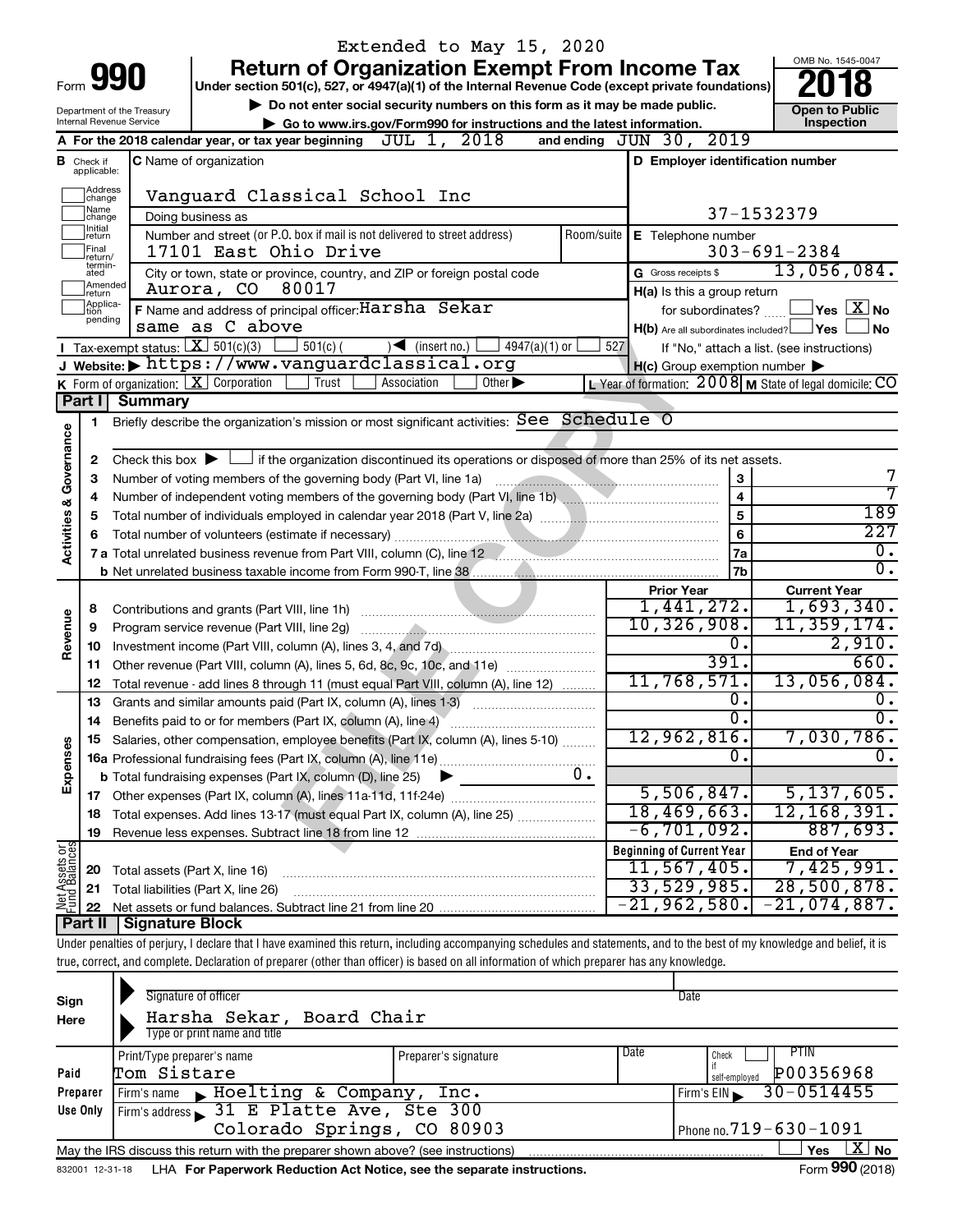|                | Vanguard Classical School Inc<br>Form 990 (2018)                                                                                             | 37-1532379                     | Page 2                                  |
|----------------|----------------------------------------------------------------------------------------------------------------------------------------------|--------------------------------|-----------------------------------------|
|                | <b>Part III Statement of Program Service Accomplishments</b>                                                                                 |                                |                                         |
|                |                                                                                                                                              |                                |                                         |
| 1.             | Briefly describe the organization's mission:                                                                                                 |                                |                                         |
|                | The mission of Vanguard Classical School is to facilitate individual                                                                         |                                |                                         |
|                | academic achievement and character development through a rigorous,<br>content-rich, inclusive learning environment.                          |                                |                                         |
|                |                                                                                                                                              |                                |                                         |
| $\overline{2}$ | Did the organization undertake any significant program services during the year which were not listed on the                                 |                                |                                         |
|                | prior Form 990 or 990-EZ?                                                                                                                    |                                | $\Box$ Yes $[\overline{\mathrm{X}}]$ No |
|                | If "Yes," describe these new services on Schedule O.                                                                                         |                                |                                         |
| 3              | Did the organization cease conducting, or make significant changes in how it conducts, any program services?                                 |                                | $\Box$ Yes $[\overline{\mathrm{X}}]$ No |
|                | If "Yes," describe these changes on Schedule O.                                                                                              |                                |                                         |
| 4              | Describe the organization's program service accomplishments for each of its three largest program services, as measured by expenses.         |                                |                                         |
|                | Section 501(c)(3) and 501(c)(4) organizations are required to report the amount of grants and allocations to others, the total expenses, and |                                |                                         |
|                | revenue, if any, for each program service reported.                                                                                          |                                |                                         |
| 4a             | 10, 344, 377. including grants of \$<br>(Code: ) (Expenses \$<br>Vanguard Classical School graduates will be literate in the classics        | 11, 359, 834.<br>) (Revenue \$ |                                         |
|                | and the ideals of Western Civilization, while valuing the diversity of                                                                       |                                |                                         |
|                | ideas, abilities, and cultures in today's world, and will be prepared                                                                        |                                |                                         |
|                | to contribute meaningfully to their communities.                                                                                             |                                |                                         |
|                |                                                                                                                                              |                                |                                         |
|                |                                                                                                                                              |                                |                                         |
|                |                                                                                                                                              |                                |                                         |
|                |                                                                                                                                              |                                |                                         |
|                |                                                                                                                                              |                                |                                         |
|                |                                                                                                                                              |                                |                                         |
|                |                                                                                                                                              |                                |                                         |
| 4b             | (Code: ) (Expenses \$                                                                                                                        |                                |                                         |
|                | including grants of \$                                                                                                                       | ) (Revenue \$                  |                                         |
|                |                                                                                                                                              |                                |                                         |
|                |                                                                                                                                              |                                |                                         |
|                |                                                                                                                                              |                                |                                         |
|                |                                                                                                                                              |                                |                                         |
|                |                                                                                                                                              |                                |                                         |
|                |                                                                                                                                              |                                |                                         |
|                |                                                                                                                                              |                                |                                         |
|                |                                                                                                                                              |                                |                                         |
|                |                                                                                                                                              |                                |                                         |
|                |                                                                                                                                              |                                |                                         |
| 4с             | (Code:<br>(Expenses \$<br>including grants of \$                                                                                             | ) (Revenue \$                  |                                         |
|                |                                                                                                                                              |                                |                                         |
|                |                                                                                                                                              |                                |                                         |
|                |                                                                                                                                              |                                |                                         |
|                |                                                                                                                                              |                                |                                         |
|                |                                                                                                                                              |                                |                                         |
|                |                                                                                                                                              |                                |                                         |
|                |                                                                                                                                              |                                |                                         |
|                |                                                                                                                                              |                                |                                         |
|                |                                                                                                                                              |                                |                                         |
|                |                                                                                                                                              |                                |                                         |
|                |                                                                                                                                              |                                |                                         |
| 4d             | Other program services (Describe in Schedule O.)                                                                                             |                                |                                         |
|                | (Expenses \$<br>(Revenue \$<br>including grants of \$                                                                                        |                                |                                         |
| 4е             | 10, 344, 377.<br>Total program service expenses                                                                                              |                                | Form 990 (2018)                         |
|                | 832002 12-31-18                                                                                                                              |                                |                                         |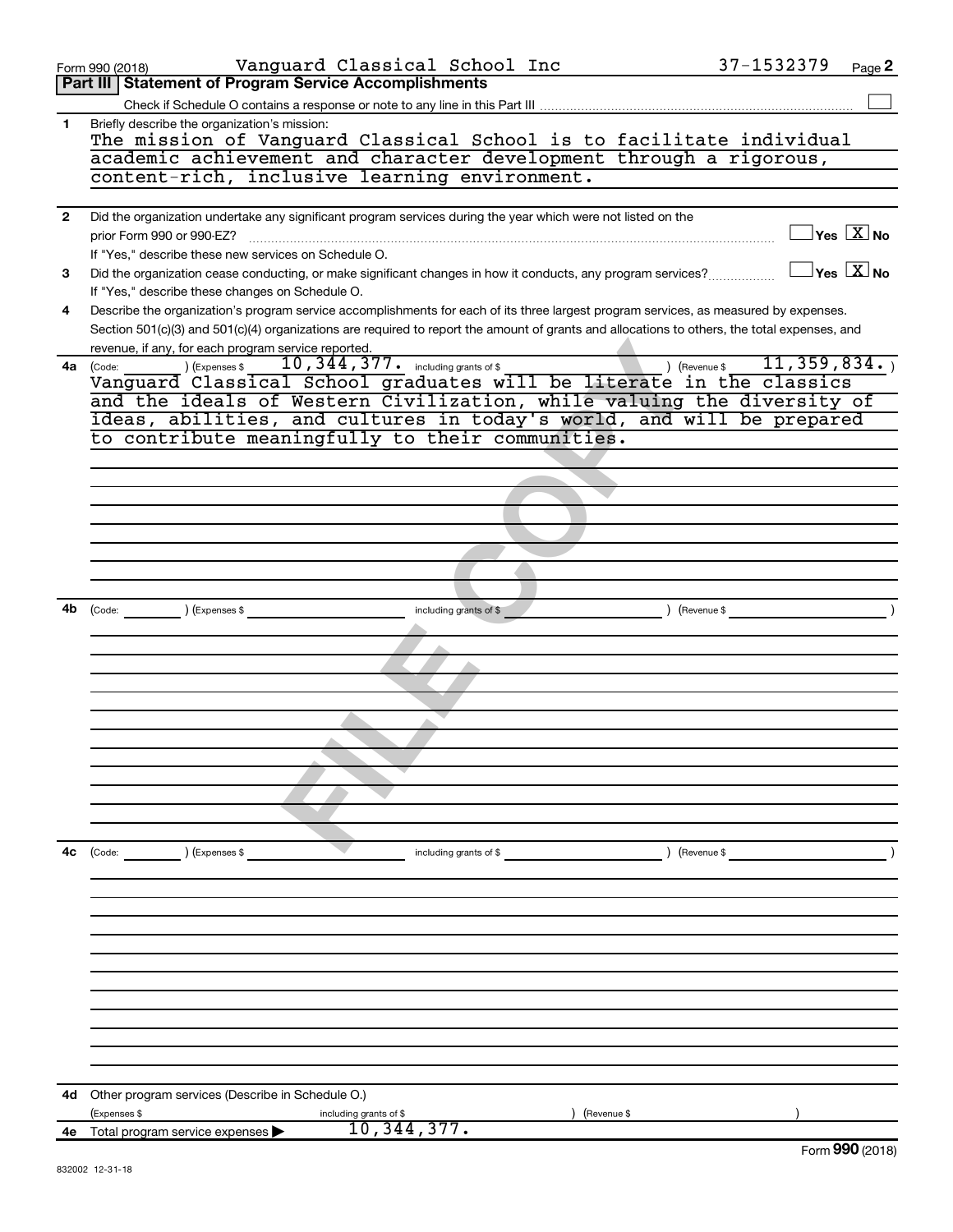|  | Form 990 (2018) |
|--|-----------------|
|  |                 |

 $\frac{1}{100}$   $\frac{1}{2018}$   $\frac{1}{309}$   $\frac{1}{2018}$   $\frac{1}{2018}$   $\frac{1}{2018}$   $\frac{1}{2018}$   $\frac{1}{2018}$   $\frac{1}{2018}$   $\frac{1}{2018}$   $\frac{1}{2018}$   $\frac{1}{2018}$   $\frac{1}{2018}$   $\frac{1}{2018}$   $\frac{1}{2018}$   $\frac{1}{2018}$   $\frac{1}{2018}$   $\$ Vanguard Classical School Inc 37-1532379

|     | Vanquard Classical School Inc<br>37-1532379<br>Form 990 (2018)                                                                                                                                                                                             |                 |                         | Page 3                  |
|-----|------------------------------------------------------------------------------------------------------------------------------------------------------------------------------------------------------------------------------------------------------------|-----------------|-------------------------|-------------------------|
|     | <b>Checklist of Required Schedules</b><br>Part IV                                                                                                                                                                                                          |                 |                         |                         |
|     |                                                                                                                                                                                                                                                            |                 | Yes                     | No                      |
| 1.  | Is the organization described in section $501(c)(3)$ or $4947(a)(1)$ (other than a private foundation)?                                                                                                                                                    |                 |                         |                         |
|     | If "Yes," complete Schedule A                                                                                                                                                                                                                              | 1               | х                       | $\overline{\texttt{X}}$ |
| 2   |                                                                                                                                                                                                                                                            | $\overline{2}$  |                         |                         |
| 3   | Did the organization engage in direct or indirect political campaign activities on behalf of or in opposition to candidates for                                                                                                                            | 3               |                         | х                       |
| 4   | public office? If "Yes," complete Schedule C, Part I<br>Section 501(c)(3) organizations. Did the organization engage in lobbying activities, or have a section 501(h) election in effect                                                                   |                 |                         |                         |
|     |                                                                                                                                                                                                                                                            | 4               |                         | x                       |
| 5   | Is the organization a section 501(c)(4), 501(c)(5), or 501(c)(6) organization that receives membership dues, assessments, or                                                                                                                               |                 |                         |                         |
|     |                                                                                                                                                                                                                                                            | 5               |                         | x                       |
| 6   | Did the organization maintain any donor advised funds or any similar funds or accounts for which donors have the right to                                                                                                                                  |                 |                         |                         |
|     | provide advice on the distribution or investment of amounts in such funds or accounts? If "Yes," complete Schedule D, Part I                                                                                                                               | 6               |                         | х                       |
| 7   | Did the organization receive or hold a conservation easement, including easements to preserve open space,                                                                                                                                                  |                 |                         |                         |
|     | the environment, historic land areas, or historic structures? If "Yes," complete Schedule D, Part II,<br>.                                                                                                                                                 | $\overline{7}$  |                         | х                       |
| 8   | Did the organization maintain collections of works of art, historical treasures, or other similar assets? If "Yes," complete                                                                                                                               |                 |                         |                         |
|     | Schedule D, Part III <b>www.communications.communications.communications.communications.communications.communications</b>                                                                                                                                  | 8               |                         | x                       |
| 9   | Did the organization report an amount in Part X, line 21, for escrow or custodial account liability, serve as a custodian for                                                                                                                              |                 |                         |                         |
|     | amounts not listed in Part X; or provide credit counseling, debt management, credit repair, or debt negotiation services?                                                                                                                                  |                 |                         |                         |
|     | If "Yes." complete Schedule D, Part IV                                                                                                                                                                                                                     | 9               |                         | х                       |
| 10  | Did the organization, directly or through a related organization, hold assets in temporarily restricted endowments, permanent                                                                                                                              |                 |                         | x                       |
|     |                                                                                                                                                                                                                                                            | 10              |                         |                         |
| 11  | If the organization's answer to any of the following questions is "Yes," then complete Schedule D, Parts VI, VII, VIII, IX, or X<br>as applicable.                                                                                                         |                 |                         |                         |
|     | a Did the organization report an amount for land, buildings, and equipment in Part X, line 10? If "Yes," complete Schedule D,                                                                                                                              |                 |                         |                         |
|     | Part VI                                                                                                                                                                                                                                                    | 11a             |                         | х                       |
|     | <b>b</b> Did the organization report an amount for investments - other securities in Part X, line 12 that is 5% or more of its total                                                                                                                       |                 |                         |                         |
|     |                                                                                                                                                                                                                                                            | 11 <sub>b</sub> |                         | x                       |
|     | c Did the organization report an amount for investments - program related in Part X, line 13 that is 5% or more of its total                                                                                                                               |                 |                         |                         |
|     |                                                                                                                                                                                                                                                            | 11c             |                         | x                       |
|     | d Did the organization report an amount for other assets in Part X, line 15 that is 5% or more of its total assets reported in                                                                                                                             |                 |                         |                         |
|     | Part X, line 16? If "Yes," complete Schedule D, Part IX [10] Marting Manuscritt, Martin Martin Martin Martin M                                                                                                                                             | 11d             | x                       |                         |
|     |                                                                                                                                                                                                                                                            | 11e             | х                       |                         |
| f.  | Did the organization's separate or consolidated financial statements for the tax year include a footnote that addresses                                                                                                                                    |                 |                         |                         |
|     | the organization's liability for uncertain tax positions under FIN 48 (ASC 740)? If "Yes," complete Schedule D, Part X                                                                                                                                     | 11f             |                         | х                       |
|     | 12a Did the organization obtain separate, independent audited financial statements for the tax year? If "Yes," complete                                                                                                                                    |                 | X                       |                         |
|     | Schedule D, Parts XI and XII <b>continuum and Construction Construction</b> and Construction Construction Construction                                                                                                                                     | 12a             |                         |                         |
|     | <b>b</b> Was the organization included in consolidated, independent audited financial statements for the tax year?<br>If "Yes," and if the organization answered "No" to line 12a, then completing Schedule D, Parts XI and XII is optional <i>manumum</i> | 12 <sub>b</sub> | x                       |                         |
| 13  |                                                                                                                                                                                                                                                            | 13              | $\overline{\textbf{x}}$ |                         |
| 14a | Did the organization maintain an office, employees, or agents outside of the United States?                                                                                                                                                                | 14a             |                         | x                       |
|     | <b>b</b> Did the organization have aggregate revenues or expenses of more than \$10,000 from grantmaking, fundraising, business,                                                                                                                           |                 |                         |                         |
|     | investment, and program service activities outside the United States, or aggregate foreign investments valued at \$100,000                                                                                                                                 |                 |                         |                         |
|     |                                                                                                                                                                                                                                                            | 14b             |                         | x                       |
| 15  | Did the organization report on Part IX, column (A), line 3, more than \$5,000 of grants or other assistance to or for any                                                                                                                                  |                 |                         |                         |
|     |                                                                                                                                                                                                                                                            | 15              |                         | x                       |
| 16  | Did the organization report on Part IX, column (A), line 3, more than \$5,000 of aggregate grants or other assistance to                                                                                                                                   |                 |                         |                         |
|     |                                                                                                                                                                                                                                                            | 16              |                         | x                       |
| 17  | Did the organization report a total of more than \$15,000 of expenses for professional fundraising services on Part IX,                                                                                                                                    |                 |                         |                         |
|     |                                                                                                                                                                                                                                                            | 17              |                         | x                       |
| 18  | Did the organization report more than \$15,000 total of fundraising event gross income and contributions on Part VIII, lines                                                                                                                               |                 |                         | x                       |
|     |                                                                                                                                                                                                                                                            | 18              |                         |                         |
| 19  | Did the organization report more than \$15,000 of gross income from gaming activities on Part VIII, line 9a? If "Yes,"                                                                                                                                     | 19              |                         | x                       |
|     | 20a Did the organization operate one or more hospital facilities? If "Yes," complete Schedule H                                                                                                                                                            | 20a             |                         | x                       |
|     |                                                                                                                                                                                                                                                            | 20 <sub>b</sub> |                         |                         |
| 21  | Did the organization report more than \$5,000 of grants or other assistance to any domestic organization or                                                                                                                                                |                 |                         |                         |
|     |                                                                                                                                                                                                                                                            | 21              |                         | x                       |
|     | 332003 12-31-18                                                                                                                                                                                                                                            |                 |                         | Form 990 (2018)         |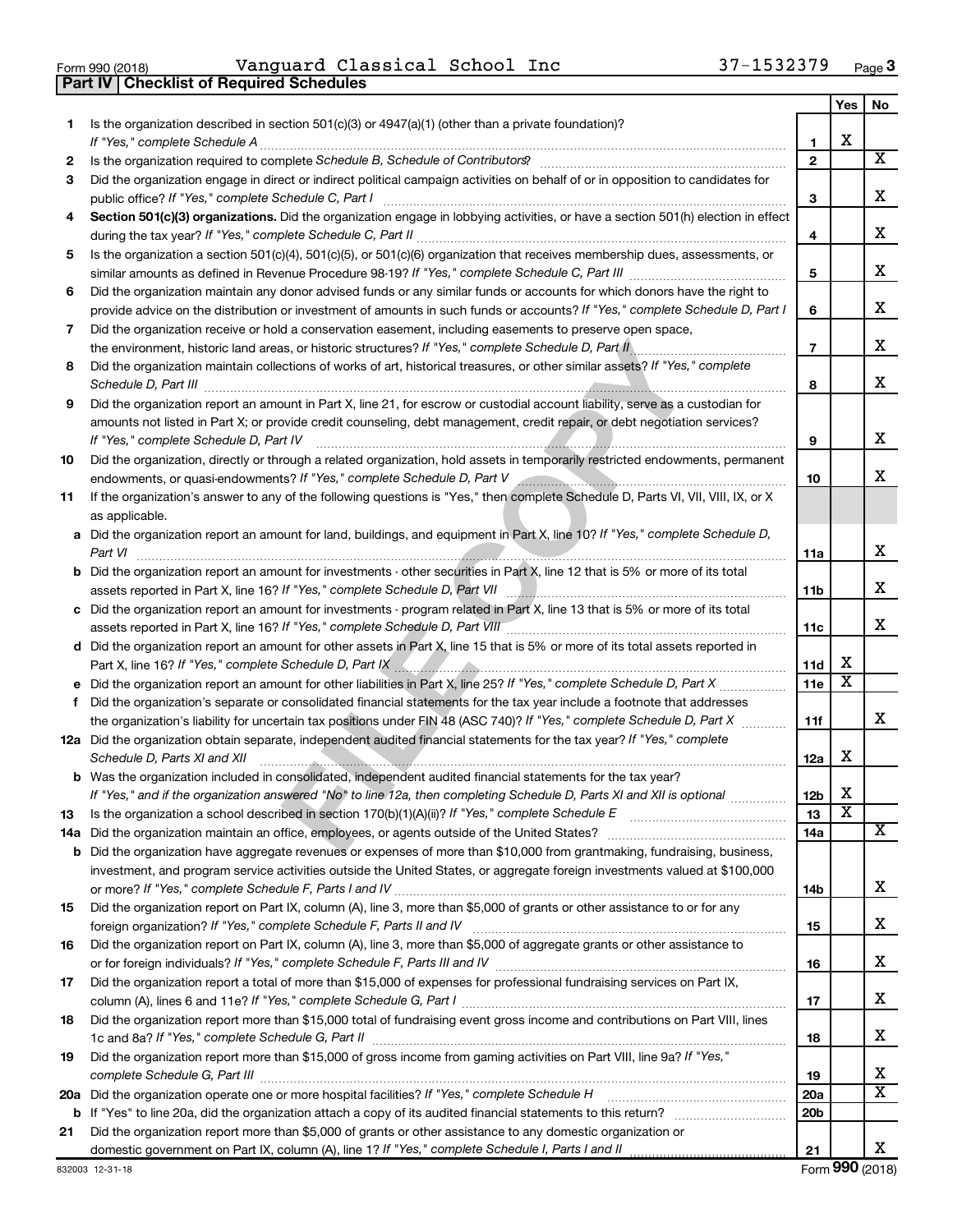$\frac{1}{100}$   $\frac{1}{2018}$   $\frac{1}{309}$   $\frac{1}{2018}$   $\frac{1}{2018}$   $\frac{1}{2018}$   $\frac{1}{2018}$   $\frac{1}{2018}$   $\frac{1}{2018}$   $\frac{1}{2018}$   $\frac{1}{2018}$   $\frac{1}{2018}$   $\frac{1}{2018}$   $\frac{1}{2018}$   $\frac{1}{2018}$   $\frac{1}{2018}$   $\frac{1}{2018}$   $\$ Vanguard Classical School Inc 37-1532379

|               | 37-1532379<br>Vanquard Classical School Inc<br>Form 990 (2018)                                                                    |                 |     | Page 4                  |
|---------------|-----------------------------------------------------------------------------------------------------------------------------------|-----------------|-----|-------------------------|
|               | <b>Part IV   Checklist of Required Schedules (continued)</b>                                                                      |                 |     |                         |
|               |                                                                                                                                   |                 | Yes | No                      |
| 22            | Did the organization report more than \$5,000 of grants or other assistance to or for domestic individuals on                     |                 |     |                         |
|               |                                                                                                                                   | 22              |     | х                       |
| 23            | Did the organization answer "Yes" to Part VII, Section A, line 3, 4, or 5 about compensation of the organization's current        |                 |     |                         |
|               | and former officers, directors, trustees, key employees, and highest compensated employees? If "Yes," complete                    |                 |     |                         |
|               | Schedule J <b>Execute Schedule J Execute Schedule J</b>                                                                           | 23              |     | х                       |
|               | 24a Did the organization have a tax-exempt bond issue with an outstanding principal amount of more than \$100,000 as of the       |                 |     |                         |
|               | last day of the year, that was issued after December 31, 2002? If "Yes," answer lines 24b through 24d and complete                |                 |     |                         |
|               |                                                                                                                                   | 24a             |     | x                       |
|               |                                                                                                                                   | 24 <sub>b</sub> |     |                         |
|               | c Did the organization maintain an escrow account other than a refunding escrow at any time during the year to defease            |                 |     |                         |
|               | any tax-exempt bonds?                                                                                                             | 24c             |     |                         |
|               |                                                                                                                                   | 24d             |     |                         |
|               | 25a Section 501(c)(3), 501(c)(4), and 501(c)(29) organizations. Did the organization engage in an excess benefit                  |                 |     |                         |
|               |                                                                                                                                   | 25a             |     | х                       |
|               | b Is the organization aware that it engaged in an excess benefit transaction with a disqualified person in a prior year, and      |                 |     |                         |
|               | that the transaction has not been reported on any of the organization's prior Forms 990 or 990-EZ? If "Yes," complete             |                 |     |                         |
|               | Schedule L, Part I                                                                                                                | 25b             |     | x                       |
| 26            | Did the organization report any amount on Part X, line 5, 6, or 22 for receivables from or payables to any current or             |                 |     |                         |
|               | former officers, directors, trustees, key employees, highest compensated employees, or disqualified persons? If "Yes,"            |                 |     |                         |
|               | complete Schedule L, Part II                                                                                                      | 26              |     | x                       |
| 27            | Did the organization provide a grant or other assistance to an officer, director, trustee, key employee, substantial              |                 |     |                         |
|               | contributor or employee thereof, a grant selection committee member, or to a 35% controlled entity or family member               |                 |     |                         |
|               |                                                                                                                                   | 27              |     | х                       |
| 28            | Was the organization a party to a business transaction with one of the following parties (see Schedule L, Part IV                 |                 |     |                         |
|               | instructions for applicable filing thresholds, conditions, and exceptions):                                                       |                 |     |                         |
| а             | A current or former officer, director, trustee, or key employee? If "Yes," complete Schedule L, Part IV                           | 28a             |     | х                       |
| b             | A family member of a current or former officer, director, trustee, or key employee? If "Yes," complete Schedule L, Part IV        | 28 <sub>b</sub> |     | $\overline{\mathbf{X}}$ |
|               | c An entity of which a current or former officer, director, trustee, or key employee (or a family member thereof) was an officer, |                 |     |                         |
|               | director, trustee, or direct or indirect owner? If "Yes," complete Schedule L, Part IV                                            | 28c             |     | х                       |
| 29            |                                                                                                                                   | 29              |     | $\overline{\mathbf{X}}$ |
| 30            | Did the organization receive contributions of art, historical treasures, or other similar assets, or qualified conservation       |                 |     |                         |
|               | contributions? If "Yes," complete Schedule M                                                                                      | 30              |     | х                       |
| 31            | Did the organization liquidate, terminate, or dissolve and cease operations?                                                      |                 |     |                         |
|               |                                                                                                                                   | 31              |     | х                       |
| 32            | Did the organization sell, exchange, dispose of, or transfer more than 25% of its net assets?/f "Yes," complete                   |                 |     |                         |
|               | Schedule N, Part II                                                                                                               | 32              |     | х                       |
| 33            | Did the organization own 100% of an entity disregarded as separate from the organization under Regulations                        |                 |     |                         |
|               |                                                                                                                                   | 33              |     | х                       |
| 34            | Was the organization related to any tax-exempt or taxable entity? If "Yes," complete Schedule R, Part II, III, or IV, and         |                 |     |                         |
|               | Part V, line 1                                                                                                                    | 34              | х   |                         |
|               | 35a Did the organization have a controlled entity within the meaning of section 512(b)(13)?                                       | <b>35a</b>      |     | x                       |
|               | b If "Yes" to line 35a, did the organization receive any payment from or engage in any transaction with a controlled entity       |                 |     |                         |
|               |                                                                                                                                   | 35b             |     |                         |
| 36            | Section 501(c)(3) organizations. Did the organization make any transfers to an exempt non-charitable related organization?        |                 |     |                         |
|               |                                                                                                                                   | 36              |     | х                       |
| 37            | Did the organization conduct more than 5% of its activities through an entity that is not a related organization                  |                 |     |                         |
|               |                                                                                                                                   | 37              |     | х                       |
| 38            | Did the organization complete Schedule O and provide explanations in Schedule O for Part VI, lines 11b and 19?                    |                 |     |                         |
|               |                                                                                                                                   | 38              | х   |                         |
| <b>Part V</b> | <b>Statements Regarding Other IRS Filings and Tax Compliance</b>                                                                  |                 |     |                         |
|               | Check if Schedule O contains a response or note to any line in this Part V                                                        |                 |     |                         |
|               |                                                                                                                                   |                 | Yes | No                      |
|               | 1a Enter the number reported in Box 3 of Form 1096. Enter -0- if not applicable <i>manumeraness</i><br>1a                         |                 |     |                         |
|               | 0<br><b>b</b> Enter the number of Forms W-2G included in line 1a. Enter -0- if not applicable<br>1b                               |                 |     |                         |
|               | c Did the organization comply with backup withholding rules for reportable payments to vendors and reportable gaming              |                 |     |                         |
|               |                                                                                                                                   | 1c              |     |                         |
|               | 832004 12-31-18                                                                                                                   |                 |     | Form 990 (2018)         |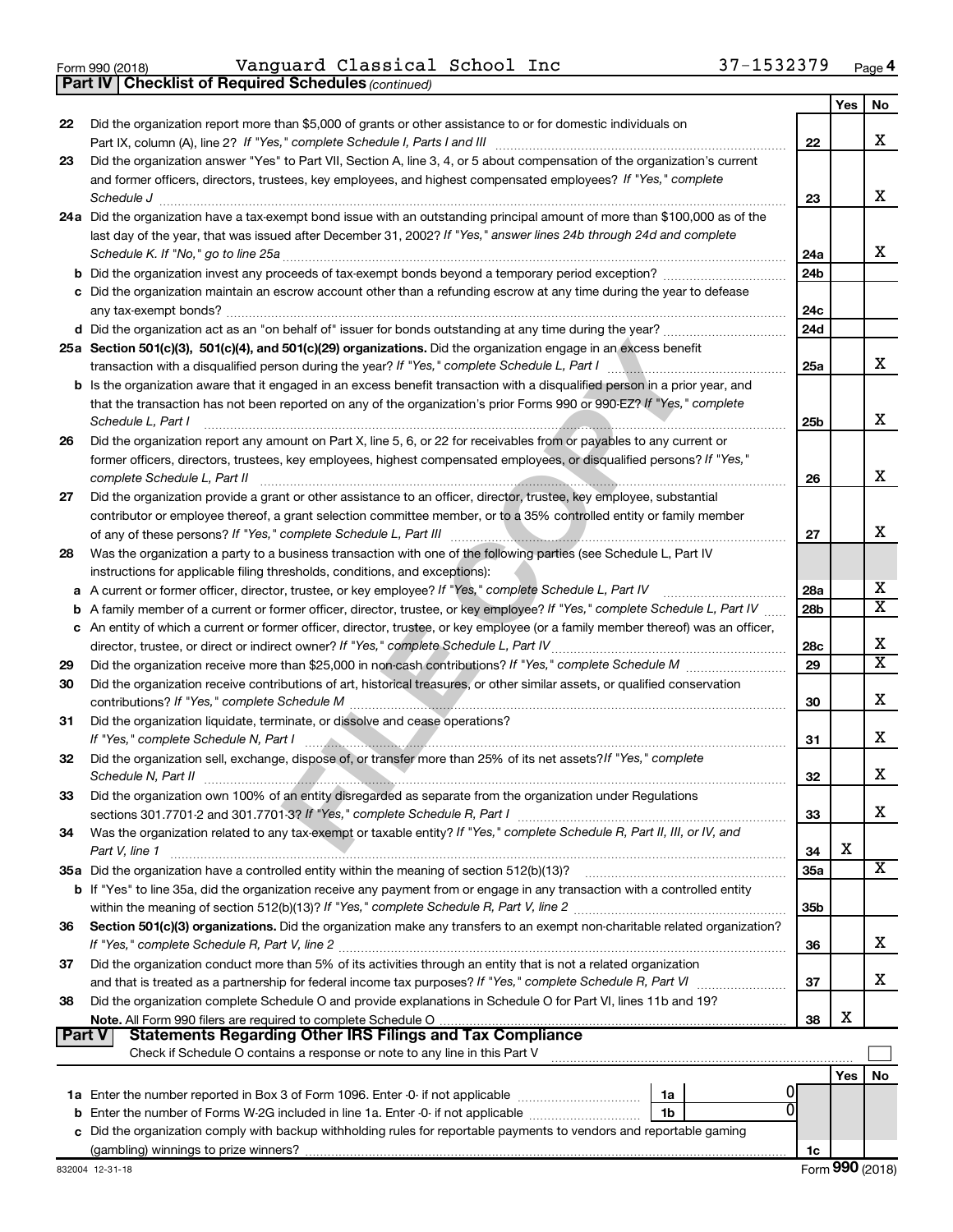|  | Form 990 (2018) |  |
|--|-----------------|--|
|  |                 |  |

**Part V Statements Regarding Other IRS Filings and Tax Compliance**

*(continued)*

|     |                                                                                                                                                 |     | Yes | No                           |  |  |  |  |  |  |
|-----|-------------------------------------------------------------------------------------------------------------------------------------------------|-----|-----|------------------------------|--|--|--|--|--|--|
|     | 2a Enter the number of employees reported on Form W-3, Transmittal of Wage and Tax Statements,                                                  |     |     |                              |  |  |  |  |  |  |
|     | 189<br>filed for the calendar year ending with or within the year covered by this return<br>2a                                                  |     |     |                              |  |  |  |  |  |  |
|     |                                                                                                                                                 | 2b  | x   |                              |  |  |  |  |  |  |
|     |                                                                                                                                                 |     |     |                              |  |  |  |  |  |  |
|     | 3a Did the organization have unrelated business gross income of \$1,000 or more during the year?                                                | За  |     | x.                           |  |  |  |  |  |  |
|     |                                                                                                                                                 | 3b  |     |                              |  |  |  |  |  |  |
|     | 4a At any time during the calendar year, did the organization have an interest in, or a signature or other authority over, a                    |     |     |                              |  |  |  |  |  |  |
|     | financial account in a foreign country (such as a bank account, securities account, or other financial account)?                                | 4a  |     | х                            |  |  |  |  |  |  |
|     | <b>b</b> If "Yes," enter the name of the foreign country: $\blacktriangleright$                                                                 |     |     |                              |  |  |  |  |  |  |
|     | See instructions for filing requirements for FinCEN Form 114, Report of Foreign Bank and Financial Accounts (FBAR).                             |     |     |                              |  |  |  |  |  |  |
|     |                                                                                                                                                 | 5a  |     | х<br>$\overline{\textbf{X}}$ |  |  |  |  |  |  |
| b   |                                                                                                                                                 | 5b  |     |                              |  |  |  |  |  |  |
|     |                                                                                                                                                 | 5c  |     |                              |  |  |  |  |  |  |
|     | 6a Does the organization have annual gross receipts that are normally greater than \$100,000, and did the organization solicit                  | 6a  |     | X.                           |  |  |  |  |  |  |
|     | <b>b</b> If "Yes," did the organization include with every solicitation an express statement that such contributions or gifts                   |     |     |                              |  |  |  |  |  |  |
|     | were not tax deductible?                                                                                                                        | 6b  |     |                              |  |  |  |  |  |  |
| 7   | Organizations that may receive deductible contributions under section 170(c).                                                                   |     |     |                              |  |  |  |  |  |  |
| a   | Did the organization receive a payment in excess of \$75 made partly as a contribution and partly for goods and services provided to the payor? | 7a  |     | x.                           |  |  |  |  |  |  |
|     | b If "Yes," did the organization notify the donor of the value of the goods or services provided?                                               | 7b  |     |                              |  |  |  |  |  |  |
|     | c Did the organization sell, exchange, or otherwise dispose of tangible personal property for which it was required                             |     |     |                              |  |  |  |  |  |  |
|     |                                                                                                                                                 | 7c  |     | х                            |  |  |  |  |  |  |
|     |                                                                                                                                                 |     |     |                              |  |  |  |  |  |  |
| е   | Did the organization receive any funds, directly or indirectly, to pay premiums on a personal benefit contract?                                 | 7е  |     | х<br>$\overline{\textbf{x}}$ |  |  |  |  |  |  |
| Ť.  |                                                                                                                                                 |     |     |                              |  |  |  |  |  |  |
| g   | If the organization received a contribution of qualified intellectual property, did the organization file Form 8899 as required?                | 7g  |     | $\overline{\textbf{X}}$      |  |  |  |  |  |  |
| h.  | If the organization received a contribution of cars, boats, airplanes, or other vehicles, did the organization file a Form 1098-C?              | 7h  |     | х                            |  |  |  |  |  |  |
| 8   | Sponsoring organizations maintaining donor advised funds. Did a donor advised fund maintained by the                                            |     |     |                              |  |  |  |  |  |  |
|     |                                                                                                                                                 | 8   |     |                              |  |  |  |  |  |  |
| 9   | Sponsoring organizations maintaining donor advised funds.                                                                                       |     |     |                              |  |  |  |  |  |  |
| а   | Did the sponsoring organization make any taxable distributions under section 4966?                                                              | 9а  |     |                              |  |  |  |  |  |  |
| b   |                                                                                                                                                 | 9b  |     |                              |  |  |  |  |  |  |
| 10  | Section 501(c)(7) organizations. Enter:                                                                                                         |     |     |                              |  |  |  |  |  |  |
|     | 10a                                                                                                                                             |     |     |                              |  |  |  |  |  |  |
|     | 10 <sub>b</sub><br><b>b</b> Gross receipts, included on Form 990, Part VIII, line 12, for public use of club facilities                         |     |     |                              |  |  |  |  |  |  |
| 11. | Section 501(c)(12) organizations. Enter:<br>  11a                                                                                               |     |     |                              |  |  |  |  |  |  |
|     | <b>b</b> Gross income from other sources (Do not net amounts due or paid to other sources against                                               |     |     |                              |  |  |  |  |  |  |
|     | 11 <sub>b</sub>                                                                                                                                 |     |     |                              |  |  |  |  |  |  |
|     | 12a Section 4947(a)(1) non-exempt charitable trusts. Is the organization filing Form 990 in lieu of Form 1041?                                  | 12a |     |                              |  |  |  |  |  |  |
|     | 12b<br><b>b</b> If "Yes," enter the amount of tax-exempt interest received or accrued during the year                                           |     |     |                              |  |  |  |  |  |  |
| 13  | Section 501(c)(29) qualified nonprofit health insurance issuers.                                                                                |     |     |                              |  |  |  |  |  |  |
|     |                                                                                                                                                 | 13a |     |                              |  |  |  |  |  |  |
|     | Note. See the instructions for additional information the organization must report on Schedule O.                                               |     |     |                              |  |  |  |  |  |  |
|     | <b>b</b> Enter the amount of reserves the organization is required to maintain by the states in which the                                       |     |     |                              |  |  |  |  |  |  |
|     | 13 <sub>b</sub>                                                                                                                                 |     |     |                              |  |  |  |  |  |  |
|     | 13с                                                                                                                                             |     |     | х                            |  |  |  |  |  |  |
|     | 14a Did the organization receive any payments for indoor tanning services during the tax year?                                                  |     |     |                              |  |  |  |  |  |  |
|     |                                                                                                                                                 |     |     |                              |  |  |  |  |  |  |
| 15  | Is the organization subject to the section 4960 tax on payment(s) of more than \$1,000,000 in remuneration or                                   |     |     | x.                           |  |  |  |  |  |  |
|     |                                                                                                                                                 |     |     |                              |  |  |  |  |  |  |
|     | If "Yes," see instructions and file Form 4720, Schedule N.                                                                                      |     |     |                              |  |  |  |  |  |  |
| 16  | Is the organization an educational institution subject to the section 4968 excise tax on net investment income?                                 | 16  |     | х                            |  |  |  |  |  |  |
|     | If "Yes," complete Form 4720, Schedule O.                                                                                                       |     |     |                              |  |  |  |  |  |  |

Form (2018) **990**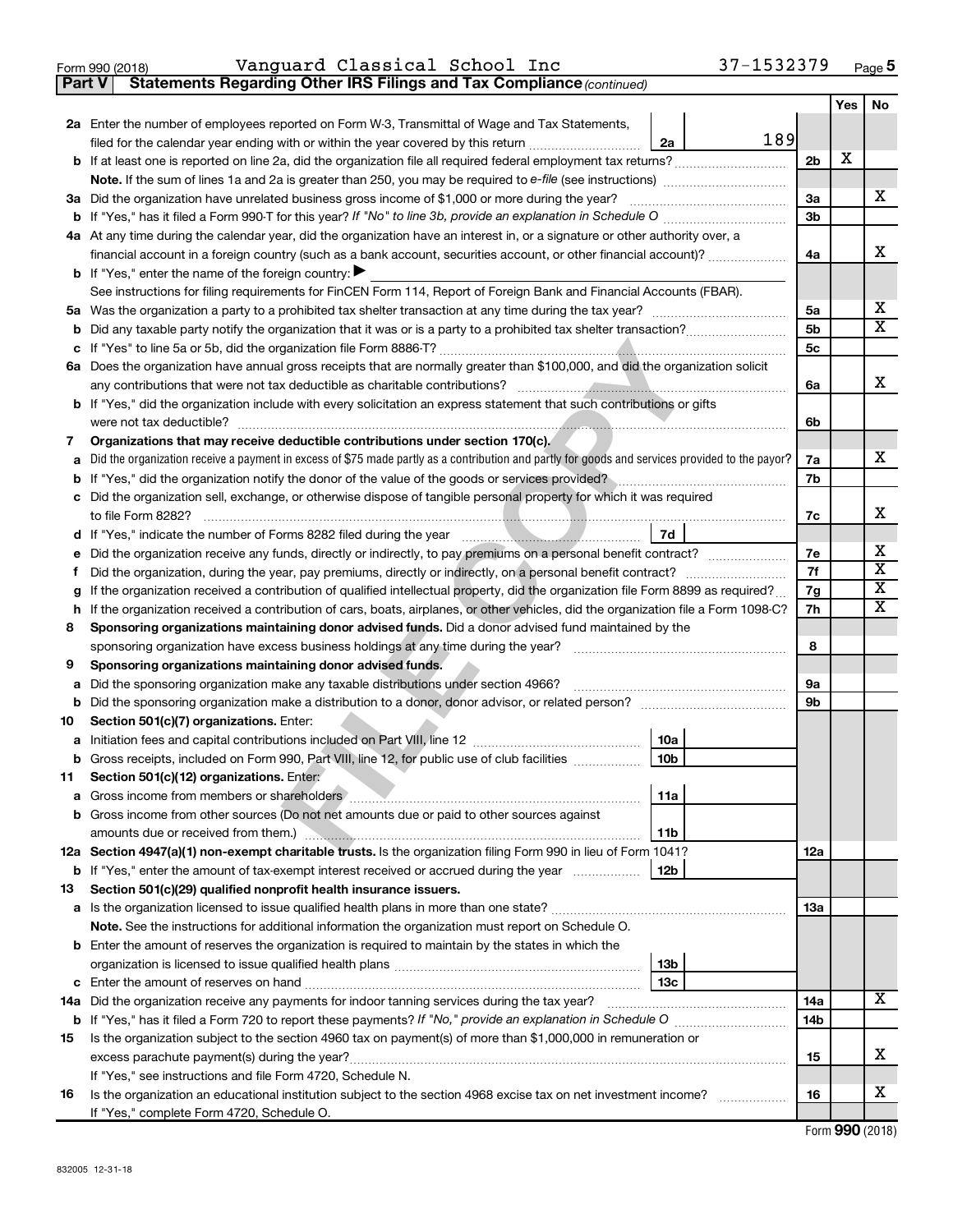|    | <b>Section A. Governing Body and Management</b>                                                                                                                                                                                      |                 |                         |                         |  |  |  |  |  |  |
|----|--------------------------------------------------------------------------------------------------------------------------------------------------------------------------------------------------------------------------------------|-----------------|-------------------------|-------------------------|--|--|--|--|--|--|
|    |                                                                                                                                                                                                                                      |                 | Yes                     | No.                     |  |  |  |  |  |  |
|    | 1a Enter the number of voting members of the governing body at the end of the tax year<br>1a                                                                                                                                         |                 |                         |                         |  |  |  |  |  |  |
|    | If there are material differences in voting rights among members of the governing body, or if the governing                                                                                                                          |                 |                         |                         |  |  |  |  |  |  |
|    | body delegated broad authority to an executive committee or similar committee, explain in Schedule O.                                                                                                                                |                 |                         |                         |  |  |  |  |  |  |
|    | 7<br><b>b</b> Enter the number of voting members included in line 1a, above, who are independent <i>manumum</i><br>1b                                                                                                                |                 |                         |                         |  |  |  |  |  |  |
| 2  | Did any officer, director, trustee, or key employee have a family relationship or a business relationship with any other                                                                                                             |                 |                         |                         |  |  |  |  |  |  |
|    | .                                                                                                                                                                                                                                    | $\mathbf{2}$    |                         | x                       |  |  |  |  |  |  |
| 3  | Did the organization delegate control over management duties customarily performed by or under the direct supervision                                                                                                                |                 |                         |                         |  |  |  |  |  |  |
|    |                                                                                                                                                                                                                                      |                 |                         |                         |  |  |  |  |  |  |
| 4  | Did the organization make any significant changes to its governing documents since the prior Form 990 was filed?                                                                                                                     | 3<br>4          |                         | $\overline{\textbf{x}}$ |  |  |  |  |  |  |
| 5  |                                                                                                                                                                                                                                      | $\sqrt{5}$      |                         | $\overline{\mathbf{x}}$ |  |  |  |  |  |  |
| 6  |                                                                                                                                                                                                                                      | 6               |                         | $\overline{\texttt{x}}$ |  |  |  |  |  |  |
|    | 7a Did the organization have members, stockholders, or other persons who had the power to elect or appoint one or                                                                                                                    |                 |                         |                         |  |  |  |  |  |  |
|    |                                                                                                                                                                                                                                      | 7a              |                         | х                       |  |  |  |  |  |  |
|    | <b>b</b> Are any governance decisions of the organization reserved to (or subject to approval by) members, stockholders, or                                                                                                          |                 |                         |                         |  |  |  |  |  |  |
|    | persons other than the governing body?                                                                                                                                                                                               | 7b              |                         | X.                      |  |  |  |  |  |  |
| 8  | Did the organization contemporaneously document the meetings held or written actions undertaken during the year by the following:                                                                                                    |                 |                         |                         |  |  |  |  |  |  |
|    |                                                                                                                                                                                                                                      | 8а              | X                       |                         |  |  |  |  |  |  |
|    | b Each committee with authority to act on behalf of the governing body?<br>management of the statement of the statement of the statement of the statement of the statement of the statement of the statement of the statement of     | 8b              | $\overline{\mathbf{x}}$ |                         |  |  |  |  |  |  |
|    |                                                                                                                                                                                                                                      |                 |                         |                         |  |  |  |  |  |  |
| 9  | Is there any officer, director, trustee, or key employee listed in Part VII, Section A, who cannot be reached at the                                                                                                                 | 9               |                         | x                       |  |  |  |  |  |  |
|    | organization's mailing address? If "Yes," provide the names and addresses in Schedule O<br>Section B. Policies (This Section B requests information about policies not required by the Internal Revenue Code.)                       |                 |                         |                         |  |  |  |  |  |  |
|    |                                                                                                                                                                                                                                      |                 |                         |                         |  |  |  |  |  |  |
|    |                                                                                                                                                                                                                                      |                 | Yes                     | No<br>$\mathbf x$       |  |  |  |  |  |  |
|    |                                                                                                                                                                                                                                      | <b>10a</b>      |                         |                         |  |  |  |  |  |  |
|    | b If "Yes," did the organization have written policies and procedures governing the activities of such chapters, affiliates,                                                                                                         |                 |                         |                         |  |  |  |  |  |  |
|    | and branches to ensure their operations are consistent with the organization's exempt purposes?                                                                                                                                      | 10b             | х                       |                         |  |  |  |  |  |  |
|    | 11a Has the organization provided a complete copy of this Form 990 to all members of its governing body before filing the form?                                                                                                      | 11a             |                         |                         |  |  |  |  |  |  |
|    | <b>b</b> Describe in Schedule O the process, if any, used by the organization to review this Form 990.                                                                                                                               |                 | х                       |                         |  |  |  |  |  |  |
|    | 12a Did the organization have a written conflict of interest policy? If "No," go to line 13                                                                                                                                          | 12a             | $\overline{\textbf{x}}$ |                         |  |  |  |  |  |  |
|    |                                                                                                                                                                                                                                      | 12 <sub>b</sub> |                         |                         |  |  |  |  |  |  |
|    | c Did the organization regularly and consistently monitor and enforce compliance with the policy? If "Yes," describe                                                                                                                 |                 | х                       |                         |  |  |  |  |  |  |
|    | in Schedule O how this was done <i>manufactured and continuum continuum continuum continuum continuum continuum continuum continuum continuum continuum continuum continuum continuum continuum continuum continuum continuum co</i> | 12c             | $\overline{\textbf{x}}$ |                         |  |  |  |  |  |  |
| 13 |                                                                                                                                                                                                                                      | 13              | $\overline{\mathbf{X}}$ |                         |  |  |  |  |  |  |
| 14 | Did the organization have a written document retention and destruction policy? [11] manufaction manufaction in                                                                                                                       | 14              |                         |                         |  |  |  |  |  |  |
| 15 | Did the process for determining compensation of the following persons include a review and approval by independent                                                                                                                   |                 |                         |                         |  |  |  |  |  |  |
|    | persons, comparability data, and contemporaneous substantiation of the deliberation and decision?                                                                                                                                    |                 |                         |                         |  |  |  |  |  |  |
|    |                                                                                                                                                                                                                                      | 15a             | $\mathbf X$             |                         |  |  |  |  |  |  |
|    | <b>b</b> Other officers or key employees of the organization                                                                                                                                                                         | 15b             | х                       |                         |  |  |  |  |  |  |
|    | If "Yes" to line 15a or 15b, describe the process in Schedule O (see instructions).                                                                                                                                                  |                 |                         |                         |  |  |  |  |  |  |
|    | 16a Did the organization invest in, contribute assets to, or participate in a joint venture or similar arrangement with a                                                                                                            |                 |                         |                         |  |  |  |  |  |  |
|    | taxable entity during the year?                                                                                                                                                                                                      | 16a             |                         | X.                      |  |  |  |  |  |  |
|    | b If "Yes," did the organization follow a written policy or procedure requiring the organization to evaluate its participation                                                                                                       |                 |                         |                         |  |  |  |  |  |  |
|    | in joint venture arrangements under applicable federal tax law, and take steps to safeguard the organization's                                                                                                                       |                 |                         |                         |  |  |  |  |  |  |
|    | exempt status with respect to such arrangements?                                                                                                                                                                                     | 16b             |                         |                         |  |  |  |  |  |  |
|    | <b>Section C. Disclosure</b>                                                                                                                                                                                                         |                 |                         |                         |  |  |  |  |  |  |
| 17 | None<br>List the states with which a copy of this Form 990 is required to be filed $\blacktriangleright$                                                                                                                             |                 |                         |                         |  |  |  |  |  |  |
| 18 | Section 6104 requires an organization to make its Forms 1023 (1024 or 1024-A if applicable), 990, and 990-T (Section 501(c)(3)s only) available                                                                                      |                 |                         |                         |  |  |  |  |  |  |
|    | for public inspection. Indicate how you made these available. Check all that apply.                                                                                                                                                  |                 |                         |                         |  |  |  |  |  |  |
|    | <b>X</b> Own website<br>$ \underline{X} $ Upon request<br>Another's website<br>Other (explain in Schedule O)                                                                                                                         |                 |                         |                         |  |  |  |  |  |  |
| 19 | Describe in Schedule O whether (and if so, how) the organization made its governing documents, conflict of interest policy, and financial                                                                                            |                 |                         |                         |  |  |  |  |  |  |
|    | statements available to the public during the tax year.                                                                                                                                                                              |                 |                         |                         |  |  |  |  |  |  |
| 20 | State the name, address, and telephone number of the person who possesses the organization's books and records                                                                                                                       |                 |                         |                         |  |  |  |  |  |  |
|    | Boos Financial Services, Inc. - 303-643-5642                                                                                                                                                                                         |                 |                         |                         |  |  |  |  |  |  |
|    | 10190 Bannock St Suite 104, Northglenn, CO<br>80260                                                                                                                                                                                  |                 |                         |                         |  |  |  |  |  |  |

#### Form 990 (2018) Vanguard Classical School Inc 37-1532379 <sub>Page</sub>

Check if Schedule O contains a response or note to any line in this Part VI

**Part VI** Governance, Management, and Disclosure For each "Yes" response to lines 2 through 7b below, and for a "No" response *to line 8a, 8b, or 10b below, describe the circumstances, processes, or changes in Schedule O. See instructions.*

 $\boxed{\text{X}}$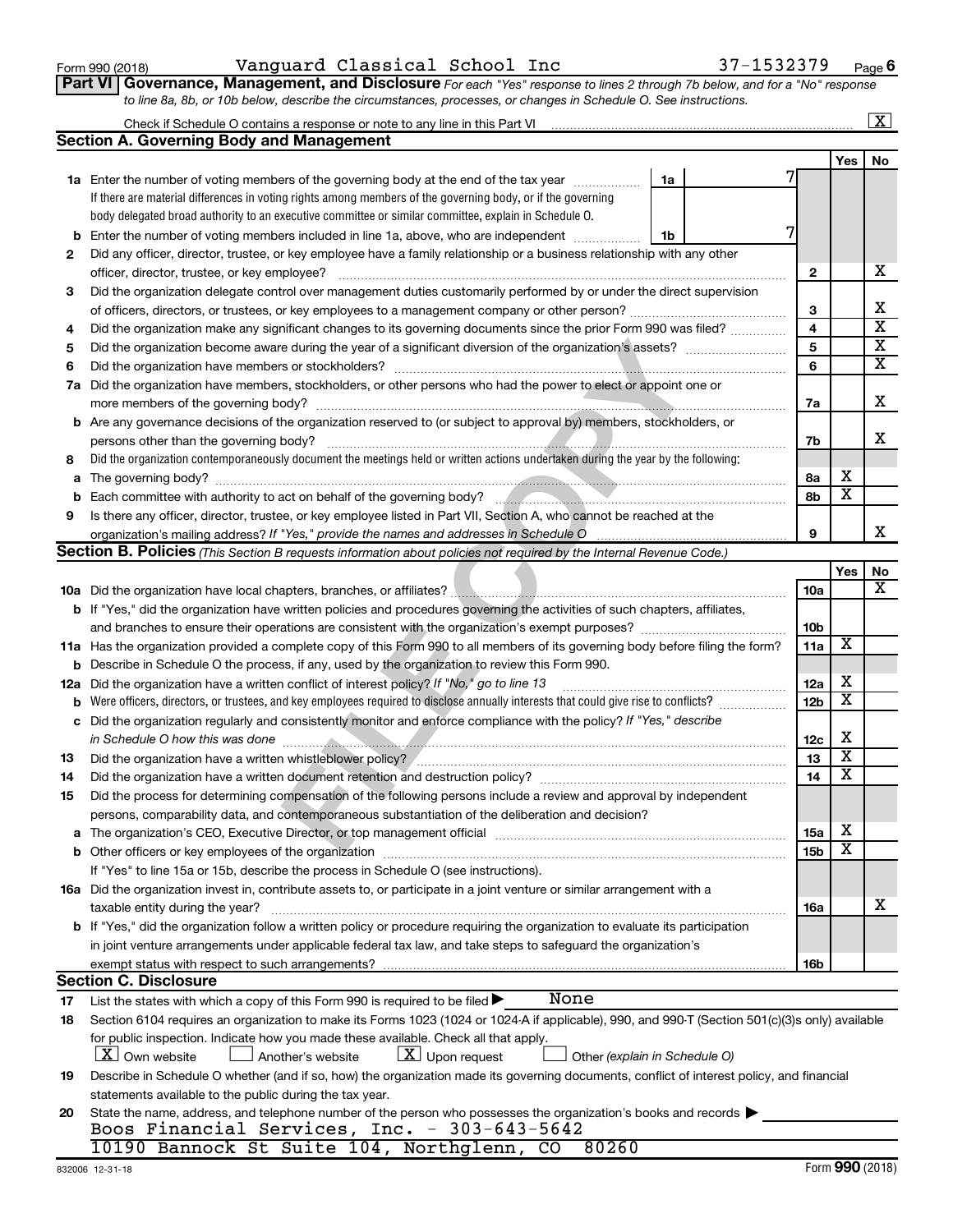| Part VII Compensation of Officers, Directors, Trustees, Key Employees, Highest Compensated |  |  |  |  |
|--------------------------------------------------------------------------------------------|--|--|--|--|
| <b>Employees, and Independent Contractors</b>                                              |  |  |  |  |

| Vanguard Classical School Inc<br>Form 990 (2018)                                                                                                                                                                                                                                           |                          |                                |                       |          |              |                                                              |        |                                 | 37-1532379      | Page 7                      |
|--------------------------------------------------------------------------------------------------------------------------------------------------------------------------------------------------------------------------------------------------------------------------------------------|--------------------------|--------------------------------|-----------------------|----------|--------------|--------------------------------------------------------------|--------|---------------------------------|-----------------|-----------------------------|
| Part VII Compensation of Officers, Directors, Trustees, Key Employees, Highest Compensated                                                                                                                                                                                                 |                          |                                |                       |          |              |                                                              |        |                                 |                 |                             |
| <b>Employees, and Independent Contractors</b>                                                                                                                                                                                                                                              |                          |                                |                       |          |              |                                                              |        |                                 |                 |                             |
| Check if Schedule O contains a response or note to any line in this Part VII                                                                                                                                                                                                               |                          |                                |                       |          |              |                                                              |        |                                 |                 |                             |
| Section A. Officers, Directors, Trustees, Key Employees, and Highest Compensated Employees                                                                                                                                                                                                 |                          |                                |                       |          |              |                                                              |        |                                 |                 |                             |
| 1a Complete this table for all persons required to be listed. Report compensation for the calendar year ending with or within the organization's tax year                                                                                                                                  |                          |                                |                       |          |              |                                                              |        |                                 |                 |                             |
| • List all of the organization's current officers, directors, trustees (whether individuals or organizations), regardless of amount of compensation.<br>Enter $-0$ in columns $(D)$ , $(E)$ , and $(F)$ if no compensation was paid.                                                       |                          |                                |                       |          |              |                                                              |        |                                 |                 |                             |
| • List all of the organization's current key employees, if any. See instructions for definition of "key employee."                                                                                                                                                                         |                          |                                |                       |          |              |                                                              |        |                                 |                 |                             |
| • List the organization's five current highest compensated employees (other than an officer, director, trustee, or key employee) who received report-                                                                                                                                      |                          |                                |                       |          |              |                                                              |        |                                 |                 |                             |
| able compensation (Box 5 of Form W-2 and/or Box 7 of Form 1099-MISC) of more than \$100,000 from the organization and any related organizations.<br>• List all of the organization's former officers, key employees, and highest compensated employees who received more than \$100,000 of |                          |                                |                       |          |              |                                                              |        |                                 |                 |                             |
| reportable compensation from the organization and any related organizations.                                                                                                                                                                                                               |                          |                                |                       |          |              |                                                              |        |                                 |                 |                             |
| • List all of the organization's former directors or trustees that received, in the capacity as a former director or trustee of the organization,                                                                                                                                          |                          |                                |                       |          |              |                                                              |        |                                 |                 |                             |
| more than \$10,000 of reportable compensation from the organization and any related organizations.                                                                                                                                                                                         |                          |                                |                       |          |              |                                                              |        |                                 |                 |                             |
| List persons in the following order: individual trustees or directors; institutional trustees; officers; key employees; highest compensated employees;<br>and former such persons.                                                                                                         |                          |                                |                       |          |              |                                                              |        |                                 |                 |                             |
| $\mathbf{X}$<br>Check this box if neither the organization nor any related organization compensated any current officer, director, or trustee.                                                                                                                                             |                          |                                |                       |          |              |                                                              |        |                                 |                 |                             |
| (A)                                                                                                                                                                                                                                                                                        | (B)                      |                                |                       |          | (C)          |                                                              |        | (D)                             | (E)             | (F)                         |
| Name and Title                                                                                                                                                                                                                                                                             | Average                  |                                |                       | Position |              |                                                              |        | Reportable                      | Reportable      | Estimated                   |
|                                                                                                                                                                                                                                                                                            | hours per                |                                |                       |          |              | (do not check more than one<br>box, unless person is both an |        | compensation                    | compensation    | amount of                   |
|                                                                                                                                                                                                                                                                                            | week                     |                                |                       |          |              | officer and a director/trustee)                              |        | from                            | from related    | other                       |
|                                                                                                                                                                                                                                                                                            | (list any                |                                |                       |          |              |                                                              |        | the                             | organizations   | compensation                |
|                                                                                                                                                                                                                                                                                            | hours for                |                                |                       |          |              |                                                              |        | organization<br>(W-2/1099-MISC) | (W-2/1099-MISC) | from the                    |
|                                                                                                                                                                                                                                                                                            | related<br>organizations |                                |                       |          |              |                                                              |        |                                 |                 | organization<br>and related |
|                                                                                                                                                                                                                                                                                            | below                    | Individual trustee or director | Institutional trustee |          | Key employee |                                                              |        |                                 |                 | organizations               |
|                                                                                                                                                                                                                                                                                            | line)                    |                                |                       | Officer  |              | Highest compensated<br> employee                             | Former |                                 |                 |                             |
| Harsha Sekar<br>(1)                                                                                                                                                                                                                                                                        | 3.00                     |                                |                       |          |              |                                                              |        |                                 |                 |                             |
| Board Chair                                                                                                                                                                                                                                                                                |                          | Χ                              |                       | X        |              |                                                              |        | 0                               | $\mathbf 0$     | 0.                          |
| Robert Fulton<br>(2)                                                                                                                                                                                                                                                                       | 1.00                     |                                |                       |          |              |                                                              |        |                                 |                 |                             |
| Treasurer                                                                                                                                                                                                                                                                                  |                          | Χ                              |                       | X        |              |                                                              |        | 0                               | $\mathbf 0$ .   | 0.                          |
| Hanosky Hernandez<br>(3)                                                                                                                                                                                                                                                                   | 1.00                     |                                |                       |          |              |                                                              |        |                                 |                 |                             |
| Director                                                                                                                                                                                                                                                                                   |                          | X                              |                       |          |              |                                                              |        | 0                               | $\mathbf 0$     | 0.                          |
| Jack Robinson<br>(4)                                                                                                                                                                                                                                                                       | 1.00                     |                                |                       |          |              |                                                              |        |                                 |                 |                             |
| Director                                                                                                                                                                                                                                                                                   |                          | X                              |                       |          |              |                                                              |        | 0                               | $\mathbf 0$     | 0.                          |
| Karen Secor<br>(5)                                                                                                                                                                                                                                                                         | 1.00                     |                                |                       |          |              |                                                              |        |                                 |                 |                             |
| Director                                                                                                                                                                                                                                                                                   |                          | X                              |                       |          |              |                                                              |        | 0                               | $\mathbf 0$     | 0.                          |
| Danielle Tomwing<br>(6)                                                                                                                                                                                                                                                                    | 1.00                     |                                |                       |          |              |                                                              |        | 0                               |                 |                             |
| Director                                                                                                                                                                                                                                                                                   | 3.00                     | X                              |                       |          |              |                                                              |        |                                 | 0.              | 0.                          |
| (7) Judy Ham<br>Director                                                                                                                                                                                                                                                                   |                          | $\mathbf X$                    |                       |          |              |                                                              |        | 0.                              | 0.              | $\mathbf 0$ .               |
| (8) Sonja Herrera                                                                                                                                                                                                                                                                          | 1.00                     |                                |                       |          |              |                                                              |        |                                 |                 |                             |
| Director                                                                                                                                                                                                                                                                                   |                          | X                              |                       |          |              |                                                              |        | 0.                              | 0.              | 0.                          |
| (9) Chris Jensen                                                                                                                                                                                                                                                                           | 1.00                     |                                |                       |          |              |                                                              |        |                                 |                 |                             |
| Director                                                                                                                                                                                                                                                                                   |                          | X                              |                       |          |              |                                                              |        | О.                              | 0.              | 0.                          |
| (10) Lisa Sagaser                                                                                                                                                                                                                                                                          | 1.00                     |                                |                       |          |              |                                                              |        |                                 |                 |                             |
| Director                                                                                                                                                                                                                                                                                   |                          | X                              |                       |          |              |                                                              |        | 0.                              | 0.              | 0.                          |
|                                                                                                                                                                                                                                                                                            |                          |                                |                       |          |              |                                                              |        |                                 |                 |                             |
|                                                                                                                                                                                                                                                                                            |                          |                                |                       |          |              |                                                              |        |                                 |                 |                             |
|                                                                                                                                                                                                                                                                                            |                          |                                |                       |          |              |                                                              |        |                                 |                 |                             |
|                                                                                                                                                                                                                                                                                            |                          |                                |                       |          |              |                                                              |        |                                 |                 |                             |
|                                                                                                                                                                                                                                                                                            |                          |                                |                       |          |              |                                                              |        |                                 |                 |                             |
|                                                                                                                                                                                                                                                                                            |                          |                                |                       |          |              |                                                              |        |                                 |                 |                             |
|                                                                                                                                                                                                                                                                                            |                          |                                |                       |          |              |                                                              |        |                                 |                 |                             |
|                                                                                                                                                                                                                                                                                            |                          |                                |                       |          |              |                                                              |        |                                 |                 |                             |
|                                                                                                                                                                                                                                                                                            |                          |                                |                       |          |              |                                                              |        |                                 |                 |                             |
|                                                                                                                                                                                                                                                                                            |                          |                                |                       |          |              |                                                              |        |                                 |                 |                             |
|                                                                                                                                                                                                                                                                                            |                          |                                |                       |          |              |                                                              |        |                                 |                 |                             |
|                                                                                                                                                                                                                                                                                            |                          |                                |                       |          |              |                                                              |        |                                 |                 |                             |
|                                                                                                                                                                                                                                                                                            |                          |                                |                       |          |              |                                                              |        |                                 |                 |                             |
|                                                                                                                                                                                                                                                                                            |                          |                                |                       |          |              |                                                              |        |                                 |                 | Form 990 (2018)             |
| 832007 12-31-18                                                                                                                                                                                                                                                                            |                          |                                |                       |          |              |                                                              |        |                                 |                 |                             |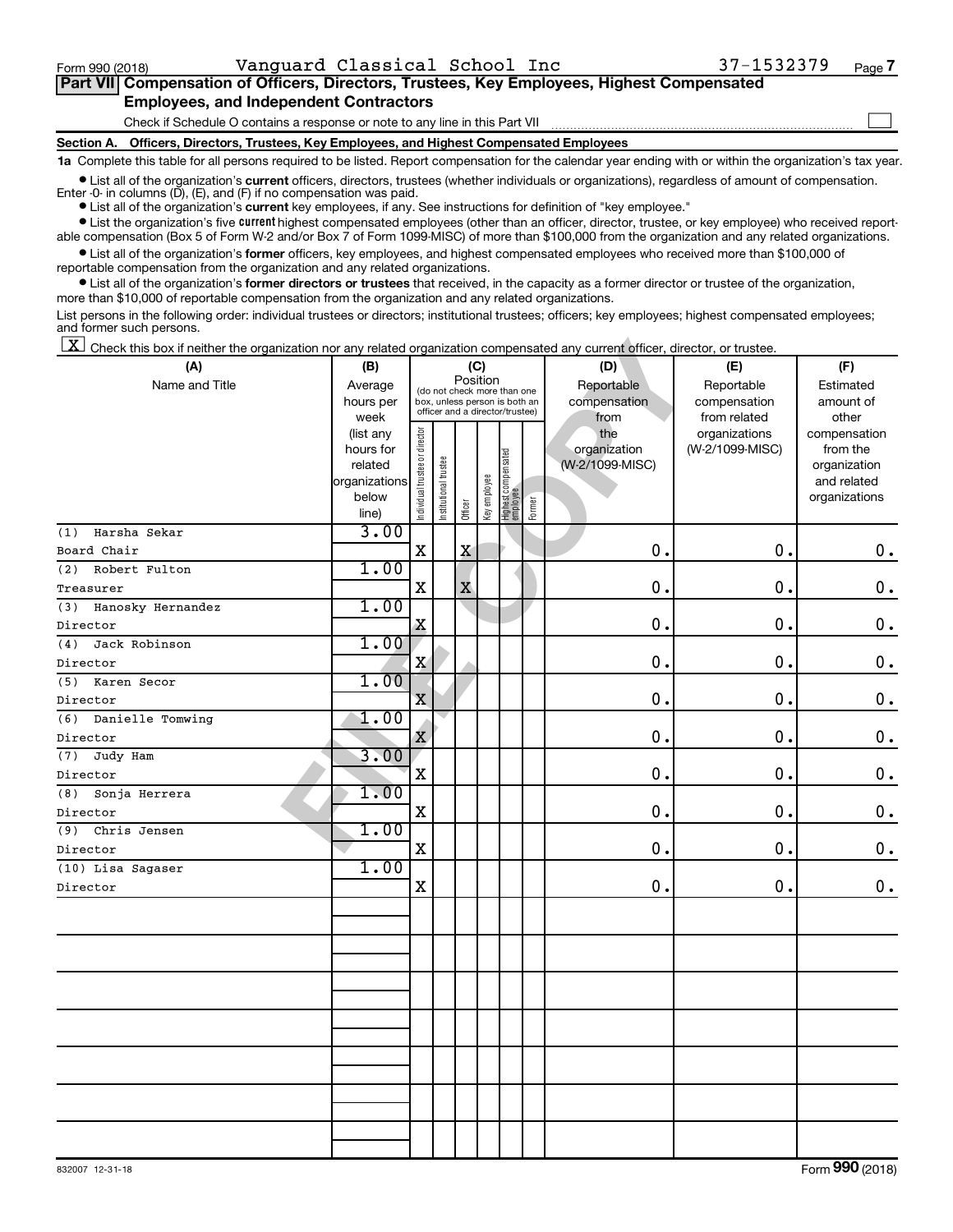|              | Form 990 (2018)                                                             |                                                                                                                                                                                                                                                         | Vanguard Classical School Inc |                                |                                                                                                                          |                            |              |                                 |        |                                                                                     | 37-1532379                                                                            |    |                                                                                                                    | Page 8           |
|--------------|-----------------------------------------------------------------------------|---------------------------------------------------------------------------------------------------------------------------------------------------------------------------------------------------------------------------------------------------------|-------------------------------|--------------------------------|--------------------------------------------------------------------------------------------------------------------------|----------------------------|--------------|---------------------------------|--------|-------------------------------------------------------------------------------------|---------------------------------------------------------------------------------------|----|--------------------------------------------------------------------------------------------------------------------|------------------|
|              | <b>Part VII</b>                                                             | Section A. Officers, Directors, Trustees, Key Employees, and Highest Compensated Employees (continued)                                                                                                                                                  |                               |                                |                                                                                                                          |                            |              |                                 |        |                                                                                     |                                                                                       |    |                                                                                                                    |                  |
|              | (A)<br>Average<br>Name and title<br>hours per<br>hours for<br>organizations |                                                                                                                                                                                                                                                         |                               | Individual trustee or director | (do not check more than one<br>box, unless person is both an<br>officer and a director/trustee)<br>Institutional trustee | (C)<br>Position<br>Officer | Key employee | Highest compensated<br>employee | Former | (D)<br>Reportable<br>compensation<br>from<br>the<br>organization<br>(W-2/1099-MISC) | (E)<br>Reportable<br>compensation<br>from related<br>organizations<br>(W-2/1099-MISC) |    | (F)<br>Estimated<br>amount of<br>other<br>compensation<br>from the<br>organization<br>and related<br>organizations |                  |
|              |                                                                             |                                                                                                                                                                                                                                                         |                               |                                |                                                                                                                          |                            |              |                                 |        |                                                                                     |                                                                                       |    |                                                                                                                    |                  |
|              |                                                                             |                                                                                                                                                                                                                                                         |                               |                                |                                                                                                                          |                            |              |                                 |        |                                                                                     |                                                                                       |    |                                                                                                                    |                  |
|              |                                                                             |                                                                                                                                                                                                                                                         |                               |                                |                                                                                                                          |                            |              |                                 |        |                                                                                     |                                                                                       |    |                                                                                                                    |                  |
|              |                                                                             |                                                                                                                                                                                                                                                         |                               |                                |                                                                                                                          |                            |              |                                 |        |                                                                                     |                                                                                       |    |                                                                                                                    |                  |
|              |                                                                             |                                                                                                                                                                                                                                                         |                               |                                |                                                                                                                          |                            |              |                                 |        |                                                                                     |                                                                                       |    |                                                                                                                    |                  |
|              |                                                                             |                                                                                                                                                                                                                                                         |                               |                                |                                                                                                                          |                            |              |                                 |        |                                                                                     |                                                                                       |    |                                                                                                                    |                  |
|              |                                                                             |                                                                                                                                                                                                                                                         |                               |                                |                                                                                                                          |                            |              |                                 |        |                                                                                     |                                                                                       |    |                                                                                                                    |                  |
|              |                                                                             |                                                                                                                                                                                                                                                         |                               |                                |                                                                                                                          |                            |              |                                 |        |                                                                                     |                                                                                       |    |                                                                                                                    |                  |
|              | 1b Sub-total                                                                |                                                                                                                                                                                                                                                         |                               |                                |                                                                                                                          |                            |              |                                 |        | О.                                                                                  |                                                                                       | о. |                                                                                                                    | $\overline{0}$ . |
|              |                                                                             | c Total from continuation sheets to Part VII, Section A <b>Allection</b>                                                                                                                                                                                |                               |                                |                                                                                                                          |                            |              |                                 |        | О.                                                                                  |                                                                                       | σ. |                                                                                                                    | $\overline{0}$ . |
|              |                                                                             |                                                                                                                                                                                                                                                         |                               |                                |                                                                                                                          |                            |              |                                 |        | 0.                                                                                  |                                                                                       | σ. |                                                                                                                    | $\overline{0}$ . |
| 2            |                                                                             | Total number of individuals (including but not limited to those listed above) who received more than \$100,000 of reportable                                                                                                                            |                               |                                |                                                                                                                          |                            |              |                                 |        |                                                                                     |                                                                                       |    |                                                                                                                    |                  |
|              |                                                                             | compensation from the organization $\blacktriangleright$                                                                                                                                                                                                |                               |                                |                                                                                                                          |                            |              |                                 |        |                                                                                     |                                                                                       |    |                                                                                                                    | 0                |
| 3            |                                                                             | Did the organization list any former officer, director, or trustee, key employee, or highest compensated employee on                                                                                                                                    |                               |                                |                                                                                                                          |                            |              |                                 |        |                                                                                     |                                                                                       |    | Yes                                                                                                                | No               |
|              |                                                                             | line 1a? If "Yes," complete Schedule J for such individual manufacture communication and the schedule J for such individual<br>For any individual listed on line 1a, is the sum of reportable compensation and other compensation from the organization |                               |                                |                                                                                                                          |                            |              |                                 |        |                                                                                     |                                                                                       |    | 3                                                                                                                  | х                |
|              |                                                                             | and related organizations greater than \$150,000? If "Yes," complete Schedule J for such individual                                                                                                                                                     |                               |                                |                                                                                                                          |                            |              |                                 |        |                                                                                     |                                                                                       |    | 4                                                                                                                  | X                |
| 5            |                                                                             | Did any person listed on line 1a receive or accrue compensation from any unrelated organization or individual for services                                                                                                                              |                               |                                |                                                                                                                          |                            |              |                                 |        |                                                                                     |                                                                                       |    |                                                                                                                    | x                |
|              |                                                                             | <b>Section B. Independent Contractors</b>                                                                                                                                                                                                               |                               |                                |                                                                                                                          |                            |              |                                 |        |                                                                                     |                                                                                       |    | 5                                                                                                                  |                  |
| 1            |                                                                             | Complete this table for your five highest compensated independent contractors that received more than \$100,000 of compensation from<br>the organization. Report compensation for the calendar year ending with or within the organization's tax year.  |                               |                                |                                                                                                                          |                            |              |                                 |        |                                                                                     |                                                                                       |    |                                                                                                                    |                  |
|              |                                                                             | (A)                                                                                                                                                                                                                                                     |                               |                                |                                                                                                                          |                            |              |                                 |        | (B)                                                                                 |                                                                                       |    | (C)                                                                                                                |                  |
|              |                                                                             | Name and business address                                                                                                                                                                                                                               |                               |                                | <b>NONE</b>                                                                                                              |                            |              |                                 |        | Description of services                                                             |                                                                                       |    | Compensation                                                                                                       |                  |
|              |                                                                             |                                                                                                                                                                                                                                                         |                               |                                |                                                                                                                          |                            |              |                                 |        |                                                                                     |                                                                                       |    |                                                                                                                    |                  |
|              |                                                                             |                                                                                                                                                                                                                                                         |                               |                                |                                                                                                                          |                            |              |                                 |        |                                                                                     |                                                                                       |    |                                                                                                                    |                  |
|              |                                                                             |                                                                                                                                                                                                                                                         |                               |                                |                                                                                                                          |                            |              |                                 |        |                                                                                     |                                                                                       |    |                                                                                                                    |                  |
|              |                                                                             |                                                                                                                                                                                                                                                         |                               |                                |                                                                                                                          |                            |              |                                 |        |                                                                                     |                                                                                       |    |                                                                                                                    |                  |
| $\mathbf{2}$ |                                                                             | Total number of independent contractors (including but not limited to those listed above) who received more than<br>\$100,000 of compensation from the organization                                                                                     |                               |                                |                                                                                                                          |                            |              | 0                               |        |                                                                                     |                                                                                       |    |                                                                                                                    |                  |
|              |                                                                             |                                                                                                                                                                                                                                                         |                               |                                |                                                                                                                          |                            |              |                                 |        |                                                                                     |                                                                                       |    | Form 990 (2018)                                                                                                    |                  |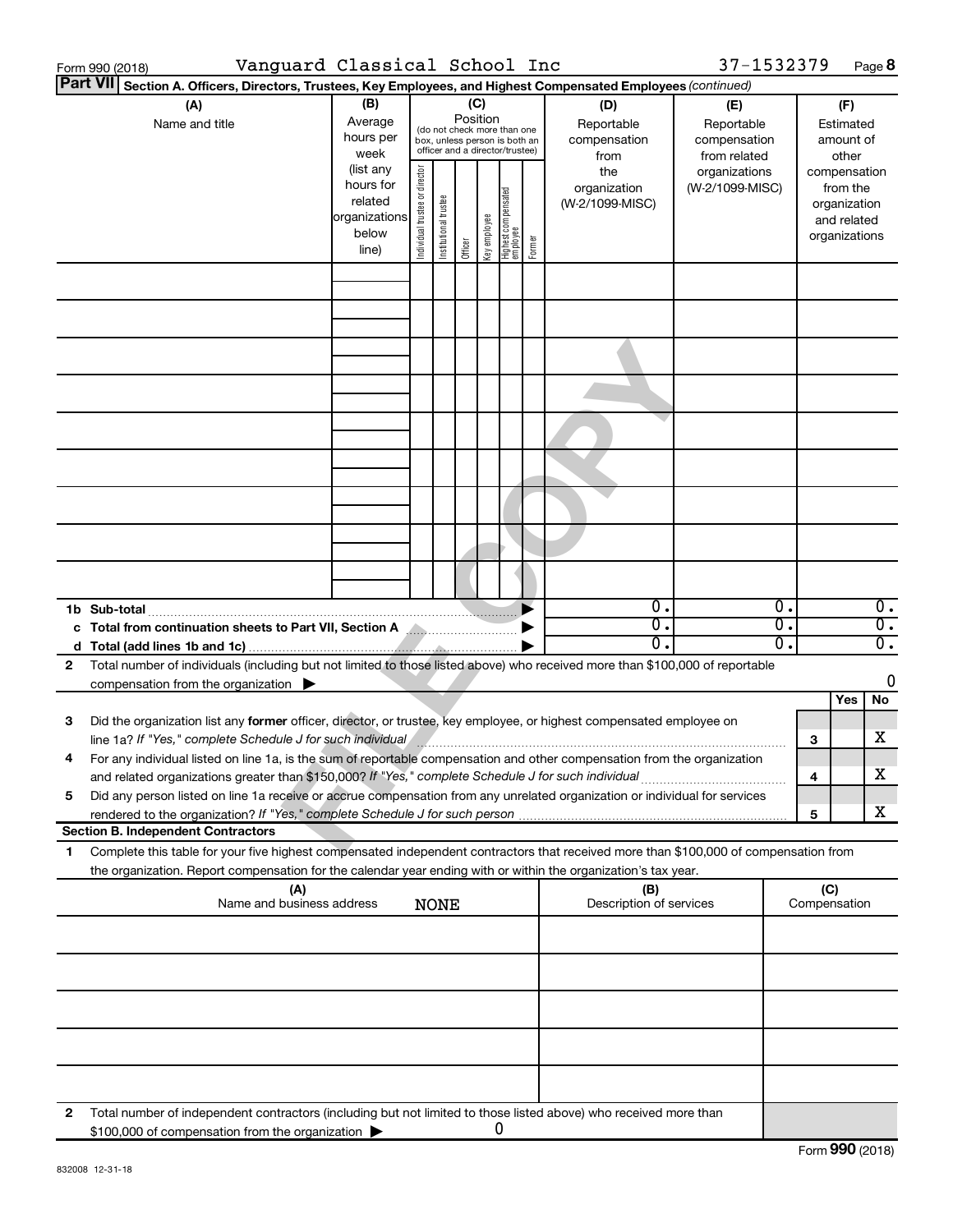|                                                           | <b>Part VIII</b> | <b>Statement of Revenue</b>                                                                               |                       |               |                                          |                                  |                                                                    |
|-----------------------------------------------------------|------------------|-----------------------------------------------------------------------------------------------------------|-----------------------|---------------|------------------------------------------|----------------------------------|--------------------------------------------------------------------|
|                                                           |                  |                                                                                                           |                       |               |                                          |                                  |                                                                    |
|                                                           |                  |                                                                                                           |                       | Total revenue | Related or<br>exempt function<br>revenue | Unrelated<br>business<br>revenue | (D)<br>Revenue excluded<br>trom tax under<br>sections<br>512 - 514 |
| Contributions, Gifts, Grants<br>and Other Similar Amounts |                  | 1 a Federated campaigns<br>1a                                                                             |                       |               |                                          |                                  |                                                                    |
|                                                           |                  | 1 <sub>b</sub><br><b>b</b> Membership dues                                                                |                       |               |                                          |                                  |                                                                    |
|                                                           |                  | 1 <sub>c</sub><br>c Fundraising events                                                                    |                       |               |                                          |                                  |                                                                    |
|                                                           |                  | 1 <sub>d</sub><br>d Related organizations                                                                 |                       |               |                                          |                                  |                                                                    |
|                                                           |                  | 1e<br>e Government grants (contributions)                                                                 | 1,377,985.            |               |                                          |                                  |                                                                    |
|                                                           |                  | f All other contributions, gifts, grants, and                                                             |                       |               |                                          |                                  |                                                                    |
|                                                           |                  | similar amounts not included above<br>1f                                                                  | 315, 355.             |               |                                          |                                  |                                                                    |
|                                                           |                  | Noncash contributions included in lines 1a-1f: \$                                                         |                       |               |                                          |                                  |                                                                    |
|                                                           |                  |                                                                                                           |                       | 1,693,340.    |                                          |                                  |                                                                    |
|                                                           |                  |                                                                                                           | <b>Business Code</b>  |               |                                          |                                  |                                                                    |
|                                                           | 2а               | Per Pupil Revenue                                                                                         | 611110                | 8,877,874.    | 8,877,874.                               |                                  |                                                                    |
|                                                           | b                | Mill Levy                                                                                                 | 611110                | 2, 312, 916.  | 2, 312, 916.                             |                                  |                                                                    |
|                                                           |                  | Pupil Activities                                                                                          | 611110                | 168,384.      | 168,384.                                 |                                  |                                                                    |
|                                                           | d                |                                                                                                           |                       |               |                                          |                                  |                                                                    |
| Program Service<br>Revenue                                |                  |                                                                                                           |                       |               |                                          |                                  |                                                                    |
|                                                           |                  | f All other program service revenue                                                                       |                       |               |                                          |                                  |                                                                    |
|                                                           |                  |                                                                                                           | $\blacktriangleright$ | 11, 359, 174. |                                          |                                  |                                                                    |
|                                                           | 3                | Investment income (including dividends, interest, and                                                     |                       | 2,910.        |                                          |                                  | 2,910.                                                             |
|                                                           | 4                | Income from investment of tax-exempt bond proceeds                                                        |                       |               |                                          |                                  |                                                                    |
|                                                           | 5                |                                                                                                           |                       |               |                                          |                                  |                                                                    |
|                                                           |                  | (i) Real                                                                                                  | (ii) Personal         |               |                                          |                                  |                                                                    |
|                                                           | 6а               | Gross rents                                                                                               |                       |               |                                          |                                  |                                                                    |
|                                                           |                  | Less: rental expenses                                                                                     |                       |               |                                          |                                  |                                                                    |
|                                                           |                  | c Rental income or (loss)                                                                                 |                       |               |                                          |                                  |                                                                    |
|                                                           |                  |                                                                                                           |                       |               |                                          |                                  |                                                                    |
|                                                           |                  | 7 a Gross amount from sales of<br>(i) Securities                                                          | (ii) Other            |               |                                          |                                  |                                                                    |
|                                                           |                  | assets other than inventory                                                                               |                       |               |                                          |                                  |                                                                    |
|                                                           |                  | <b>b</b> Less: cost or other basis                                                                        |                       |               |                                          |                                  |                                                                    |
|                                                           |                  | and sales expenses                                                                                        |                       |               |                                          |                                  |                                                                    |
|                                                           |                  |                                                                                                           |                       |               |                                          |                                  |                                                                    |
|                                                           |                  |                                                                                                           |                       |               |                                          |                                  |                                                                    |
|                                                           |                  | 8 a Gross income from fundraising events (not                                                             |                       |               |                                          |                                  |                                                                    |
| <b>Other Revenue</b>                                      |                  | $\overline{\text{of}}$<br>including \$                                                                    |                       |               |                                          |                                  |                                                                    |
|                                                           |                  | contributions reported on line 1c). See                                                                   |                       |               |                                          |                                  |                                                                    |
|                                                           |                  |                                                                                                           |                       |               |                                          |                                  |                                                                    |
|                                                           |                  | b<br><b>b</b> Less: direct expenses <i>manually contained</i> and the Less: direct expenses <i>manual</i> |                       |               |                                          |                                  |                                                                    |
|                                                           |                  | c Net income or (loss) from fundraising events                                                            | .                     |               |                                          |                                  |                                                                    |
|                                                           |                  | 9 a Gross income from gaming activities. See                                                              |                       |               |                                          |                                  |                                                                    |
|                                                           |                  |                                                                                                           |                       |               |                                          |                                  |                                                                    |
|                                                           |                  | <b>b</b> Less: direct expenses <b>manually b</b>                                                          |                       |               |                                          |                                  |                                                                    |
|                                                           |                  | c Net income or (loss) from gaming activities                                                             | ▶                     |               |                                          |                                  |                                                                    |
|                                                           |                  | 10 a Gross sales of inventory, less returns                                                               |                       |               |                                          |                                  |                                                                    |
|                                                           |                  |                                                                                                           |                       |               |                                          |                                  |                                                                    |
|                                                           |                  |                                                                                                           |                       |               |                                          |                                  |                                                                    |
|                                                           |                  | c Net income or (loss) from sales of inventory                                                            |                       |               |                                          |                                  |                                                                    |
|                                                           |                  | Miscellaneous Revenue                                                                                     | <b>Business Code</b>  |               |                                          |                                  |                                                                    |
|                                                           |                  | 11 a Miscellaneous Revenue                                                                                | 611110                | 660.          | 660.                                     |                                  |                                                                    |
|                                                           | b                |                                                                                                           |                       |               |                                          |                                  |                                                                    |
|                                                           | с                |                                                                                                           |                       |               |                                          |                                  |                                                                    |
|                                                           | d                |                                                                                                           |                       |               |                                          |                                  |                                                                    |
|                                                           |                  |                                                                                                           | $\blacktriangleright$ | 660.          |                                          |                                  |                                                                    |
|                                                           | 12               |                                                                                                           |                       | 13,056,084.   | 11, 359, 834.                            | $\mathbf{0}$ .                   | 2,910.                                                             |

 $\frac{1}{100}$  Form 990 (2018) Page Number of Number 2013 (2018) Page 2014 Museum 2014 Page 2014 Museum 2014 Page

Vanguard Classical School Inc 37-1532379

**9**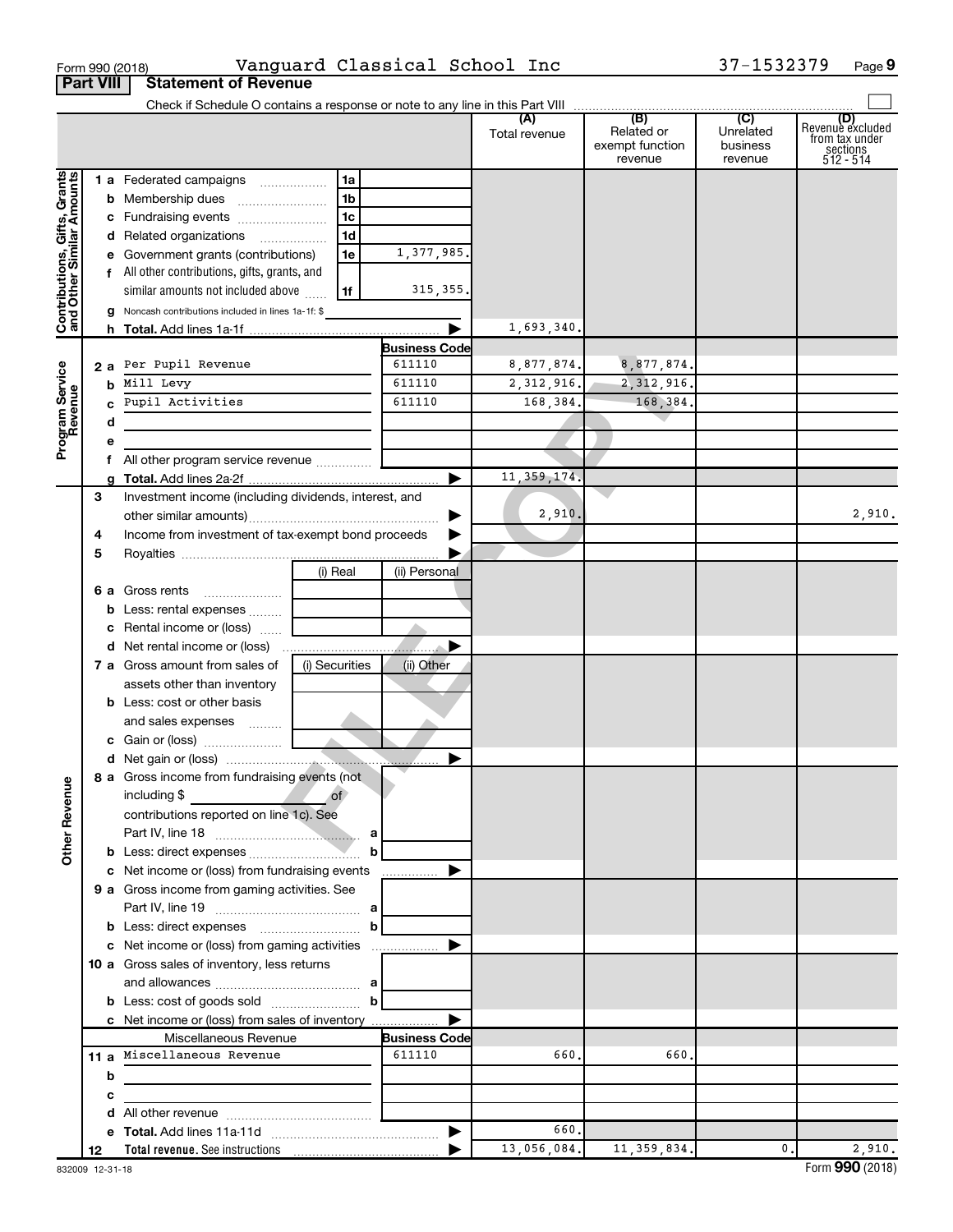Form 990 (2018) Vanguard Classical School Inc 37-1532379 <sub>Page</sub> **Part IX Statement of Functional Expenses**

|              | Section 501(c)(3) and 501(c)(4) organizations must complete all columns. All other organizations must complete column (A).                                                                                  |                       |                                    |                                           |                                |
|--------------|-------------------------------------------------------------------------------------------------------------------------------------------------------------------------------------------------------------|-----------------------|------------------------------------|-------------------------------------------|--------------------------------|
|              | Check if Schedule O contains a response or note to any line in this Part IX                                                                                                                                 |                       |                                    |                                           | $\lfloor x \rfloor$            |
|              | Do not include amounts reported on lines 6b,<br>7b, 8b, 9b, and 10b of Part VIII.                                                                                                                           | (A)<br>Total expenses | (B)<br>Program service<br>expenses | (C)<br>Management and<br>general expenses | (D)<br>Fundraising<br>expenses |
| 1.           | Grants and other assistance to domestic organizations<br>and domestic governments. See Part IV, line 21                                                                                                     |                       |                                    |                                           |                                |
| $\mathbf{2}$ | Grants and other assistance to domestic                                                                                                                                                                     |                       |                                    |                                           |                                |
|              | individuals. See Part IV, line 22                                                                                                                                                                           |                       |                                    |                                           |                                |
| 3            | Grants and other assistance to foreign                                                                                                                                                                      |                       |                                    |                                           |                                |
|              | organizations, foreign governments, and foreign                                                                                                                                                             |                       |                                    |                                           |                                |
|              | individuals. See Part IV, lines 15 and 16                                                                                                                                                                   |                       |                                    |                                           |                                |
| 4            | Benefits paid to or for members                                                                                                                                                                             |                       |                                    |                                           |                                |
| 5            | Compensation of current officers, directors,                                                                                                                                                                |                       |                                    |                                           |                                |
|              | trustees, and key employees                                                                                                                                                                                 |                       |                                    |                                           |                                |
| 6            | Compensation not included above, to disqualified                                                                                                                                                            |                       |                                    |                                           |                                |
|              | persons (as defined under section 4958(f)(1)) and                                                                                                                                                           |                       |                                    |                                           |                                |
|              | persons described in section $4958(c)(3)(B)$                                                                                                                                                                |                       |                                    |                                           |                                |
| 7            |                                                                                                                                                                                                             | 5,563,505.            | 4,728,979.                         | 834,526.                                  |                                |
| 8            | Pension plan accruals and contributions (include                                                                                                                                                            |                       |                                    |                                           |                                |
|              | section 401(k) and 403(b) employer contributions)                                                                                                                                                           | 1,050,026.            | 892,522.                           | 157,504.                                  |                                |
| 9            |                                                                                                                                                                                                             | 417, 255.             | 354,667.                           | 62,588.                                   |                                |
| 10           |                                                                                                                                                                                                             |                       |                                    |                                           |                                |
| 11           | Fees for services (non-employees):                                                                                                                                                                          |                       |                                    |                                           |                                |
|              |                                                                                                                                                                                                             |                       |                                    |                                           |                                |
|              |                                                                                                                                                                                                             | 40,171.               |                                    | 40,171.                                   |                                |
|              |                                                                                                                                                                                                             | 21,700.               |                                    | 21,700.                                   |                                |
| d            |                                                                                                                                                                                                             |                       |                                    |                                           |                                |
|              | Professional fundraising services. See Part IV, line 17                                                                                                                                                     |                       |                                    |                                           |                                |
|              | Investment management fees                                                                                                                                                                                  |                       |                                    |                                           |                                |
|              | g Other. (If line 11g amount exceeds 10% of line 25,                                                                                                                                                        |                       |                                    |                                           |                                |
|              | column (A) amount, list line 11g expenses on Sch O.)                                                                                                                                                        | 39,091.<br>77,427.    | 65,813.                            | 39,091.<br>11,614.                        |                                |
| 12           |                                                                                                                                                                                                             |                       |                                    |                                           |                                |
| 13           |                                                                                                                                                                                                             | 48,619.               | 41,326.                            | 7,293.                                    |                                |
| 14<br>15     |                                                                                                                                                                                                             |                       |                                    |                                           |                                |
| 16           |                                                                                                                                                                                                             | 2,536,901.            | $2,156,366$ .                      | 380, 535.                                 |                                |
| 17           |                                                                                                                                                                                                             |                       |                                    |                                           |                                |
| 18           | Payments of travel or entertainment expenses                                                                                                                                                                |                       |                                    |                                           |                                |
|              | for any federal, state, or local public officials                                                                                                                                                           |                       |                                    |                                           |                                |
| 19           | Conferences, conventions, and meetings                                                                                                                                                                      | 32,924.               | 27,985.                            | 4,939.                                    |                                |
| 20           | Interest                                                                                                                                                                                                    |                       |                                    |                                           |                                |
| 21           |                                                                                                                                                                                                             |                       |                                    |                                           |                                |
| 22           | Depreciation, depletion, and amortization                                                                                                                                                                   |                       |                                    |                                           |                                |
| 23           | Insurance                                                                                                                                                                                                   | 81,091.               | 68,927.                            | 12, 164.                                  |                                |
| 24           | Other expenses. Itemize expenses not covered<br>above. (List miscellaneous expenses in line 24e. If line<br>24e amount exceeds 10% of line 25, column (A)<br>amount, list line 24e expenses on Schedule O.) |                       |                                    |                                           |                                |
|              | Purchased Services                                                                                                                                                                                          | 1,776,244.            | 1,509,807.                         | 266, 437.                                 |                                |
|              | Instructional Supplies                                                                                                                                                                                      | 360, 543.             | 360, 543.                          |                                           |                                |
|              | Repairs & Maintenance                                                                                                                                                                                       | 309,900.              | 263, 415.                          | 46,485.                                   |                                |
|              | Food Service Expenses                                                                                                                                                                                       | 219,875.              | 219,875.                           |                                           |                                |
|              | See Sch O<br>e All other expenses                                                                                                                                                                           | $-406,881.$           | $-345,848.$                        | $-61,033.$                                |                                |
| 25           | Total functional expenses. Add lines 1 through 24e                                                                                                                                                          | 12, 168, 391.         | 10, 344, 377.                      | $1,824,014$ .                             | $\overline{0}$ .               |
| 26           | Joint costs. Complete this line only if the organization                                                                                                                                                    |                       |                                    |                                           |                                |
|              | reported in column (B) joint costs from a combined                                                                                                                                                          |                       |                                    |                                           |                                |
|              | educational campaign and fundraising solicitation.                                                                                                                                                          |                       |                                    |                                           |                                |
|              | Check here $\blacktriangleright$<br>if following SOP 98-2 (ASC 958-720)                                                                                                                                     |                       |                                    |                                           |                                |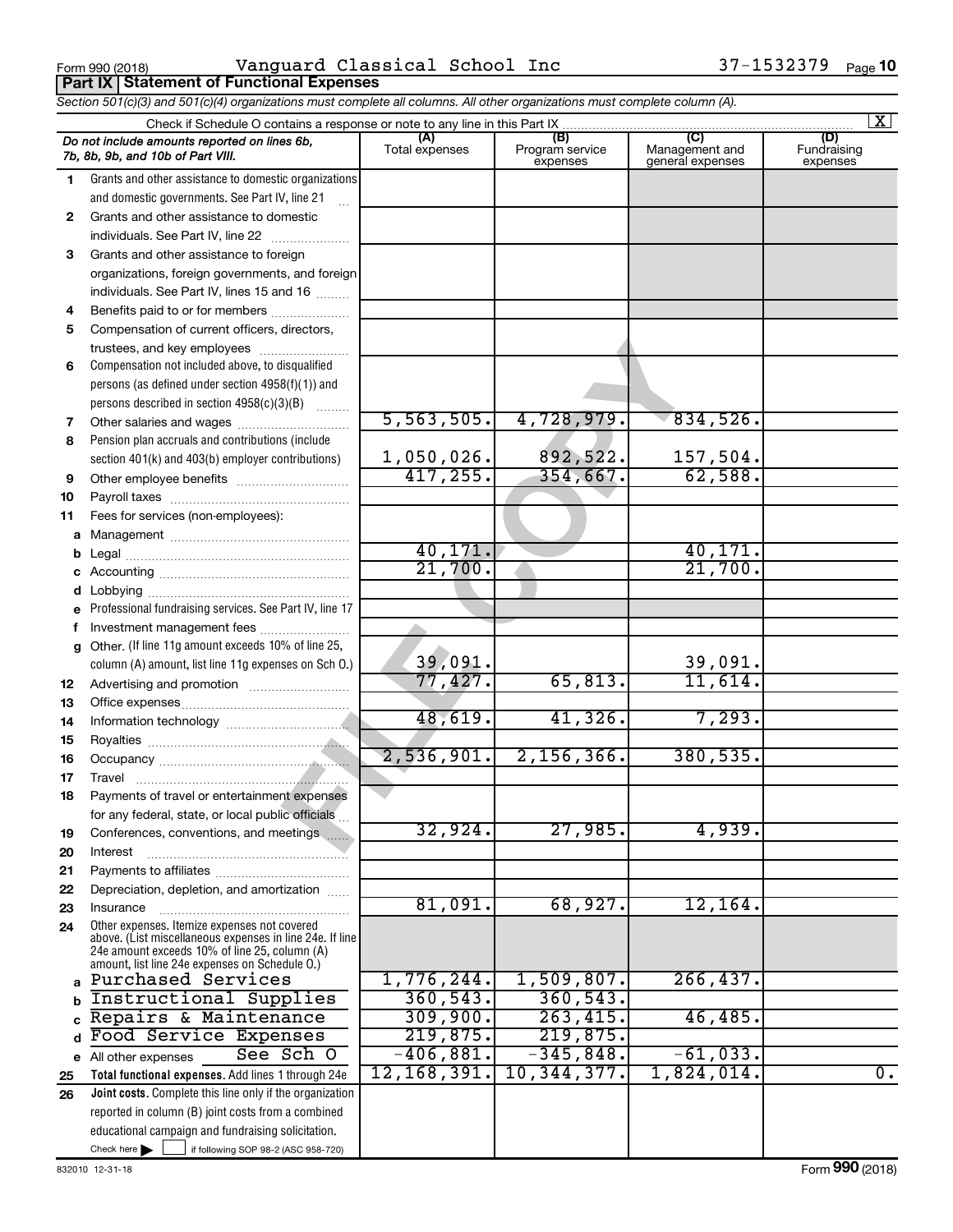| Vanquard<br>. .<br>School<br>Classical<br>Inc<br>Form 990 (2018)<br>د عدد. | Page |
|----------------------------------------------------------------------------|------|
|----------------------------------------------------------------------------|------|

|                             |          |                                                                                                                         |  | (A)<br>Beginning of year |                         | (B)<br>End of year            |
|-----------------------------|----------|-------------------------------------------------------------------------------------------------------------------------|--|--------------------------|-------------------------|-------------------------------|
|                             | 1        |                                                                                                                         |  | 1,504,355.               | $\mathbf{1}$            | 1,658,342.                    |
|                             | 2        |                                                                                                                         |  | $\mathbf{2}$             |                         |                               |
|                             | з        |                                                                                                                         |  |                          | 3                       | 170,628.                      |
|                             | 4        |                                                                                                                         |  | 93, 277.                 | $\overline{\mathbf{4}}$ | 2,084.                        |
|                             | 5        | Loans and other receivables from current and former officers, directors,                                                |  |                          |                         |                               |
|                             |          | trustees, key employees, and highest compensated employees. Complete                                                    |  |                          |                         |                               |
|                             |          | Part II of Schedule L                                                                                                   |  |                          | 5                       |                               |
|                             | 6        | Loans and other receivables from other disqualified persons (as defined under                                           |  |                          |                         |                               |
|                             |          | section $4958(f)(1)$ , persons described in section $4958(c)(3)(B)$ , and contributing                                  |  |                          |                         |                               |
|                             |          | employers and sponsoring organizations of section 501(c)(9) voluntary                                                   |  |                          |                         |                               |
|                             |          | employees' beneficiary organizations (see instr). Complete Part II of Sch L                                             |  |                          | 6                       |                               |
|                             | 7        |                                                                                                                         |  |                          | $\overline{7}$          |                               |
|                             | 8        |                                                                                                                         |  |                          | 8                       |                               |
|                             | 9        | Prepaid expenses and deferred charges [11] [11] Prepaid expenses and deferred charges [11] [11] Arman minimum           |  | 231, 354.                | 9                       | 201, 186.                     |
|                             |          | <b>10a</b> Land, buildings, and equipment: cost or other                                                                |  |                          |                         |                               |
|                             |          | basis. Complete Part VI of Schedule D    10a                                                                            |  |                          |                         |                               |
|                             | b        |                                                                                                                         |  |                          | 10c                     |                               |
|                             | 11       |                                                                                                                         |  |                          | 11                      |                               |
|                             | 12       |                                                                                                                         |  |                          | 12                      |                               |
|                             | 13       |                                                                                                                         |  |                          | 13                      |                               |
|                             | 14       |                                                                                                                         |  | 9,738,419.               | 14                      | 5,393,751.                    |
|                             | 15<br>16 |                                                                                                                         |  | 11,567,405.              | 15<br>16                | 7,425,991.                    |
|                             | 17       |                                                                                                                         |  | 757, 216.                | 17                      | 716,986.                      |
|                             | 18       |                                                                                                                         |  |                          | 18                      |                               |
|                             | 19       |                                                                                                                         |  |                          | 19                      |                               |
|                             | 20       |                                                                                                                         |  |                          | 20                      |                               |
|                             | 21       | Escrow or custodial account liability. Complete Part IV of Schedule D                                                   |  |                          | 21                      |                               |
|                             | 22       | Loans and other payables to current and former officers, directors, trustees,                                           |  |                          |                         |                               |
| Liabilities                 |          | key employees, highest compensated employees, and disqualified persons.                                                 |  |                          |                         |                               |
|                             |          |                                                                                                                         |  | 22                       |                         |                               |
|                             | 23       | Secured mortgages and notes payable to unrelated third parties                                                          |  |                          | 23                      |                               |
|                             | 24       | Unsecured notes and loans payable to unrelated third parties                                                            |  |                          | 24                      |                               |
|                             | 25       | Other liabilities (including federal income tax, payables to related third                                              |  |                          |                         |                               |
|                             |          | parties, and other liabilities not included on lines 17-24). Complete Part X of                                         |  |                          |                         |                               |
|                             |          | Schedule D                                                                                                              |  | 32, 772, 769.            | 25                      | 27,783,892.                   |
|                             | 26       | Total liabilities. Add lines 17 through 25                                                                              |  | 33,529,985.              | 26                      | 28,500,878.                   |
|                             |          | Organizations that follow SFAS 117 (ASC 958), check here $\blacktriangleright \begin{array}{c} \perp X \end{array}$ and |  |                          |                         |                               |
|                             |          | complete lines 27 through 29, and lines 33 and 34.                                                                      |  |                          |                         |                               |
|                             | 27       | Unrestricted net assets                                                                                                 |  | $-22, 352, 809.$         | 27                      | $-21,551,991.$                |
|                             | 28       | Temporarily restricted net assets                                                                                       |  | 390, 229.                | 28                      | 477, 104.                     |
|                             | 29       | Permanently restricted net assets                                                                                       |  |                          | 29                      |                               |
|                             |          | Organizations that do not follow SFAS 117 (ASC 958), check here $\blacktriangleright\Box$                               |  |                          |                         |                               |
| Net Assets or Fund Balances |          | and complete lines 30 through 34.                                                                                       |  |                          |                         |                               |
|                             | 30       |                                                                                                                         |  |                          | 30                      |                               |
|                             | 31       | Paid-in or capital surplus, or land, building, or equipment fund                                                        |  |                          | 31                      |                               |
|                             | 32       | Retained earnings, endowment, accumulated income, or other funds                                                        |  | $-21,962,580.$           | 32                      |                               |
|                             | 33       | Total net assets or fund balances                                                                                       |  | 11, 567, 405.            | 33<br>34                | $-21,074,887$ .<br>7,425,991. |
|                             | 34       |                                                                                                                         |  |                          |                         |                               |

Form (2018) **990**

# **Part X Balance Sheet**

| Form 990 (2018) |  |  |
|-----------------|--|--|
|                 |  |  |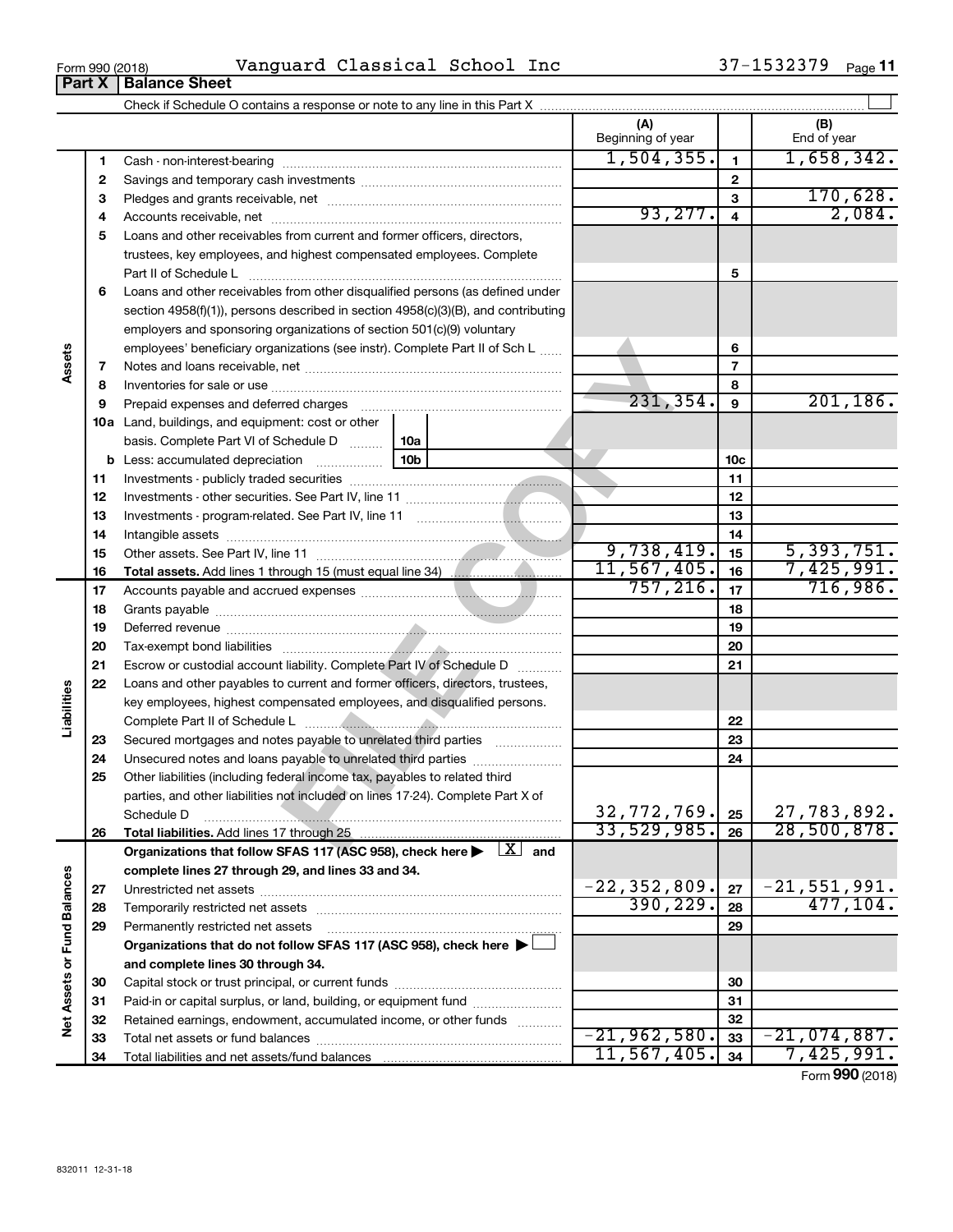|         | Vanguard Classical School Inc<br>Form 990 (2018)                                                                                                        |                         | 37-1532379 |                |            | Page 12         |
|---------|---------------------------------------------------------------------------------------------------------------------------------------------------------|-------------------------|------------|----------------|------------|-----------------|
|         | Part XI Reconciliation of Net Assets                                                                                                                    |                         |            |                |            |                 |
|         | Check if Schedule O contains a response or note to any line in this Part XI                                                                             |                         |            |                |            |                 |
|         |                                                                                                                                                         |                         |            |                |            |                 |
| 1       |                                                                                                                                                         | $\mathbf{1}$            |            | 13,056,084.    |            |                 |
| 2       |                                                                                                                                                         | $\overline{2}$          |            | 12, 168, 391.  |            |                 |
| з       | Revenue less expenses. Subtract line 2 from line 1                                                                                                      | $\overline{3}$          |            |                |            | 887,693.        |
| 4       |                                                                                                                                                         | $\overline{\mathbf{4}}$ |            | $-21,962,580.$ |            |                 |
| 5       | Net unrealized gains (losses) on investments [111] www.marting.com/marting.com/marting.com/marting.com/marting.                                         | 5                       |            |                |            |                 |
| 6       | Donated services and use of facilities                                                                                                                  | 6                       |            |                |            |                 |
| 7       | Investment expenses                                                                                                                                     | $\overline{7}$          |            |                |            |                 |
| 8       | Prior period adjustments                                                                                                                                | 8<br>9                  |            |                |            | 0.              |
| 9<br>10 | Net assets or fund balances at end of year. Combine lines 3 through 9 (must equal Part X, line 33,                                                      |                         |            |                |            |                 |
|         | column (B))                                                                                                                                             | 10                      |            | $-21,074,887.$ |            |                 |
|         | Part XII Financial Statements and Reporting                                                                                                             |                         |            |                |            |                 |
|         |                                                                                                                                                         |                         |            |                |            |                 |
|         |                                                                                                                                                         |                         |            |                | <b>Yes</b> | <b>No</b>       |
| 1.      | $\boxed{\text{X}}$ Accrual<br>Other<br>Accounting method used to prepare the Form 990: [130] Cash                                                       |                         |            |                |            |                 |
|         | If the organization changed its method of accounting from a prior year or checked "Other," explain in Schedule O.                                       |                         |            |                |            |                 |
|         |                                                                                                                                                         |                         |            | 2a             | X          |                 |
|         | If "Yes," check a box below to indicate whether the financial statements for the year were compiled or reviewed on a                                    |                         |            |                |            |                 |
|         | separate basis, consolidated basis, or both:                                                                                                            |                         |            |                |            |                 |
|         | $ \mathbf{X} $ Separate basis<br>Consolidated basis<br>Both consolidated and separate basis                                                             |                         |            |                |            |                 |
|         |                                                                                                                                                         |                         |            | 2 <sub>b</sub> | х          |                 |
|         | If "Yes," check a box below to indicate whether the financial statements for the year were audited on a separate basis,<br>consolidated basis, or both: |                         |            |                |            |                 |
|         | $ \mathbf{X} $ Separate basis<br><b>Consolidated basis</b><br>Both consolidated and separate basis                                                      |                         |            |                |            |                 |
| c       | If "Yes" to line 2a or 2b, does the organization have a committee that assumes responsibility for oversight of the audit,                               |                         |            |                |            |                 |
|         |                                                                                                                                                         |                         |            | 2c             | X          |                 |
|         | If the organization changed either its oversight process or selection process during the tax year, explain in Schedule O.                               |                         |            |                |            |                 |
|         | 3a As a result of a federal award, was the organization required to undergo an audit or audits as set forth in the Single Audit                         |                         |            |                |            |                 |
|         |                                                                                                                                                         |                         |            | За             |            | х               |
|         | b If "Yes," did the organization undergo the required audit or audits? If the organization did not undergo the required audit                           |                         |            |                |            |                 |
|         |                                                                                                                                                         |                         |            | 3b             |            |                 |
|         |                                                                                                                                                         |                         |            |                |            | Form 990 (2018) |
|         |                                                                                                                                                         |                         |            |                |            |                 |
|         |                                                                                                                                                         |                         |            |                |            |                 |
|         |                                                                                                                                                         |                         |            |                |            |                 |
|         |                                                                                                                                                         |                         |            |                |            |                 |
|         |                                                                                                                                                         |                         |            |                |            |                 |
|         |                                                                                                                                                         |                         |            |                |            |                 |
|         |                                                                                                                                                         |                         |            |                |            |                 |
|         |                                                                                                                                                         |                         |            |                |            |                 |
|         |                                                                                                                                                         |                         |            |                |            |                 |
|         |                                                                                                                                                         |                         |            |                |            |                 |
|         |                                                                                                                                                         |                         |            |                |            |                 |
|         |                                                                                                                                                         |                         |            |                |            |                 |
|         |                                                                                                                                                         |                         |            |                |            |                 |
|         |                                                                                                                                                         |                         |            |                |            |                 |
|         |                                                                                                                                                         |                         |            |                |            |                 |
|         |                                                                                                                                                         |                         |            |                |            |                 |
|         |                                                                                                                                                         |                         |            |                |            |                 |
|         |                                                                                                                                                         |                         |            |                |            |                 |
|         |                                                                                                                                                         |                         |            |                |            |                 |
|         |                                                                                                                                                         |                         |            |                |            |                 |
|         |                                                                                                                                                         |                         |            |                |            |                 |
|         | 832012 12-31-18                                                                                                                                         |                         |            |                |            |                 |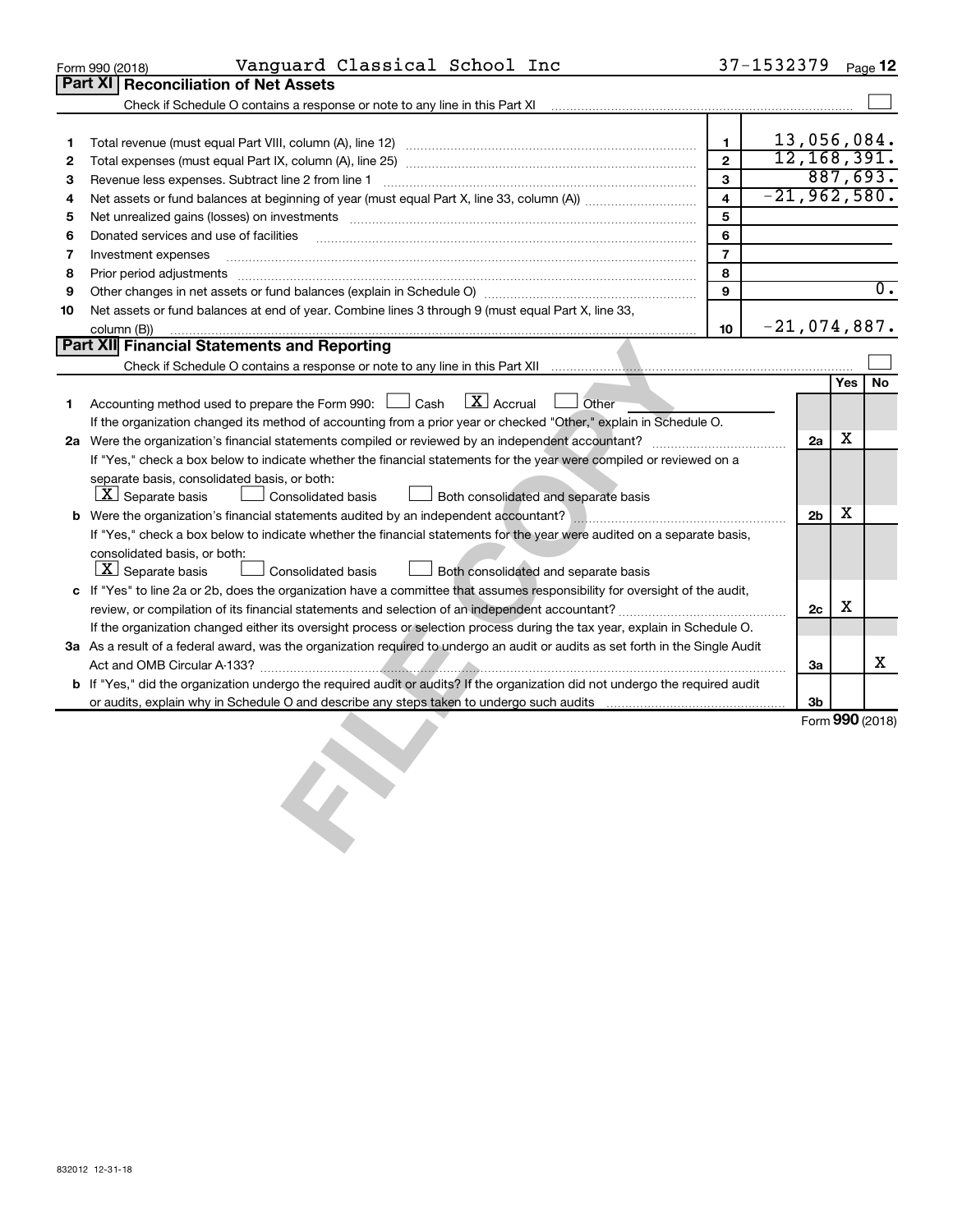| <b>SCHEDULE A</b> |  |
|-------------------|--|
|-------------------|--|

Department of the Treasury Internal Revenue Service

| (Form 990 or 990-EZ) |  |  |  |  |
|----------------------|--|--|--|--|
|----------------------|--|--|--|--|

# Form 990 or 990-EZ)<br>
Complete if the organization is a section 501(c)(3) organization or a section<br> **Public Charity Status and Public Support**

**4947(a)(1) nonexempt charitable trust.**

| Attach to Form 990 or Form 990-EZ. |
|------------------------------------|
|                                    |

**| Go to www.irs.gov/Form990 for instructions and the latest information.**

| <b>Open to Public</b><br>Inspection |
|-------------------------------------|
| Emplover identification number      |

OMB No. 1545-0047

|  | Name of the organization |  |
|--|--------------------------|--|

|              |          |                                                                                                                                               |                                                                                           | Vanguard Classical School Inc                         |                                                                |    |                            |  | 37-1532379                 |  |
|--------------|----------|-----------------------------------------------------------------------------------------------------------------------------------------------|-------------------------------------------------------------------------------------------|-------------------------------------------------------|----------------------------------------------------------------|----|----------------------------|--|----------------------------|--|
|              | Part I   | Reason for Public Charity Status (All organizations must complete this part.) See instructions.                                               |                                                                                           |                                                       |                                                                |    |                            |  |                            |  |
|              |          | The organization is not a private foundation because it is: (For lines 1 through 12, check only one box.)                                     |                                                                                           |                                                       |                                                                |    |                            |  |                            |  |
| 1.           |          | A church, convention of churches, or association of churches described in section 170(b)(1)(A)(i).                                            |                                                                                           |                                                       |                                                                |    |                            |  |                            |  |
| $\mathbf{2}$ | <u>x</u> | A school described in section 170(b)(1)(A)(ii). (Attach Schedule E (Form 990 or 990-EZ).)                                                     |                                                                                           |                                                       |                                                                |    |                            |  |                            |  |
| З            |          | A hospital or a cooperative hospital service organization described in section 170(b)(1)(A)(iii).                                             |                                                                                           |                                                       |                                                                |    |                            |  |                            |  |
| 4            |          | A medical research organization operated in conjunction with a hospital described in section 170(b)(1)(A)(iii). Enter the hospital's name,    |                                                                                           |                                                       |                                                                |    |                            |  |                            |  |
|              |          | city, and state:                                                                                                                              |                                                                                           |                                                       |                                                                |    |                            |  |                            |  |
| 5.           |          | An organization operated for the benefit of a college or university owned or operated by a governmental unit described in                     |                                                                                           |                                                       |                                                                |    |                            |  |                            |  |
|              |          |                                                                                                                                               | section 170(b)(1)(A)(iv). (Complete Part II.)                                             |                                                       |                                                                |    |                            |  |                            |  |
| 6            |          | A federal, state, or local government or governmental unit described in section 170(b)(1)(A)(v).                                              |                                                                                           |                                                       |                                                                |    |                            |  |                            |  |
| 7            |          | An organization that normally receives a substantial part of its support from a governmental unit or from the general public described in     |                                                                                           |                                                       |                                                                |    |                            |  |                            |  |
|              |          | section 170(b)(1)(A)(vi). (Complete Part II.)                                                                                                 |                                                                                           |                                                       |                                                                |    |                            |  |                            |  |
| 8            |          | A community trust described in section 170(b)(1)(A)(vi). (Complete Part II.)                                                                  |                                                                                           |                                                       |                                                                |    |                            |  |                            |  |
| 9            |          | An agricultural research organization described in section 170(b)(1)(A)(ix) operated in conjunction with a land-grant college                 |                                                                                           |                                                       |                                                                |    |                            |  |                            |  |
|              |          | or university or a non-land-grant college of agriculture (see instructions). Enter the name, city, and state of the college or                |                                                                                           |                                                       |                                                                |    |                            |  |                            |  |
|              |          | university:                                                                                                                                   |                                                                                           |                                                       |                                                                |    |                            |  |                            |  |
| 10           |          | An organization that normally receives: (1) more than 33 1/3% of its support from contributions, membership fees, and gross receipts from     |                                                                                           |                                                       |                                                                |    |                            |  |                            |  |
|              |          | activities related to its exempt functions - subject to certain exceptions, and (2) no more than 33 1/3% of its support from gross investment |                                                                                           |                                                       |                                                                |    |                            |  |                            |  |
|              |          | income and unrelated business taxable income (less section 511 tax) from businesses acquired by the organization after June 30, 1975.         |                                                                                           |                                                       |                                                                |    |                            |  |                            |  |
|              |          | See section 509(a)(2). (Complete Part III.)                                                                                                   |                                                                                           |                                                       |                                                                |    |                            |  |                            |  |
| 11           |          | An organization organized and operated exclusively to test for public safety. See section 509(a)(4).                                          |                                                                                           |                                                       |                                                                |    |                            |  |                            |  |
| 12           |          | An organization organized and operated exclusively for the benefit of, to perform the functions of, or to carry out the purposes of one or    |                                                                                           |                                                       |                                                                |    |                            |  |                            |  |
|              |          | more publicly supported organizations described in section 509(a)(1) or section 509(a)(2). See section 509(a)(3). Check the box in            |                                                                                           |                                                       |                                                                |    |                            |  |                            |  |
|              |          | lines 12a through 12d that describes the type of supporting organization and complete lines 12e, 12f, and 12g.                                |                                                                                           |                                                       |                                                                |    |                            |  |                            |  |
| а            |          | Type I. A supporting organization operated, supervised, or controlled by its supported organization(s), typically by giving                   |                                                                                           |                                                       |                                                                |    |                            |  |                            |  |
|              |          | the supported organization(s) the power to regularly appoint or elect a majority of the directors or trustees of the supporting               |                                                                                           |                                                       |                                                                |    |                            |  |                            |  |
|              |          | organization. You must complete Part IV, Sections A and B.                                                                                    |                                                                                           |                                                       |                                                                |    |                            |  |                            |  |
| b            |          | Type II. A supporting organization supervised or controlled in connection with its supported organization(s), by having                       |                                                                                           |                                                       |                                                                |    |                            |  |                            |  |
|              |          | control or management of the supporting organization vested in the same persons that control or manage the supported                          |                                                                                           |                                                       |                                                                |    |                            |  |                            |  |
|              |          | organization(s). You must complete Part IV, Sections A and C.                                                                                 |                                                                                           |                                                       |                                                                |    |                            |  |                            |  |
| с            |          | Type III functionally integrated. A supporting organization operated in connection with, and functionally integrated with,                    |                                                                                           |                                                       |                                                                |    |                            |  |                            |  |
|              |          | its supported organization(s) (see instructions). You must complete Part IV, Sections A, D, and E.                                            |                                                                                           |                                                       |                                                                |    |                            |  |                            |  |
| d            |          | Type III non-functionally integrated. A supporting organization operated in connection with its supported organization(s)                     |                                                                                           |                                                       |                                                                |    |                            |  |                            |  |
|              |          | that is not functionally integrated. The organization generally must satisfy a distribution requirement and an attentiveness                  |                                                                                           |                                                       |                                                                |    |                            |  |                            |  |
|              |          | requirement (see instructions). You must complete Part IV, Sections A and D, and Part V.                                                      |                                                                                           |                                                       |                                                                |    |                            |  |                            |  |
| е            |          | Check this box if the organization received a written determination from the IRS that it is a Type I, Type II, Type III                       |                                                                                           |                                                       |                                                                |    |                            |  |                            |  |
| f            |          | Enter the number of supported organizations                                                                                                   | functionally integrated, or Type III non-functionally integrated supporting organization. |                                                       |                                                                |    |                            |  |                            |  |
| a            |          | Provide the following information about the supported organization(s).                                                                        |                                                                                           |                                                       |                                                                |    |                            |  |                            |  |
|              |          | (i) Name of supported                                                                                                                         | (ii) EIN                                                                                  | (iii) Type of organization                            | (iv) Is the organization listed<br>in your governing document? |    | (v) Amount of monetary     |  | (vi) Amount of other       |  |
|              |          | organization                                                                                                                                  |                                                                                           | (described on lines 1-10<br>above (see instructions)) | Yes                                                            | No | support (see instructions) |  | support (see instructions) |  |
|              |          |                                                                                                                                               |                                                                                           |                                                       |                                                                |    |                            |  |                            |  |
|              |          |                                                                                                                                               |                                                                                           |                                                       |                                                                |    |                            |  |                            |  |
|              |          |                                                                                                                                               |                                                                                           |                                                       |                                                                |    |                            |  |                            |  |
|              |          |                                                                                                                                               |                                                                                           |                                                       |                                                                |    |                            |  |                            |  |
|              |          |                                                                                                                                               |                                                                                           |                                                       |                                                                |    |                            |  |                            |  |
|              |          |                                                                                                                                               |                                                                                           |                                                       |                                                                |    |                            |  |                            |  |
|              |          |                                                                                                                                               |                                                                                           |                                                       |                                                                |    |                            |  |                            |  |
|              |          |                                                                                                                                               |                                                                                           |                                                       |                                                                |    |                            |  |                            |  |
|              |          |                                                                                                                                               |                                                                                           |                                                       |                                                                |    |                            |  |                            |  |
|              |          |                                                                                                                                               |                                                                                           |                                                       |                                                                |    |                            |  |                            |  |
| Total        |          |                                                                                                                                               |                                                                                           |                                                       |                                                                |    |                            |  |                            |  |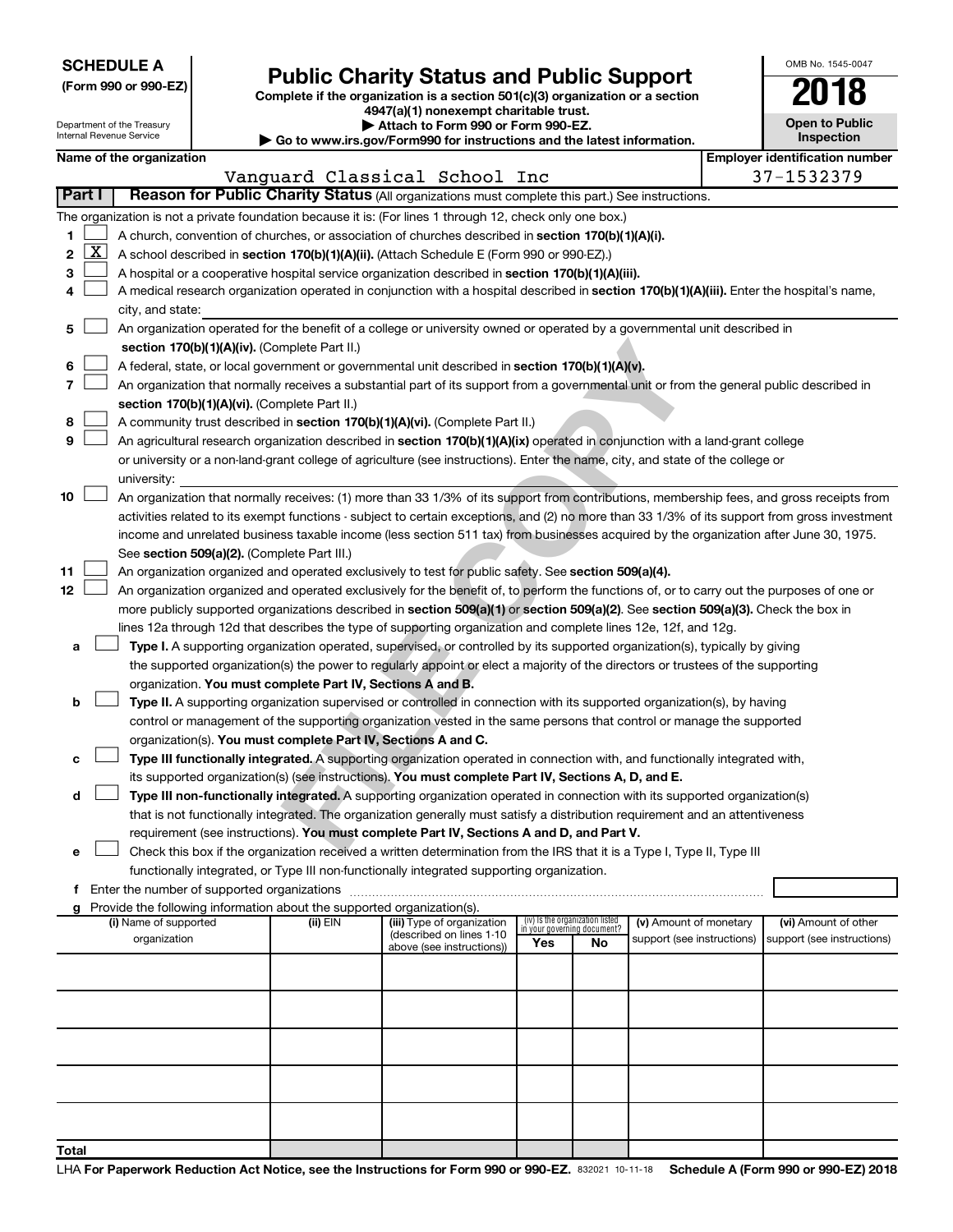# Schedule A (Form 990 or 990-EZ) 2018 <code>Vanguard Classical School Inc</code> 37-1532379 <code>Page</code>

(Complete only if you checked the box on line 5, 7, or 8 of Part I or if the organization failed to qualify under Part III. If the organization fails to qualify under the tests listed below, please complete Part III.) **Part II Support Schedule for Organizations Described in Sections 170(b)(1)(A)(iv) and 170(b)(1)(A)(vi)**

|    | <b>Section A. Public Support</b>                                                                                                           |          |          |            |            |          |           |
|----|--------------------------------------------------------------------------------------------------------------------------------------------|----------|----------|------------|------------|----------|-----------|
|    | Calendar year (or fiscal year beginning in)                                                                                                | (a) 2014 | (b) 2015 | $(c)$ 2016 | $(d)$ 2017 | (e) 2018 | (f) Total |
|    | 1 Gifts, grants, contributions, and                                                                                                        |          |          |            |            |          |           |
|    | membership fees received. (Do not                                                                                                          |          |          |            |            |          |           |
|    | include any "unusual grants.")                                                                                                             |          |          |            |            |          |           |
|    | 2 Tax revenues levied for the organ-                                                                                                       |          |          |            |            |          |           |
|    | ization's benefit and either paid to                                                                                                       |          |          |            |            |          |           |
|    | or expended on its behalf                                                                                                                  |          |          |            |            |          |           |
|    | 3 The value of services or facilities                                                                                                      |          |          |            |            |          |           |
|    | furnished by a governmental unit to                                                                                                        |          |          |            |            |          |           |
|    | the organization without charge                                                                                                            |          |          |            |            |          |           |
|    | 4 Total. Add lines 1 through 3                                                                                                             |          |          |            |            |          |           |
| 5. | The portion of total contributions                                                                                                         |          |          |            |            |          |           |
|    | by each person (other than a                                                                                                               |          |          |            |            |          |           |
|    | governmental unit or publicly                                                                                                              |          |          |            |            |          |           |
|    | supported organization) included                                                                                                           |          |          |            |            |          |           |
|    | on line 1 that exceeds 2% of the                                                                                                           |          |          |            |            |          |           |
|    | amount shown on line 11,                                                                                                                   |          |          |            |            |          |           |
|    | column (f)                                                                                                                                 |          |          |            |            |          |           |
|    | 6 Public support. Subtract line 5 from line 4.                                                                                             |          |          |            |            |          |           |
|    | <b>Section B. Total Support</b>                                                                                                            |          |          |            |            |          |           |
|    | Calendar year (or fiscal year beginning in)                                                                                                | (a) 2014 | (b) 2015 | $(c)$ 2016 | $(d)$ 2017 | (e) 2018 | (f) Total |
|    | 7 Amounts from line 4                                                                                                                      |          |          |            |            |          |           |
| 8  | Gross income from interest,                                                                                                                |          |          |            |            |          |           |
|    | dividends, payments received on                                                                                                            |          |          |            |            |          |           |
|    | securities loans, rents, royalties,                                                                                                        |          |          |            |            |          |           |
|    | and income from similar sources                                                                                                            |          |          |            |            |          |           |
| 9  | Net income from unrelated business                                                                                                         |          |          |            |            |          |           |
|    | activities, whether or not the                                                                                                             |          |          |            |            |          |           |
|    | business is regularly carried on                                                                                                           |          |          |            |            |          |           |
|    | 10 Other income. Do not include gain                                                                                                       |          |          |            |            |          |           |
|    | or loss from the sale of capital                                                                                                           |          |          |            |            |          |           |
|    | assets (Explain in Part VI.)                                                                                                               |          |          |            |            |          |           |
|    | 11 Total support. Add lines 7 through 10                                                                                                   |          |          |            |            |          |           |
|    | <b>12</b> Gross receipts from related activities, etc. (see instructions)                                                                  |          |          |            |            | 12       |           |
|    | 13 First five years. If the Form 990 is for the organization's first, second, third, fourth, or fifth tax year as a section 501(c)(3)      |          |          |            |            |          |           |
|    | organization, check this box and stop here                                                                                                 |          |          |            |            |          |           |
|    | <b>Section C. Computation of Public Support Percentage</b>                                                                                 |          |          |            |            |          |           |
|    |                                                                                                                                            |          |          |            |            | 14       | %         |
|    |                                                                                                                                            |          |          |            |            | 15       | %         |
|    | 16a 33 1/3% support test - 2018. If the organization did not check the box on line 13, and line 14 is 33 1/3% or more, check this box and  |          |          |            |            |          |           |
|    | stop here. The organization qualifies as a publicly supported organization                                                                 |          |          |            |            |          |           |
|    | b 33 1/3% support test - 2017. If the organization did not check a box on line 13 or 16a, and line 15 is 33 1/3% or more, check this box   |          |          |            |            |          |           |
|    |                                                                                                                                            |          |          |            |            |          |           |
|    | 17a 10% -facts-and-circumstances test - 2018. If the organization did not check a box on line 13, 16a, or 16b, and line 14 is 10% or more, |          |          |            |            |          |           |
|    | and if the organization meets the "facts-and-circumstances" test, check this box and stop here. Explain in Part VI how the organization    |          |          |            |            |          |           |
|    | meets the "facts-and-circumstances" test. The organization qualifies as a publicly supported organization <i>manumumumumum</i>             |          |          |            |            |          |           |
|    | b 10% -facts-and-circumstances test - 2017. If the organization did not check a box on line 13, 16a, 16b, or 17a, and line 15 is 10% or    |          |          |            |            |          |           |
|    | more, and if the organization meets the "facts-and-circumstances" test, check this box and stop here. Explain in Part VI how the           |          |          |            |            |          |           |
|    | organization meets the "facts-and-circumstances" test. The organization qualifies as a publicly supported organization                     |          |          |            |            |          |           |
|    | 18 Private foundation. If the organization did not check a box on line 13, 16a, 16b, 17a, or 17b, check this box and see instructions      |          |          |            |            |          |           |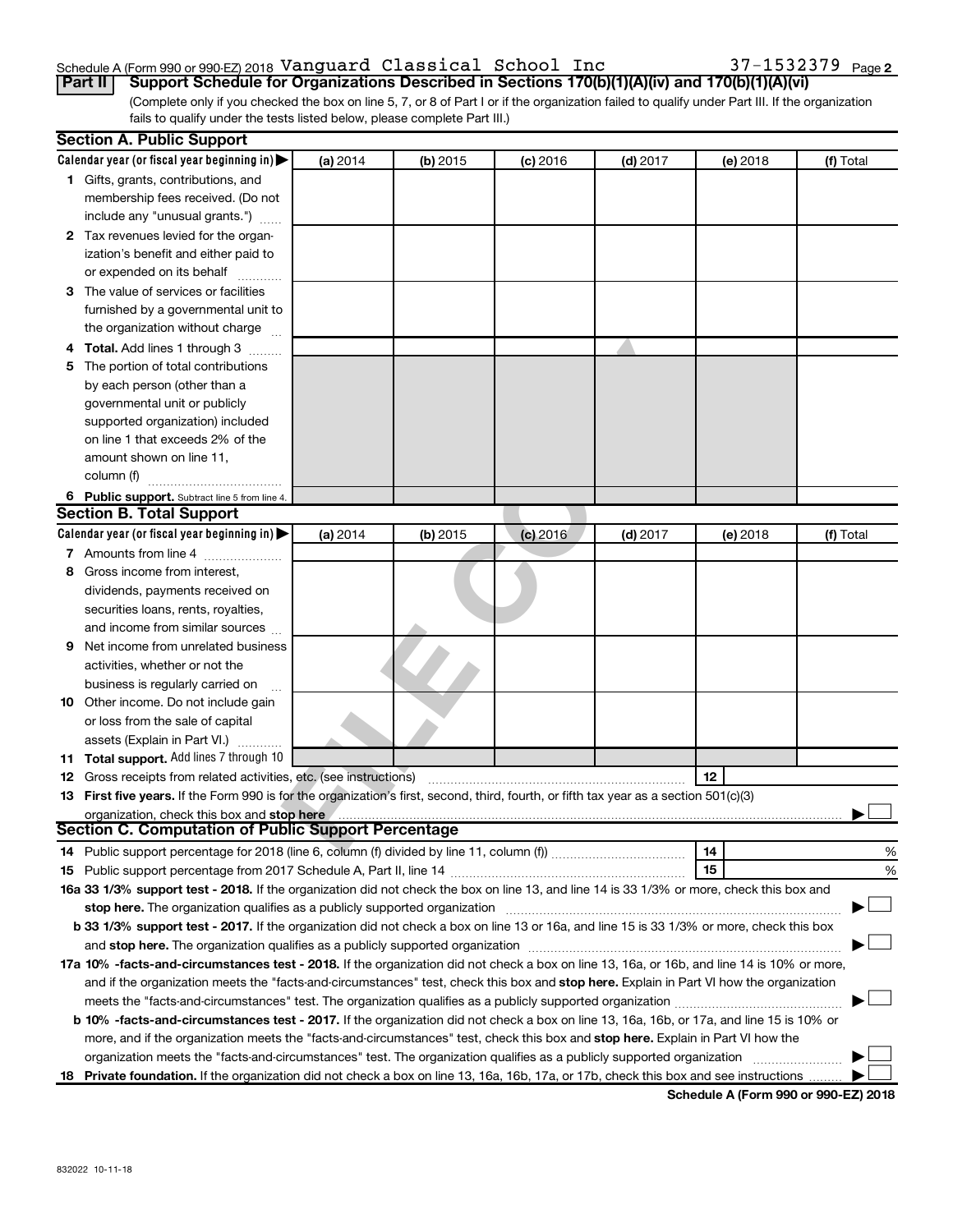#### Schedule A (Form 990 or 990-EZ) 2018 <code>Vanguard Classical School Inc</code> 37-1532379 <code>Page</code> **Part III Support Schedule for Organizations Described in Section 509(a)(2)**

(Complete only if you checked the box on line 10 of Part I or if the organization failed to qualify under Part II. If the organization fails to qualify under the tests listed below, please complete Part II.)

| <b>Section A. Public Support</b>                                                                                                                                                                                                                                       |          |            |            |            |          |           |
|------------------------------------------------------------------------------------------------------------------------------------------------------------------------------------------------------------------------------------------------------------------------|----------|------------|------------|------------|----------|-----------|
| Calendar year (or fiscal year beginning in)                                                                                                                                                                                                                            | (a) 2014 | (b) 2015   | $(c)$ 2016 | $(d)$ 2017 | (e) 2018 | (f) Total |
| 1 Gifts, grants, contributions, and                                                                                                                                                                                                                                    |          |            |            |            |          |           |
| membership fees received. (Do not                                                                                                                                                                                                                                      |          |            |            |            |          |           |
| include any "unusual grants.")                                                                                                                                                                                                                                         |          |            |            |            |          |           |
| 2 Gross receipts from admissions,                                                                                                                                                                                                                                      |          |            |            |            |          |           |
| merchandise sold or services per-                                                                                                                                                                                                                                      |          |            |            |            |          |           |
| formed, or facilities furnished in                                                                                                                                                                                                                                     |          |            |            |            |          |           |
| any activity that is related to the<br>organization's tax-exempt purpose                                                                                                                                                                                               |          |            |            |            |          |           |
| 3 Gross receipts from activities that                                                                                                                                                                                                                                  |          |            |            |            |          |           |
| are not an unrelated trade or bus-                                                                                                                                                                                                                                     |          |            |            |            |          |           |
| iness under section 513                                                                                                                                                                                                                                                |          |            |            |            |          |           |
| 4 Tax revenues levied for the organ-                                                                                                                                                                                                                                   |          |            |            |            |          |           |
| ization's benefit and either paid to                                                                                                                                                                                                                                   |          |            |            |            |          |           |
| or expended on its behalf                                                                                                                                                                                                                                              |          |            |            |            |          |           |
| 5 The value of services or facilities                                                                                                                                                                                                                                  |          |            |            |            |          |           |
| furnished by a governmental unit to                                                                                                                                                                                                                                    |          |            |            |            |          |           |
| the organization without charge                                                                                                                                                                                                                                        |          |            |            |            |          |           |
| <b>6 Total.</b> Add lines 1 through 5                                                                                                                                                                                                                                  |          |            |            |            |          |           |
| 7a Amounts included on lines 1, 2, and                                                                                                                                                                                                                                 |          |            |            |            |          |           |
| 3 received from disqualified persons                                                                                                                                                                                                                                   |          |            |            |            |          |           |
| <b>b</b> Amounts included on lines 2 and 3 received                                                                                                                                                                                                                    |          |            |            |            |          |           |
| from other than disqualified persons that                                                                                                                                                                                                                              |          |            |            |            |          |           |
| exceed the greater of \$5,000 or 1% of the<br>amount on line 13 for the year                                                                                                                                                                                           |          |            |            |            |          |           |
| c Add lines 7a and 7b                                                                                                                                                                                                                                                  |          |            |            |            |          |           |
| 8 Public support. (Subtract line 7c from line 6.)                                                                                                                                                                                                                      |          |            |            |            |          |           |
| <b>Section B. Total Support</b>                                                                                                                                                                                                                                        |          |            |            |            |          |           |
| Calendar year (or fiscal year beginning in)                                                                                                                                                                                                                            | (a) 2014 | $(b)$ 2015 | $(c)$ 2016 | $(d)$ 2017 | (e) 2018 | (f) Total |
| <b>9</b> Amounts from line 6                                                                                                                                                                                                                                           |          |            |            |            |          |           |
| <b>10a</b> Gross income from interest,                                                                                                                                                                                                                                 |          |            |            |            |          |           |
| dividends, payments received on                                                                                                                                                                                                                                        |          |            |            |            |          |           |
| securities loans, rents, royalties,<br>and income from similar sources                                                                                                                                                                                                 |          |            |            |            |          |           |
| <b>b</b> Unrelated business taxable income                                                                                                                                                                                                                             |          |            |            |            |          |           |
| (less section 511 taxes) from businesses                                                                                                                                                                                                                               |          |            |            |            |          |           |
| acquired after June 30, 1975                                                                                                                                                                                                                                           |          |            |            |            |          |           |
| <b>c</b> Add lines 10a and 10b                                                                                                                                                                                                                                         |          |            |            |            |          |           |
| <b>11</b> Net income from unrelated business                                                                                                                                                                                                                           |          |            |            |            |          |           |
| activities not included in line 10b.                                                                                                                                                                                                                                   |          |            |            |            |          |           |
| whether or not the business is<br>regularly carried on                                                                                                                                                                                                                 |          |            |            |            |          |           |
| 12 Other income. Do not include gain                                                                                                                                                                                                                                   |          |            |            |            |          |           |
| or loss from the sale of capital                                                                                                                                                                                                                                       |          |            |            |            |          |           |
| assets (Explain in Part VI.)<br><b>13</b> Total support. (Add lines 9, 10c, 11, and 12.)                                                                                                                                                                               |          |            |            |            |          |           |
| 14 First five years. If the Form 990 is for the organization's first, second, third, fourth, or fifth tax year as a section 501(c)(3) organization,                                                                                                                    |          |            |            |            |          |           |
| check this box and stop here <b>construction and construction</b> and stop here <b>constructed</b> and stop here <b>constructed</b> and stop here <b>constructed</b> and <b>construction</b> and <b>construction</b> and <b>construction</b> and <b>construction</b> a |          |            |            |            |          |           |
| <b>Section C. Computation of Public Support Percentage</b>                                                                                                                                                                                                             |          |            |            |            |          |           |
| 15 Public support percentage for 2018 (line 8, column (f), divided by line 13, column (f) <i>manumeronominium</i>                                                                                                                                                      |          |            |            |            | 15       | %         |
| 16 Public support percentage from 2017 Schedule A, Part III, line 15                                                                                                                                                                                                   |          |            |            |            | 16       | %         |
| Section D. Computation of Investment Income Percentage                                                                                                                                                                                                                 |          |            |            |            |          |           |
| 17 Investment income percentage for 2018 (line 10c, column (f), divided by line 13, column (f))                                                                                                                                                                        |          |            |            |            | 17       | %         |
| 18 Investment income percentage from 2017 Schedule A, Part III, line 17                                                                                                                                                                                                |          |            |            |            | 18       | %         |
| 19a 33 1/3% support tests - 2018. If the organization did not check the box on line 14, and line 15 is more than 33 1/3%, and line 17 is not                                                                                                                           |          |            |            |            |          |           |
| more than 33 1/3%, check this box and stop here. The organization qualifies as a publicly supported organization                                                                                                                                                       |          |            |            |            |          |           |
| b 33 1/3% support tests - 2017. If the organization did not check a box on line 14 or line 19a, and line 16 is more than 33 1/3%, and                                                                                                                                  |          |            |            |            |          |           |
| line 18 is not more than 33 1/3%, check this box and stop here. The organization qualifies as a publicly supported organization                                                                                                                                        |          |            |            |            |          |           |
|                                                                                                                                                                                                                                                                        |          |            |            |            |          |           |
|                                                                                                                                                                                                                                                                        |          |            |            |            |          |           |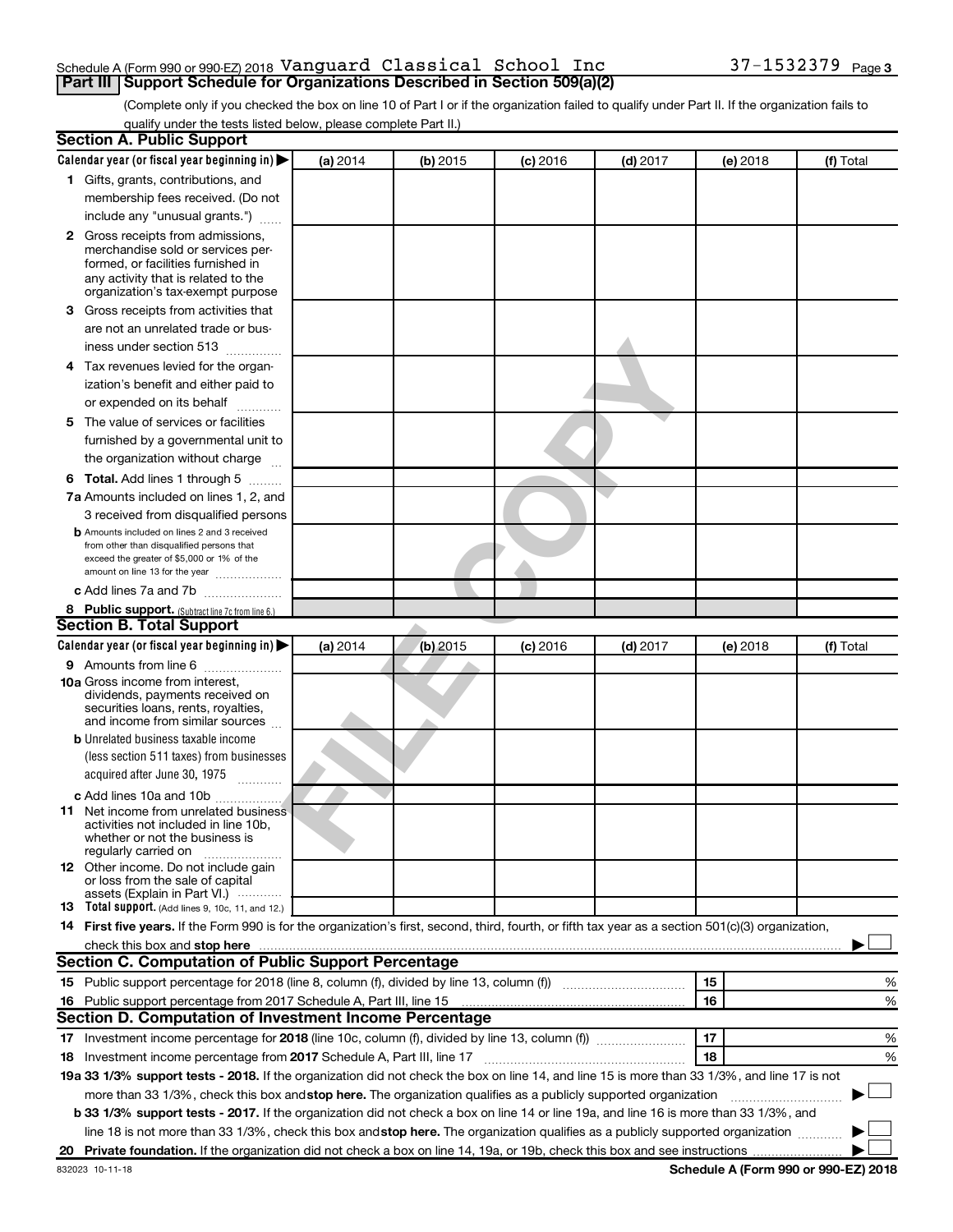### Schedule A (Form 990 or 990-EZ) 2018 <code>Vanguard Classical School Inc</code> 37-1532379 <code>Page</code>

# **Part IV Supporting Organizations**

(Complete only if you checked a box in line 12 on Part I. If you checked 12a of Part I, complete Sections A and B. If you checked 12b of Part I, complete Sections A and C. If you checked 12c of Part I, complete Sections A, D, and E. If you checked 12d of Part I, complete Sections A and D, and complete Part V.)

#### **Section A. All Supporting Organizations**

- documents? If "No," describe in Part VI how the supported organizations are designated. If designated by *class or purpose, describe the designation. If historic and continuing relationship, explain.* 1 Are all of the organization's supported organizations listed by name in the organization's governing
- under section 509(a)(1) or (2)? If "Yes," explain in Part **VI** how the organization determined that the supported *organization was described in section 509(a)(1) or (2).* 2 Did the organization have any supported organization that does not have an IRS determination of status
- Did the organization have a supported organization described in section 501(c)(4), (5), or (6)? If "Yes," answer *(b) and (c) below.*
- satisfied the public support tests under section 509(a)(2)? If "Yes," describe in Part VI when and how the *organization made the determination.* b Did the organization confirm that each supported organization qualified under section 501(c)(4), (5), or (6) and
- purposes? If "Yes," explain in Part VI what controls the organization put in place to ensure such use.  $c$  Did the organization ensure that all support to such organizations was used exclusively for section 170(c)(2)(B)
- Was any supported organization not organized in the United States ("foreign supported organization")? If *"Yes," and if you checked 12a or 12b in Part I, answer (b) and (c) below.*
- supported organization? If "Yes," describe in Part VI how the organization had such control and discretion *despite being controlled or supervised by or in connection with its supported organizations.* **b** Did the organization have ultimate control and discretion in deciding whether to make grants to the foreign
- under sections 501(c)(3) and 509(a)(1) or (2)? If "Yes," explain in Part VI what controls the organization used *to ensure that all support to the foreign supported organization was used exclusively for section 170(c)(2)(B) purposes.* Did the organization support any foreign supported organization that does not have an IRS determination
- answer (b) and (c) below (if applicable). Also, provide detail in **Part VI,** including (i) the names and EIN Did the organization add, substitute, or remove any supported organizations during the tax year? If "Yes," *numbers of the supported organizations added, substituted, or removed; (ii) the reasons for each such action; (iii) the authority under the organization's organizing document authorizing such action; and (iv) how the action was accomplished (such as by amendment to the organizing document).*
- **Type I or Type II only.** Was any added or substituted supported organization part of a class already designated in the organization's organizing document?
- Substitutions only. Was the substitution the result of an event beyond the organization's control?
- ach supported organization qualified under section 501(c)(4), (5), or (6) and<br>noner section 509(a)(2)? *If* "Yes," *describe in* **Part VI** when and how the<br>non.<br>9.<br>Il support to such organizations was used exclusively for 1 2 3 4 5 6 7 8 <del>9</del> **abcabcabcabcab Part VI.** support or benefit one or more of the filing organization's supported organizations? If "Yes," provide detail in Did the organization provide support (whether in the form of grants or the provision of services or facilities) to anyone other than (i) its supported organizations, (ii) individuals that are part of the charitable class benefited by one or more of its supported organizations, or (iii) other supporting organizations that also
- regard to a substantial contributor? If "Yes," complete Part I of Schedule L (Form 990 or 990-EZ). Did the organization provide a grant, loan, compensation, or other similar payment to a substantial contributor (as defined in section 4958(c)(3)(C)), a family member of a substantial contributor, or a 35% controlled entity with
- *If "Yes," complete Part I of Schedule L (Form 990 or 990-EZ).* 8 Did the organization make a loan to a disqualified person (as defined in section 4958) not described in line 7?
- in section 509(a)(1) or (2))? If "Yes," provide detail in **Part VI.** 9a Was the organization controlled directly or indirectly at any time during the tax year by one or more disqualified persons as defined in section 4946 (other than foundation managers and organizations described
- the supporting organization had an interest? If "Yes," provide detail in Part VI. **b** Did one or more disqualified persons (as defined in line 9a) hold a controlling interest in any entity in which
- from, assets in which the supporting organization also had an interest? If "Yes," provide detail in Part VI. Did a disqualified person (as defined in line 9a) have an ownership interest in, or derive any personal benefit
- **10** Was the organization subject to the excess business holdings rules of section 4943 because of section supporting organizations)? If "Yes," answer 10b below. 4943(f) (regarding certain Type II supporting organizations, and all Type III non-functionally integrated
	- *(Use Schedule C, Form 4720, to* Did the organization have any excess business holdings in the tax year? *determine whether the organization had excess business holdings.)*

**Yes No**  $\blacksquare$ **12**  $\overline{2}$ **3a 3b 3c 4a 4b 4c 5a 5b** 5c **5c**<br>**6**<br>**7**<br>**8** 6  $\overline{7}$ 8 **9a 9b 9c 10a 10b**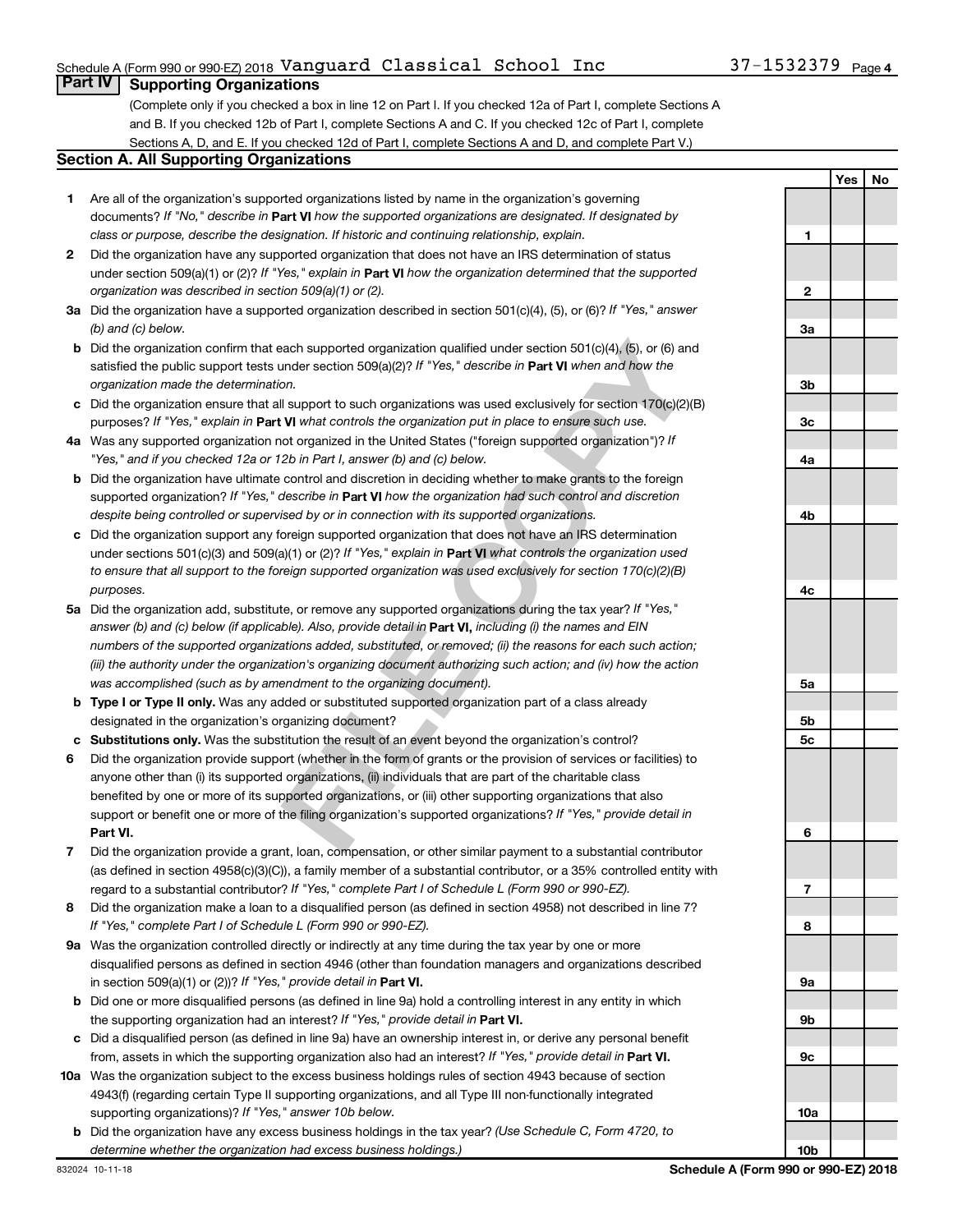# Schedule A (Form 990 or 990-EZ) 2018 <code>Vanguard Classical School Inc</code> 37-1532379 <code>Page</code> **Part IV Supporting Organizations** *(continued)*

|              | <i>continued) continued in a gamzations</i>                                                                                                                                                                                       |                        |     |    |
|--------------|-----------------------------------------------------------------------------------------------------------------------------------------------------------------------------------------------------------------------------------|------------------------|-----|----|
|              |                                                                                                                                                                                                                                   |                        | Yes | No |
| 11           | Has the organization accepted a gift or contribution from any of the following persons?                                                                                                                                           |                        |     |    |
|              | a A person who directly or indirectly controls, either alone or together with persons described in (b) and (c)                                                                                                                    |                        |     |    |
|              | below, the governing body of a supported organization?<br><b>b</b> A family member of a person described in (a) above?                                                                                                            | 11a<br>11 <sub>b</sub> |     |    |
|              | c A 35% controlled entity of a person described in (a) or (b) above? If "Yes" to a, b, or c, provide detail in Part VI.                                                                                                           | 11c                    |     |    |
|              | <b>Section B. Type I Supporting Organizations</b>                                                                                                                                                                                 |                        |     |    |
|              |                                                                                                                                                                                                                                   |                        | Yes | No |
| 1.           | Did the directors, trustees, or membership of one or more supported organizations have the power to                                                                                                                               |                        |     |    |
|              | regularly appoint or elect at least a majority of the organization's directors or trustees at all times during the                                                                                                                |                        |     |    |
|              | tax year? If "No," describe in Part VI how the supported organization(s) effectively operated, supervised, or                                                                                                                     |                        |     |    |
|              | controlled the organization's activities. If the organization had more than one supported organization,                                                                                                                           |                        |     |    |
|              | describe how the powers to appoint and/or remove directors or trustees were allocated among the supported                                                                                                                         |                        |     |    |
|              | organizations and what conditions or restrictions, if any, applied to such powers during the tax year.                                                                                                                            | 1                      |     |    |
| $\mathbf{2}$ | Did the organization operate for the benefit of any supported organization other than the supported                                                                                                                               |                        |     |    |
|              | organization(s) that operated, supervised, or controlled the supporting organization? If "Yes," explain in                                                                                                                        |                        |     |    |
|              | Part VI how providing such benefit carried out the purposes of the supported organization(s) that operated,                                                                                                                       |                        |     |    |
|              | supervised, or controlled the supporting organization.                                                                                                                                                                            | $\mathbf{2}$           |     |    |
|              | <b>Section C. Type II Supporting Organizations</b>                                                                                                                                                                                |                        |     |    |
|              |                                                                                                                                                                                                                                   |                        | Yes | No |
| 1.           | Were a majority of the organization's directors or trustees during the tax year also a majority of the directors                                                                                                                  |                        |     |    |
|              | or trustees of each of the organization's supported organization(s)? If "No," describe in Part VI how control                                                                                                                     |                        |     |    |
|              | or management of the supporting organization was vested in the same persons that controlled or managed                                                                                                                            |                        |     |    |
|              | the supported organization(s).                                                                                                                                                                                                    | 1                      |     |    |
|              | <b>Section D. All Type III Supporting Organizations</b>                                                                                                                                                                           |                        |     |    |
|              |                                                                                                                                                                                                                                   |                        | Yes | No |
| 1.           | Did the organization provide to each of its supported organizations, by the last day of the fifth month of the                                                                                                                    |                        |     |    |
|              | organization's tax year, (i) a written notice describing the type and amount of support provided during the prior tax                                                                                                             |                        |     |    |
|              | year, (ii) a copy of the Form 990 that was most recently filed as of the date of notification, and (iii) copies of the                                                                                                            |                        |     |    |
|              | organization's governing documents in effect on the date of notification, to the extent not previously provided?                                                                                                                  | 1                      |     |    |
| $\mathbf{2}$ | Were any of the organization's officers, directors, or trustees either (i) appointed or elected by the supported                                                                                                                  |                        |     |    |
|              | organization(s) or (ii) serving on the governing body of a supported organization? If "No," explain in Part VI how<br>the organization maintained a close and continuous working relationship with the supported organization(s). |                        |     |    |
|              | By reason of the relationship described in (2), did the organization's supported organizations have a                                                                                                                             | $\mathbf{2}$           |     |    |
| 3            | significant voice in the organization's investment policies and in directing the use of the organization's                                                                                                                        |                        |     |    |
|              | income or assets at all times during the tax year? If "Yes," describe in Part VI the role the organization's                                                                                                                      |                        |     |    |
|              | supported organizations played in this regard.                                                                                                                                                                                    | з                      |     |    |
|              | Section E. Type III Functionally Integrated Supporting Organizations                                                                                                                                                              |                        |     |    |
| 1            | Check the box next to the method that the organization used to satisfy the Integral Part Test during the yealsee instructions).                                                                                                   |                        |     |    |
| a            | The organization satisfied the Activities Test. Complete line 2 below.                                                                                                                                                            |                        |     |    |
| b            | The organization is the parent of each of its supported organizations. Complete line 3 below.                                                                                                                                     |                        |     |    |
| с            | The organization supported a governmental entity. Describe in Part VI how you supported a government entity (see instructions).                                                                                                   |                        |     |    |
| 2            | Activities Test. Answer (a) and (b) below.                                                                                                                                                                                        |                        | Yes | No |
| а            | Did substantially all of the organization's activities during the tax year directly further the exempt purposes of                                                                                                                |                        |     |    |
|              | the supported organization(s) to which the organization was responsive? If "Yes," then in Part VI identify                                                                                                                        |                        |     |    |
|              | those supported organizations and explain how these activities directly furthered their exempt purposes,                                                                                                                          |                        |     |    |
|              | how the organization was responsive to those supported organizations, and how the organization determined                                                                                                                         |                        |     |    |
|              | that these activities constituted substantially all of its activities.                                                                                                                                                            | 2a                     |     |    |
| b            | Did the activities described in (a) constitute activities that, but for the organization's involvement, one or more                                                                                                               |                        |     |    |
|              | of the organization's supported organization(s) would have been engaged in? If "Yes," explain in Part VI the                                                                                                                      |                        |     |    |
|              | reasons for the organization's position that its supported organization(s) would have engaged in these                                                                                                                            |                        |     |    |
|              | activities but for the organization's involvement.                                                                                                                                                                                | 2b                     |     |    |
| 3            | Parent of Supported Organizations. Answer (a) and (b) below.                                                                                                                                                                      |                        |     |    |
| а            | Did the organization have the power to regularly appoint or elect a majority of the officers, directors, or                                                                                                                       |                        |     |    |
|              | trustees of each of the supported organizations? Provide details in Part VI.                                                                                                                                                      | За                     |     |    |
|              | <b>b</b> Did the organization exercise a substantial degree of direction over the policies, programs, and activities of each                                                                                                      |                        |     |    |
|              | of its supported organizations? If "Yes," describe in Part VI the role played by the organization in this regard.                                                                                                                 | 3b                     |     |    |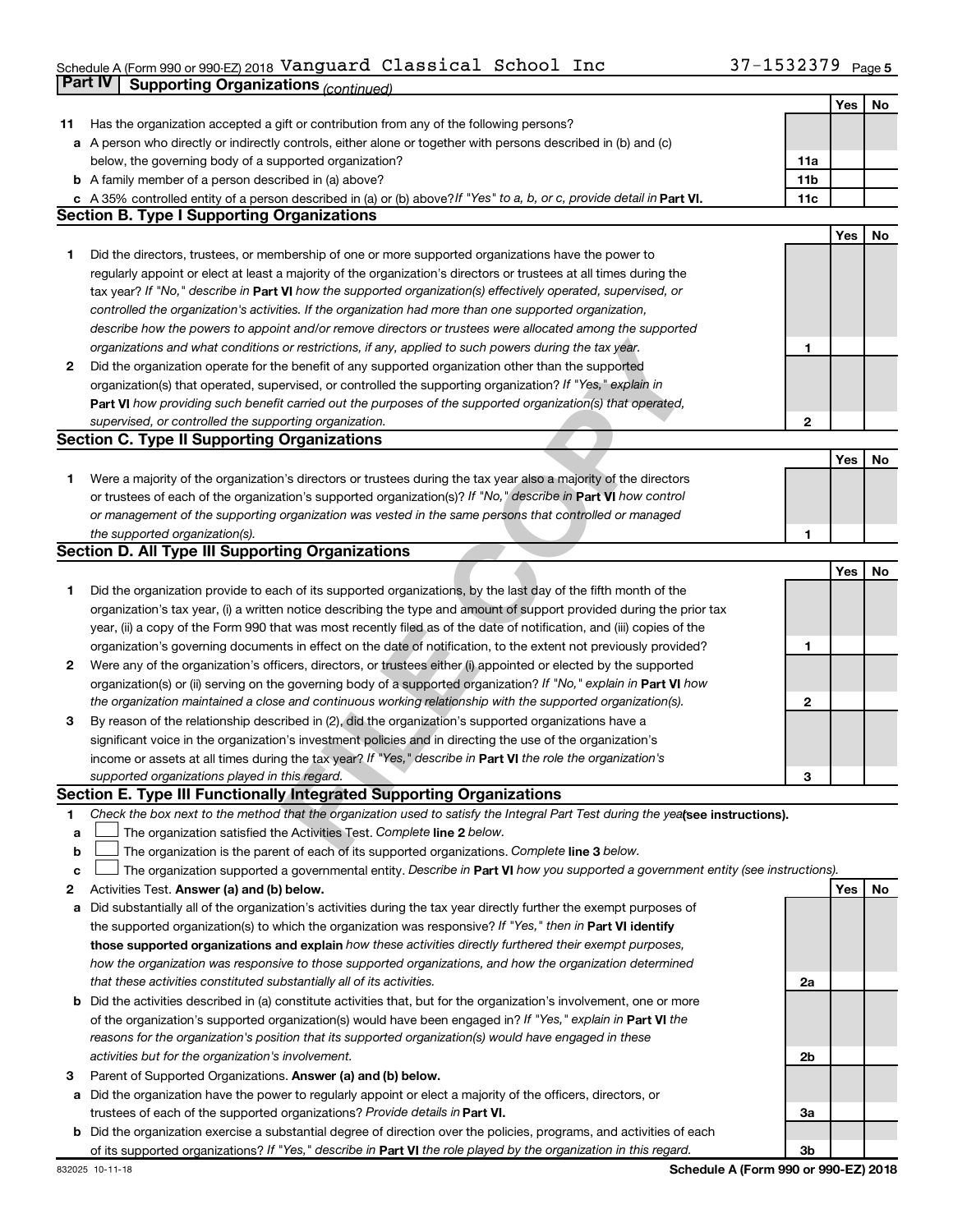#### Schedule A (Form 990 or 990-EZ) 2018 <code>Vanguard Classical School Inc</code> 37-1532379 <code>Page</code> **Part V Type III Non-Functionally Integrated 509(a)(3) Supporting Organizations**

**1 Letter or if the organization satisfied the Integral Part Test as a qualifying trust on Nov. 20, 1970 (explain in Part VI.) See instructions. All** other Type III non-functionally integrated supporting organizations must complete Sections A through E.

| 1            | Check here if the organization satisfied the Integral Part Test as a qualifying trust on Nov. 20, 1970 (explain in Part VI.) See instructions. All<br>other Type III non-functionally integrated supporting organizations must complete Sections A through E. |                |                |                                |
|--------------|---------------------------------------------------------------------------------------------------------------------------------------------------------------------------------------------------------------------------------------------------------------|----------------|----------------|--------------------------------|
|              | Section A - Adjusted Net Income                                                                                                                                                                                                                               |                | (A) Prior Year | (B) Current Year<br>(optional) |
| 1            | Net short-term capital gain                                                                                                                                                                                                                                   | 1              |                |                                |
| 2            | Recoveries of prior-year distributions                                                                                                                                                                                                                        | $\mathbf{2}$   |                |                                |
| З            | Other gross income (see instructions)                                                                                                                                                                                                                         | 3              |                |                                |
| 4            | Add lines 1 through 3                                                                                                                                                                                                                                         | 4              |                |                                |
| 5            | Depreciation and depletion                                                                                                                                                                                                                                    | 5              |                |                                |
| 6            | Portion of operating expenses paid or incurred for production or                                                                                                                                                                                              |                |                |                                |
|              | collection of gross income or for management, conservation, or                                                                                                                                                                                                |                |                |                                |
|              | maintenance of property held for production of income (see instructions)                                                                                                                                                                                      | 6              |                |                                |
| 7            | Other expenses (see instructions)                                                                                                                                                                                                                             | $\overline{7}$ |                |                                |
| 8            | Adjusted Net Income (subtract lines 5, 6, and 7 from line 4)                                                                                                                                                                                                  | 8              |                |                                |
|              | <b>Section B - Minimum Asset Amount</b>                                                                                                                                                                                                                       |                | (A) Prior Year | (B) Current Year<br>(optional) |
| 1            | Aggregate fair market value of all non-exempt-use assets (see                                                                                                                                                                                                 |                |                |                                |
|              | instructions for short tax year or assets held for part of year):                                                                                                                                                                                             |                |                |                                |
|              | <b>a</b> Average monthly value of securities                                                                                                                                                                                                                  | 1a             |                |                                |
|              | <b>b</b> Average monthly cash balances                                                                                                                                                                                                                        | 1 <sub>b</sub> |                |                                |
|              | c Fair market value of other non-exempt-use assets                                                                                                                                                                                                            | 1c             |                |                                |
|              | <b>d</b> Total (add lines 1a, 1b, and 1c)                                                                                                                                                                                                                     | 1 <sub>d</sub> |                |                                |
|              | <b>e</b> Discount claimed for blockage or other                                                                                                                                                                                                               |                |                |                                |
|              | factors (explain in detail in Part VI):                                                                                                                                                                                                                       |                |                |                                |
| 2            | Acquisition indebtedness applicable to non-exempt-use assets                                                                                                                                                                                                  | $\overline{2}$ |                |                                |
| 3            | Subtract line 2 from line 1d                                                                                                                                                                                                                                  | 3              |                |                                |
| 4            | Cash deemed held for exempt use. Enter 1-1/2% of line 3 (for greater amount,                                                                                                                                                                                  |                |                |                                |
|              | see instructions)                                                                                                                                                                                                                                             | 4              |                |                                |
| 5            | Net value of non-exempt-use assets (subtract line 4 from line 3)                                                                                                                                                                                              | 5              |                |                                |
| 6            | Multiply line 5 by .035                                                                                                                                                                                                                                       | 6              |                |                                |
| 7            | Recoveries of prior-year distributions                                                                                                                                                                                                                        | $\overline{7}$ |                |                                |
| 8            | Minimum Asset Amount (add line 7 to line 6)                                                                                                                                                                                                                   | 8              |                |                                |
|              | <b>Section C - Distributable Amount</b>                                                                                                                                                                                                                       |                |                | <b>Current Year</b>            |
| 1            | Adjusted net income for prior year (from Section A, line 8, Column A)                                                                                                                                                                                         | 1              |                |                                |
| $\mathbf{2}$ | Enter 85% of line 1                                                                                                                                                                                                                                           | $\mathbf{2}$   |                |                                |
| З            | Minimum asset amount for prior year (from Section B, line 8, Column A)                                                                                                                                                                                        | 3              |                |                                |
| 4            | Enter greater of line 2 or line 3                                                                                                                                                                                                                             | 4              |                |                                |
| 5            | Income tax imposed in prior year                                                                                                                                                                                                                              | 5              |                |                                |
| 6            | <b>Distributable Amount.</b> Subtract line 5 from line 4, unless subject to                                                                                                                                                                                   |                |                |                                |
|              | emergency temporary reduction (see instructions)                                                                                                                                                                                                              | 6              |                |                                |
| 7            | Check here if the current year is the organization's first as a non-functionally integrated Type III supporting organization (see                                                                                                                             |                |                |                                |

Check here if the current year is the organization's first as a non-functionally integrated Type III supporting organization (see instructions).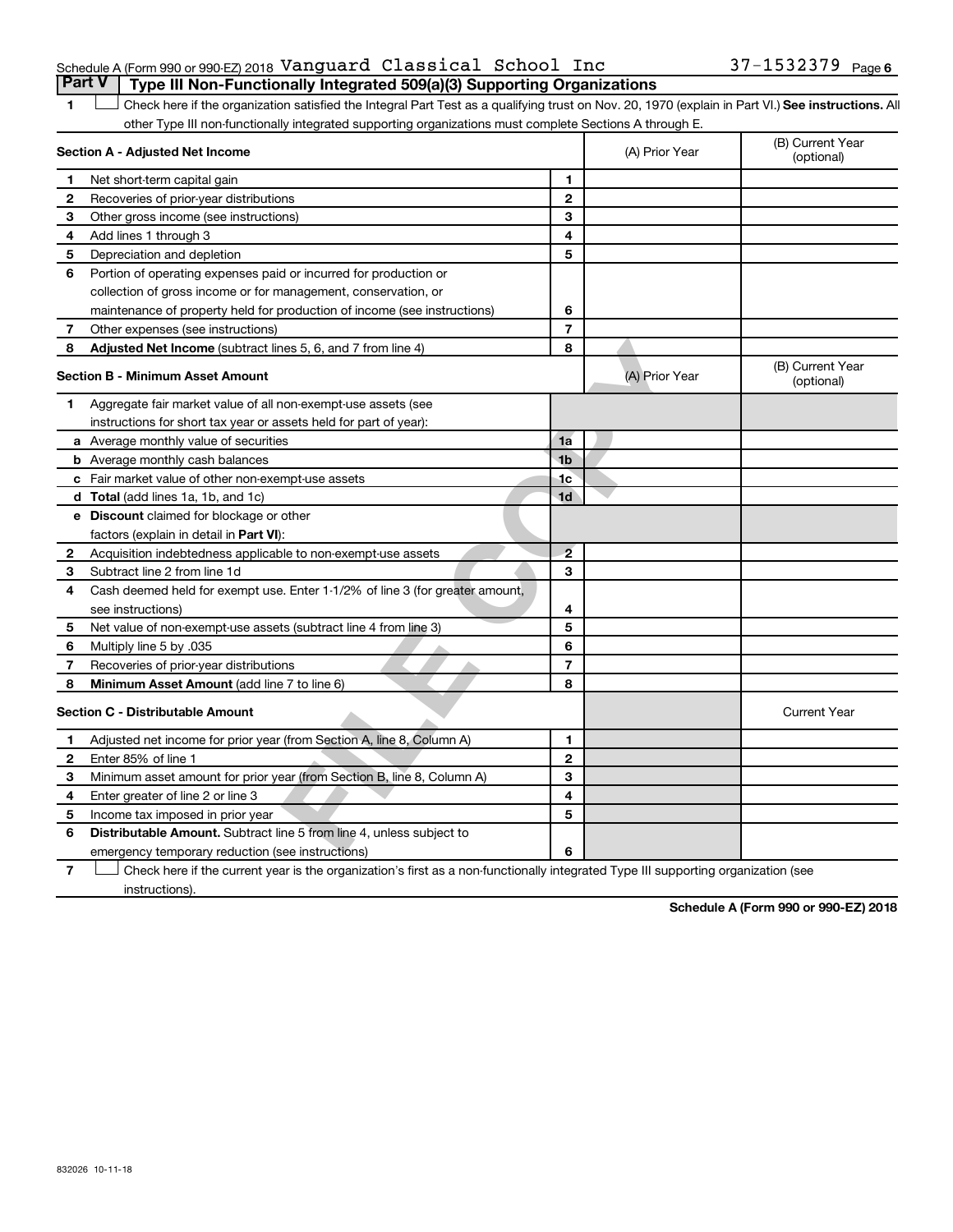#### Schedule A (Form 990 or 990-EZ) 2018 Page Vanguard Classical School Inc 37-1532379

| <b>Part V</b><br>Type III Non-Functionally Integrated 509(a)(3) Supporting Organizations (continued) |                                                                                            |                                    |                                               |                                                  |  |  |  |
|------------------------------------------------------------------------------------------------------|--------------------------------------------------------------------------------------------|------------------------------------|-----------------------------------------------|--------------------------------------------------|--|--|--|
|                                                                                                      | <b>Section D - Distributions</b>                                                           |                                    |                                               | <b>Current Year</b>                              |  |  |  |
| 1                                                                                                    | Amounts paid to supported organizations to accomplish exempt purposes                      |                                    |                                               |                                                  |  |  |  |
| 2                                                                                                    | Amounts paid to perform activity that directly furthers exempt purposes of supported       |                                    |                                               |                                                  |  |  |  |
|                                                                                                      | organizations, in excess of income from activity                                           |                                    |                                               |                                                  |  |  |  |
| 3                                                                                                    | Administrative expenses paid to accomplish exempt purposes of supported organizations      |                                    |                                               |                                                  |  |  |  |
| 4                                                                                                    | Amounts paid to acquire exempt-use assets                                                  |                                    |                                               |                                                  |  |  |  |
| 5                                                                                                    | Qualified set-aside amounts (prior IRS approval required)                                  |                                    |                                               |                                                  |  |  |  |
| 6                                                                                                    | Other distributions (describe in Part VI). See instructions.                               |                                    |                                               |                                                  |  |  |  |
| 7                                                                                                    | <b>Total annual distributions.</b> Add lines 1 through 6.                                  |                                    |                                               |                                                  |  |  |  |
| 8                                                                                                    | Distributions to attentive supported organizations to which the organization is responsive |                                    |                                               |                                                  |  |  |  |
|                                                                                                      | (provide details in Part VI). See instructions.                                            |                                    |                                               |                                                  |  |  |  |
| 9                                                                                                    | Distributable amount for 2018 from Section C, line 6                                       |                                    |                                               |                                                  |  |  |  |
| 10                                                                                                   | Line 8 amount divided by line 9 amount                                                     |                                    |                                               |                                                  |  |  |  |
|                                                                                                      | <b>Section E - Distribution Allocations (see instructions)</b>                             | (i)<br><b>Excess Distributions</b> | (ii)<br><b>Underdistributions</b><br>Pre-2018 | (iii)<br><b>Distributable</b><br>Amount for 2018 |  |  |  |
| 1.                                                                                                   | Distributable amount for 2018 from Section C, line 6                                       |                                    |                                               |                                                  |  |  |  |
| $\mathbf{2}$                                                                                         | Underdistributions, if any, for years prior to 2018 (reason-                               |                                    |                                               |                                                  |  |  |  |
|                                                                                                      | able cause required- explain in Part VI). See instructions.                                |                                    |                                               |                                                  |  |  |  |
| 3                                                                                                    | Excess distributions carryover, if any, to 2018                                            |                                    |                                               |                                                  |  |  |  |
|                                                                                                      | a From 2013                                                                                |                                    |                                               |                                                  |  |  |  |
|                                                                                                      | <b>b</b> From 2014                                                                         |                                    |                                               |                                                  |  |  |  |
|                                                                                                      | c From 2015                                                                                |                                    |                                               |                                                  |  |  |  |
|                                                                                                      | d From 2016                                                                                |                                    |                                               |                                                  |  |  |  |
|                                                                                                      | e From 2017                                                                                |                                    |                                               |                                                  |  |  |  |
|                                                                                                      | f Total of lines 3a through e                                                              |                                    |                                               |                                                  |  |  |  |
|                                                                                                      | <b>g</b> Applied to underdistributions of prior years                                      |                                    |                                               |                                                  |  |  |  |
|                                                                                                      | <b>h</b> Applied to 2018 distributable amount                                              |                                    |                                               |                                                  |  |  |  |
|                                                                                                      | Carryover from 2013 not applied (see instructions)                                         |                                    |                                               |                                                  |  |  |  |
|                                                                                                      | Remainder. Subtract lines 3g, 3h, and 3i from 3f.                                          |                                    |                                               |                                                  |  |  |  |
| 4                                                                                                    | Distributions for 2018 from Section D,                                                     |                                    |                                               |                                                  |  |  |  |
|                                                                                                      | $line 7$ :                                                                                 |                                    |                                               |                                                  |  |  |  |
|                                                                                                      | a Applied to underdistributions of prior years                                             |                                    |                                               |                                                  |  |  |  |
|                                                                                                      | <b>b</b> Applied to 2018 distributable amount                                              |                                    |                                               |                                                  |  |  |  |
| с                                                                                                    | Remainder. Subtract lines 4a and 4b from 4.                                                |                                    |                                               |                                                  |  |  |  |
| 5                                                                                                    | Remaining underdistributions for years prior to 2018, if                                   |                                    |                                               |                                                  |  |  |  |
|                                                                                                      | any. Subtract lines 3g and 4a from line 2. For result greater                              |                                    |                                               |                                                  |  |  |  |
|                                                                                                      | than zero, explain in Part VI. See instructions.                                           |                                    |                                               |                                                  |  |  |  |
| 6                                                                                                    | Remaining underdistributions for 2018. Subtract lines 3h                                   |                                    |                                               |                                                  |  |  |  |
|                                                                                                      | and 4b from line 1. For result greater than zero, explain in                               |                                    |                                               |                                                  |  |  |  |
|                                                                                                      | <b>Part VI.</b> See instructions.                                                          |                                    |                                               |                                                  |  |  |  |
| $\mathbf{7}$                                                                                         | Excess distributions carryover to 2019. Add lines 3j                                       |                                    |                                               |                                                  |  |  |  |
|                                                                                                      | and 4c.                                                                                    |                                    |                                               |                                                  |  |  |  |
| 8                                                                                                    | Breakdown of line 7:                                                                       |                                    |                                               |                                                  |  |  |  |
|                                                                                                      | a Excess from 2014                                                                         |                                    |                                               |                                                  |  |  |  |
|                                                                                                      | <b>b</b> Excess from 2015                                                                  |                                    |                                               |                                                  |  |  |  |
|                                                                                                      | c Excess from 2016                                                                         |                                    |                                               |                                                  |  |  |  |
|                                                                                                      | d Excess from 2017                                                                         |                                    |                                               |                                                  |  |  |  |
|                                                                                                      | e Excess from 2018                                                                         |                                    |                                               |                                                  |  |  |  |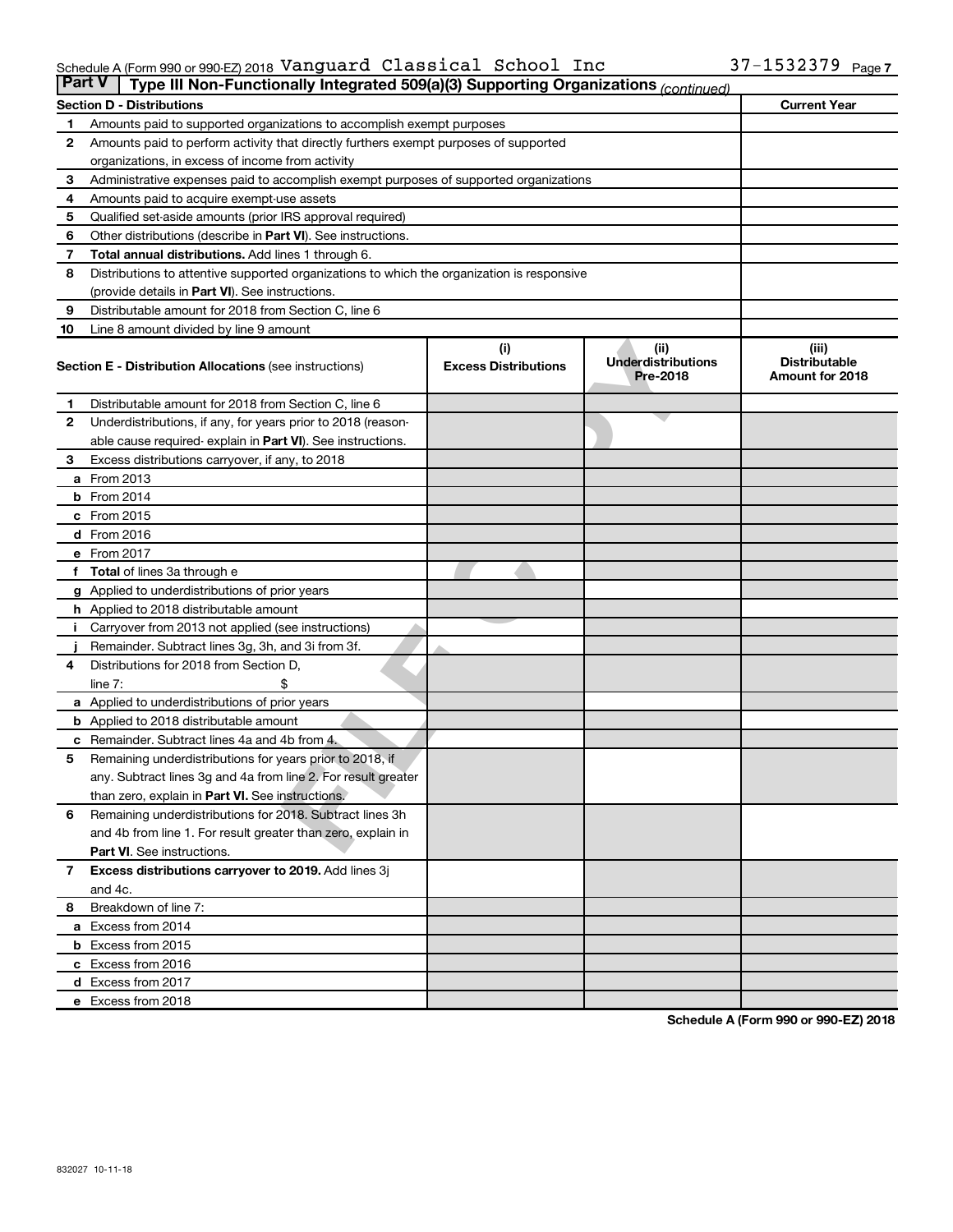|                | Schedule A (Form 990 or 990-EZ) 2018 Vanguard Classical School Inc                                                                                                                                                                                                                                                                                                                                                                                                                                                                                                   |  | 37-1532379 Page 8 |  |
|----------------|----------------------------------------------------------------------------------------------------------------------------------------------------------------------------------------------------------------------------------------------------------------------------------------------------------------------------------------------------------------------------------------------------------------------------------------------------------------------------------------------------------------------------------------------------------------------|--|-------------------|--|
| <b>Part VI</b> | Supplemental Information. Provide the explanations required by Part II, line 10; Part II, line 17a or 17b; Part III, line 12;<br>Part IV, Section A, lines 1, 2, 3b, 3c, 4b, 4c, 5a, 6, 9a, 9b, 9c, 11a, 11b, and 11c; Part IV, Section B, lines 1 and 2; Part IV, Section C,<br>line 1; Part IV, Section D, lines 2 and 3; Part IV, Section E, lines 1c, 2a, 2b, 3a, and 3b; Part V, line 1; Part V, Section B, line 1e; Part V,<br>Section D, lines 5, 6, and 8; and Part V, Section E, lines 2, 5, and 6. Also complete this part for any additional information. |  |                   |  |
|                | (See instructions.)                                                                                                                                                                                                                                                                                                                                                                                                                                                                                                                                                  |  |                   |  |
|                |                                                                                                                                                                                                                                                                                                                                                                                                                                                                                                                                                                      |  |                   |  |
|                |                                                                                                                                                                                                                                                                                                                                                                                                                                                                                                                                                                      |  |                   |  |
|                |                                                                                                                                                                                                                                                                                                                                                                                                                                                                                                                                                                      |  |                   |  |
|                |                                                                                                                                                                                                                                                                                                                                                                                                                                                                                                                                                                      |  |                   |  |
|                |                                                                                                                                                                                                                                                                                                                                                                                                                                                                                                                                                                      |  |                   |  |
|                |                                                                                                                                                                                                                                                                                                                                                                                                                                                                                                                                                                      |  |                   |  |
|                |                                                                                                                                                                                                                                                                                                                                                                                                                                                                                                                                                                      |  |                   |  |
|                |                                                                                                                                                                                                                                                                                                                                                                                                                                                                                                                                                                      |  |                   |  |
|                |                                                                                                                                                                                                                                                                                                                                                                                                                                                                                                                                                                      |  |                   |  |
|                |                                                                                                                                                                                                                                                                                                                                                                                                                                                                                                                                                                      |  |                   |  |
|                |                                                                                                                                                                                                                                                                                                                                                                                                                                                                                                                                                                      |  |                   |  |
|                |                                                                                                                                                                                                                                                                                                                                                                                                                                                                                                                                                                      |  |                   |  |
|                |                                                                                                                                                                                                                                                                                                                                                                                                                                                                                                                                                                      |  |                   |  |
|                |                                                                                                                                                                                                                                                                                                                                                                                                                                                                                                                                                                      |  |                   |  |
|                |                                                                                                                                                                                                                                                                                                                                                                                                                                                                                                                                                                      |  |                   |  |
|                |                                                                                                                                                                                                                                                                                                                                                                                                                                                                                                                                                                      |  |                   |  |
|                |                                                                                                                                                                                                                                                                                                                                                                                                                                                                                                                                                                      |  |                   |  |
|                |                                                                                                                                                                                                                                                                                                                                                                                                                                                                                                                                                                      |  |                   |  |
|                |                                                                                                                                                                                                                                                                                                                                                                                                                                                                                                                                                                      |  |                   |  |
|                |                                                                                                                                                                                                                                                                                                                                                                                                                                                                                                                                                                      |  |                   |  |
|                |                                                                                                                                                                                                                                                                                                                                                                                                                                                                                                                                                                      |  |                   |  |
|                |                                                                                                                                                                                                                                                                                                                                                                                                                                                                                                                                                                      |  |                   |  |
|                |                                                                                                                                                                                                                                                                                                                                                                                                                                                                                                                                                                      |  |                   |  |
|                |                                                                                                                                                                                                                                                                                                                                                                                                                                                                                                                                                                      |  |                   |  |
|                |                                                                                                                                                                                                                                                                                                                                                                                                                                                                                                                                                                      |  |                   |  |
|                |                                                                                                                                                                                                                                                                                                                                                                                                                                                                                                                                                                      |  |                   |  |
|                |                                                                                                                                                                                                                                                                                                                                                                                                                                                                                                                                                                      |  |                   |  |
|                |                                                                                                                                                                                                                                                                                                                                                                                                                                                                                                                                                                      |  |                   |  |
|                |                                                                                                                                                                                                                                                                                                                                                                                                                                                                                                                                                                      |  |                   |  |
|                |                                                                                                                                                                                                                                                                                                                                                                                                                                                                                                                                                                      |  |                   |  |
|                |                                                                                                                                                                                                                                                                                                                                                                                                                                                                                                                                                                      |  |                   |  |
|                |                                                                                                                                                                                                                                                                                                                                                                                                                                                                                                                                                                      |  |                   |  |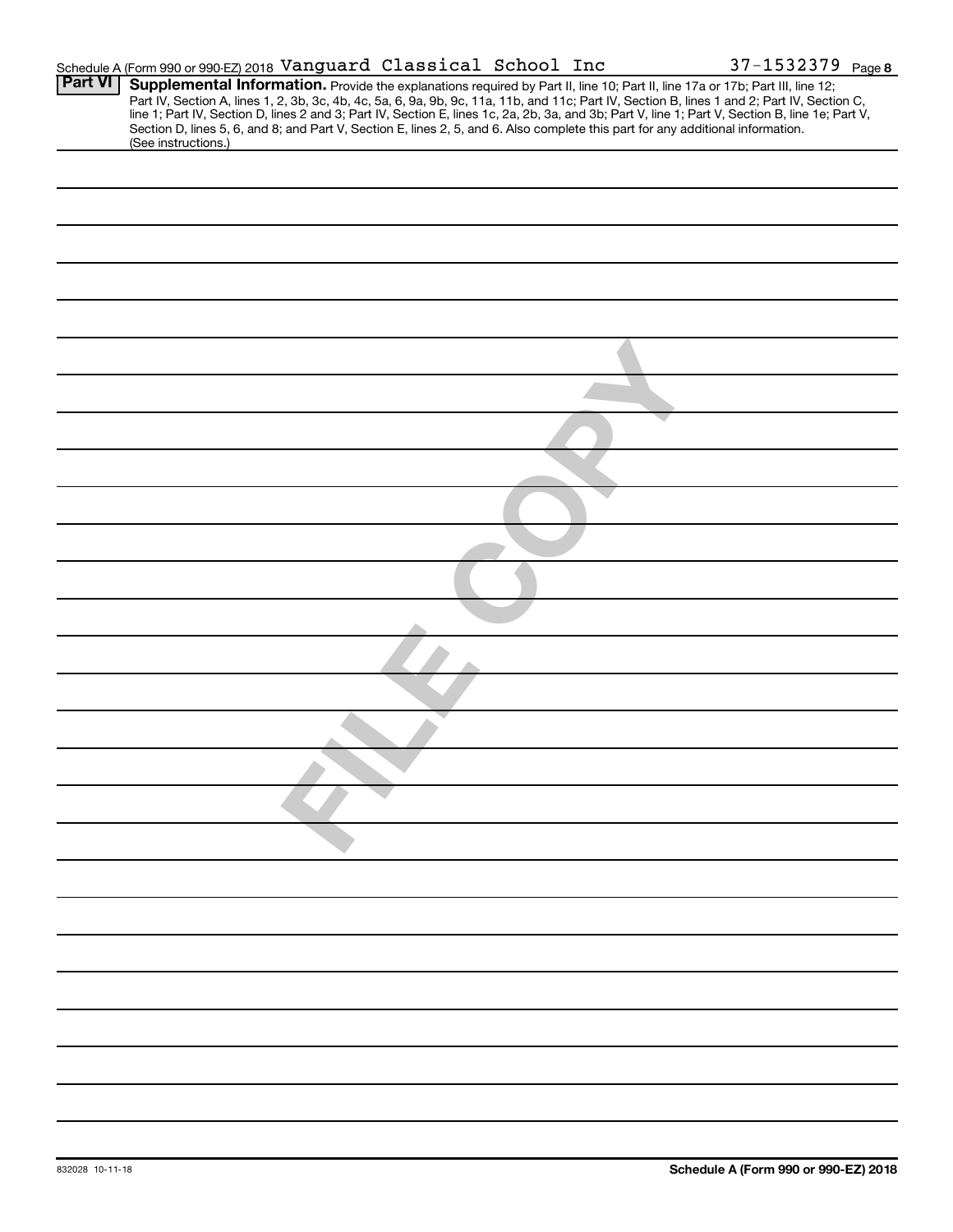# **SCHEDULE D Supplemental Financial Statements**<br> **Form 990 2018**<br> **Part IV** line 6.7.8.9.10, 11a, 11b, 11d, 11d, 11d, 11d, 11d, 12a, 0r, 12b

**(Form 990) | Complete if the organization answered "Yes" on Form 990, Part IV, line 6, 7, 8, 9, 10, 11a, 11b, 11c, 11d, 11e, 11f, 12a, or 12b.**

**| Attach to Form 990. |Go to www.irs.gov/Form990 for instructions and the latest information.**



Department of the Treasury Internal Revenue Service **Name of the organization** 

Vanguard Classical School Inc 37-1532

| iiipioy <del>e</del> i luentiiloation number |                |  |  |
|----------------------------------------------|----------------|--|--|
|                                              | $37 - 1532379$ |  |  |

| organization answered "Yes" on Form 990, Part IV, line 6.<br>(a) Donor advised funds<br>(b) Funds and other accounts<br>1.<br>Aggregate value of contributions to (during year)<br>2<br>Aggregate value of grants from (during year)<br>з<br>4<br>Did the organization inform all donors and donor advisors in writing that the assets held in donor advised funds<br>5<br>Yes<br>No<br>Did the organization inform all grantees, donors, and donor advisors in writing that grant funds can be used only<br>6<br>for charitable purposes and not for the benefit of the donor or donor advisor, or for any other purpose conferring<br>Yes<br>No<br>Part II<br>Conservation Easements. Complete if the organization answered "Yes" on Form 990, Part IV, line 7.<br>Purpose(s) of conservation easements held by the organization (check all that apply).<br>1<br>Preservation of land for public use (e.g., recreation or education)<br>Preservation of a historically important land area<br>Protection of natural habitat<br>Preservation of a certified historic structure<br>Preservation of open space<br>Complete lines 2a through 2d if the organization held a qualified conservation contribution in the form of a conservation easement on the last<br>2<br>Held at the End of the Tax Year<br>day of the tax year.<br>2a<br>а<br>2b<br>b<br>2c<br>с<br>Number of conservation easements included in (c) acquired after 7/25/06, and not on a historic structure<br>d<br>2d<br>listed in the National Register [111] March 1999 (120) 1999 (130) 1999 (130) 1999 (130) 1999 (130) 1999 (130) 1<br>Number of conservation easements modified, transferred, released, extinguished, or terminated by the organization during the tax<br>3<br>$year \triangleright$<br>Number of states where property subject to conservation easement is located ><br>4<br>Does the organization have a written policy regarding the periodic monitoring, inspection, handling of<br>5<br>Yes<br><b>No</b><br>violations, and enforcement of the conservation easements it holds?<br>Staff and volunteer hours devoted to monitoring, inspecting, handling of violations, and enforcing conservation easements during the year<br>6<br>Amount of expenses incurred in monitoring, inspecting, handling of violations, and enforcing conservation easements during the year<br>7<br>$\blacktriangleright$ s<br>Does each conservation easement reported on line 2(d) above satisfy the requirements of section 170(h)(4)(B)(i)<br>8<br>Yes<br><b>No</b><br>In Part XIII, describe how the organization reports conservation easements in its revenue and expense statement, and balance sheet, and<br>9<br>include, if applicable, the text of the footnote to the organization's financial statements that describes the organization's accounting for<br>conservation easements.<br>Organizations Maintaining Collections of Art, Historical Treasures, or Other Similar Assets.<br>Part III<br>Complete if the organization answered "Yes" on Form 990, Part IV, line 8.<br>1a If the organization elected, as permitted under SFAS 116 (ASC 958), not to report in its revenue statement and balance sheet works of art,<br>historical treasures, or other similar assets held for public exhibition, education, or research in furtherance of public service, provide, in Part XIII,<br>the text of the footnote to its financial statements that describes these items.<br><b>b</b> If the organization elected, as permitted under SFAS 116 (ASC 958), to report in its revenue statement and balance sheet works of art, historical<br>treasures, or other similar assets held for public exhibition, education, or research in furtherance of public service, provide the following amounts<br>relating to these items:<br>$\triangleright$ \$<br>$\blacktriangleright$ \$<br>(ii) Assets included in Form 990, Part X<br>If the organization received or held works of art, historical treasures, or other similar assets for financial gain, provide<br>$\mathbf{2}$<br>the following amounts required to be reported under SFAS 116 (ASC 958) relating to these items:<br>- \$ | Part I | Organizations Maintaining Donor Advised Funds or Other Similar Funds or Accounts. Complete if the |  |
|--------------------------------------------------------------------------------------------------------------------------------------------------------------------------------------------------------------------------------------------------------------------------------------------------------------------------------------------------------------------------------------------------------------------------------------------------------------------------------------------------------------------------------------------------------------------------------------------------------------------------------------------------------------------------------------------------------------------------------------------------------------------------------------------------------------------------------------------------------------------------------------------------------------------------------------------------------------------------------------------------------------------------------------------------------------------------------------------------------------------------------------------------------------------------------------------------------------------------------------------------------------------------------------------------------------------------------------------------------------------------------------------------------------------------------------------------------------------------------------------------------------------------------------------------------------------------------------------------------------------------------------------------------------------------------------------------------------------------------------------------------------------------------------------------------------------------------------------------------------------------------------------------------------------------------------------------------------------------------------------------------------------------------------------------------------------------------------------------------------------------------------------------------------------------------------------------------------------------------------------------------------------------------------------------------------------------------------------------------------------------------------------------------------------------------------------------------------------------------------------------------------------------------------------------------------------------------------------------------------------------------------------------------------------------------------------------------------------------------------------------------------------------------------------------------------------------------------------------------------------------------------------------------------------------------------------------------------------------------------------------------------------------------------------------------------------------------------------------------------------------------------------------------------------------------------------------------------------------------------------------------------------------------------------------------------------------------------------------------------------------------------------------------------------------------------------------------------------------------------------------------------------------------------------------------------------------------------------------------------------------------------------------------------------------------------------------------------------------------------------------------------------------------------------------------------------------------------------------------------------------------------------------------------------------------------------------------------------------------------------------------------------------------------------------------------------------------------------------------------------------------------------------------------------------------------|--------|---------------------------------------------------------------------------------------------------|--|
|                                                                                                                                                                                                                                                                                                                                                                                                                                                                                                                                                                                                                                                                                                                                                                                                                                                                                                                                                                                                                                                                                                                                                                                                                                                                                                                                                                                                                                                                                                                                                                                                                                                                                                                                                                                                                                                                                                                                                                                                                                                                                                                                                                                                                                                                                                                                                                                                                                                                                                                                                                                                                                                                                                                                                                                                                                                                                                                                                                                                                                                                                                                                                                                                                                                                                                                                                                                                                                                                                                                                                                                                                                                                                                                                                                                                                                                                                                                                                                                                                                                                                                                                                                                      |        |                                                                                                   |  |
|                                                                                                                                                                                                                                                                                                                                                                                                                                                                                                                                                                                                                                                                                                                                                                                                                                                                                                                                                                                                                                                                                                                                                                                                                                                                                                                                                                                                                                                                                                                                                                                                                                                                                                                                                                                                                                                                                                                                                                                                                                                                                                                                                                                                                                                                                                                                                                                                                                                                                                                                                                                                                                                                                                                                                                                                                                                                                                                                                                                                                                                                                                                                                                                                                                                                                                                                                                                                                                                                                                                                                                                                                                                                                                                                                                                                                                                                                                                                                                                                                                                                                                                                                                                      |        |                                                                                                   |  |
|                                                                                                                                                                                                                                                                                                                                                                                                                                                                                                                                                                                                                                                                                                                                                                                                                                                                                                                                                                                                                                                                                                                                                                                                                                                                                                                                                                                                                                                                                                                                                                                                                                                                                                                                                                                                                                                                                                                                                                                                                                                                                                                                                                                                                                                                                                                                                                                                                                                                                                                                                                                                                                                                                                                                                                                                                                                                                                                                                                                                                                                                                                                                                                                                                                                                                                                                                                                                                                                                                                                                                                                                                                                                                                                                                                                                                                                                                                                                                                                                                                                                                                                                                                                      |        |                                                                                                   |  |
|                                                                                                                                                                                                                                                                                                                                                                                                                                                                                                                                                                                                                                                                                                                                                                                                                                                                                                                                                                                                                                                                                                                                                                                                                                                                                                                                                                                                                                                                                                                                                                                                                                                                                                                                                                                                                                                                                                                                                                                                                                                                                                                                                                                                                                                                                                                                                                                                                                                                                                                                                                                                                                                                                                                                                                                                                                                                                                                                                                                                                                                                                                                                                                                                                                                                                                                                                                                                                                                                                                                                                                                                                                                                                                                                                                                                                                                                                                                                                                                                                                                                                                                                                                                      |        |                                                                                                   |  |
|                                                                                                                                                                                                                                                                                                                                                                                                                                                                                                                                                                                                                                                                                                                                                                                                                                                                                                                                                                                                                                                                                                                                                                                                                                                                                                                                                                                                                                                                                                                                                                                                                                                                                                                                                                                                                                                                                                                                                                                                                                                                                                                                                                                                                                                                                                                                                                                                                                                                                                                                                                                                                                                                                                                                                                                                                                                                                                                                                                                                                                                                                                                                                                                                                                                                                                                                                                                                                                                                                                                                                                                                                                                                                                                                                                                                                                                                                                                                                                                                                                                                                                                                                                                      |        |                                                                                                   |  |
|                                                                                                                                                                                                                                                                                                                                                                                                                                                                                                                                                                                                                                                                                                                                                                                                                                                                                                                                                                                                                                                                                                                                                                                                                                                                                                                                                                                                                                                                                                                                                                                                                                                                                                                                                                                                                                                                                                                                                                                                                                                                                                                                                                                                                                                                                                                                                                                                                                                                                                                                                                                                                                                                                                                                                                                                                                                                                                                                                                                                                                                                                                                                                                                                                                                                                                                                                                                                                                                                                                                                                                                                                                                                                                                                                                                                                                                                                                                                                                                                                                                                                                                                                                                      |        |                                                                                                   |  |
|                                                                                                                                                                                                                                                                                                                                                                                                                                                                                                                                                                                                                                                                                                                                                                                                                                                                                                                                                                                                                                                                                                                                                                                                                                                                                                                                                                                                                                                                                                                                                                                                                                                                                                                                                                                                                                                                                                                                                                                                                                                                                                                                                                                                                                                                                                                                                                                                                                                                                                                                                                                                                                                                                                                                                                                                                                                                                                                                                                                                                                                                                                                                                                                                                                                                                                                                                                                                                                                                                                                                                                                                                                                                                                                                                                                                                                                                                                                                                                                                                                                                                                                                                                                      |        |                                                                                                   |  |
|                                                                                                                                                                                                                                                                                                                                                                                                                                                                                                                                                                                                                                                                                                                                                                                                                                                                                                                                                                                                                                                                                                                                                                                                                                                                                                                                                                                                                                                                                                                                                                                                                                                                                                                                                                                                                                                                                                                                                                                                                                                                                                                                                                                                                                                                                                                                                                                                                                                                                                                                                                                                                                                                                                                                                                                                                                                                                                                                                                                                                                                                                                                                                                                                                                                                                                                                                                                                                                                                                                                                                                                                                                                                                                                                                                                                                                                                                                                                                                                                                                                                                                                                                                                      |        |                                                                                                   |  |
|                                                                                                                                                                                                                                                                                                                                                                                                                                                                                                                                                                                                                                                                                                                                                                                                                                                                                                                                                                                                                                                                                                                                                                                                                                                                                                                                                                                                                                                                                                                                                                                                                                                                                                                                                                                                                                                                                                                                                                                                                                                                                                                                                                                                                                                                                                                                                                                                                                                                                                                                                                                                                                                                                                                                                                                                                                                                                                                                                                                                                                                                                                                                                                                                                                                                                                                                                                                                                                                                                                                                                                                                                                                                                                                                                                                                                                                                                                                                                                                                                                                                                                                                                                                      |        |                                                                                                   |  |
|                                                                                                                                                                                                                                                                                                                                                                                                                                                                                                                                                                                                                                                                                                                                                                                                                                                                                                                                                                                                                                                                                                                                                                                                                                                                                                                                                                                                                                                                                                                                                                                                                                                                                                                                                                                                                                                                                                                                                                                                                                                                                                                                                                                                                                                                                                                                                                                                                                                                                                                                                                                                                                                                                                                                                                                                                                                                                                                                                                                                                                                                                                                                                                                                                                                                                                                                                                                                                                                                                                                                                                                                                                                                                                                                                                                                                                                                                                                                                                                                                                                                                                                                                                                      |        |                                                                                                   |  |
|                                                                                                                                                                                                                                                                                                                                                                                                                                                                                                                                                                                                                                                                                                                                                                                                                                                                                                                                                                                                                                                                                                                                                                                                                                                                                                                                                                                                                                                                                                                                                                                                                                                                                                                                                                                                                                                                                                                                                                                                                                                                                                                                                                                                                                                                                                                                                                                                                                                                                                                                                                                                                                                                                                                                                                                                                                                                                                                                                                                                                                                                                                                                                                                                                                                                                                                                                                                                                                                                                                                                                                                                                                                                                                                                                                                                                                                                                                                                                                                                                                                                                                                                                                                      |        |                                                                                                   |  |
|                                                                                                                                                                                                                                                                                                                                                                                                                                                                                                                                                                                                                                                                                                                                                                                                                                                                                                                                                                                                                                                                                                                                                                                                                                                                                                                                                                                                                                                                                                                                                                                                                                                                                                                                                                                                                                                                                                                                                                                                                                                                                                                                                                                                                                                                                                                                                                                                                                                                                                                                                                                                                                                                                                                                                                                                                                                                                                                                                                                                                                                                                                                                                                                                                                                                                                                                                                                                                                                                                                                                                                                                                                                                                                                                                                                                                                                                                                                                                                                                                                                                                                                                                                                      |        |                                                                                                   |  |
|                                                                                                                                                                                                                                                                                                                                                                                                                                                                                                                                                                                                                                                                                                                                                                                                                                                                                                                                                                                                                                                                                                                                                                                                                                                                                                                                                                                                                                                                                                                                                                                                                                                                                                                                                                                                                                                                                                                                                                                                                                                                                                                                                                                                                                                                                                                                                                                                                                                                                                                                                                                                                                                                                                                                                                                                                                                                                                                                                                                                                                                                                                                                                                                                                                                                                                                                                                                                                                                                                                                                                                                                                                                                                                                                                                                                                                                                                                                                                                                                                                                                                                                                                                                      |        |                                                                                                   |  |
|                                                                                                                                                                                                                                                                                                                                                                                                                                                                                                                                                                                                                                                                                                                                                                                                                                                                                                                                                                                                                                                                                                                                                                                                                                                                                                                                                                                                                                                                                                                                                                                                                                                                                                                                                                                                                                                                                                                                                                                                                                                                                                                                                                                                                                                                                                                                                                                                                                                                                                                                                                                                                                                                                                                                                                                                                                                                                                                                                                                                                                                                                                                                                                                                                                                                                                                                                                                                                                                                                                                                                                                                                                                                                                                                                                                                                                                                                                                                                                                                                                                                                                                                                                                      |        |                                                                                                   |  |
|                                                                                                                                                                                                                                                                                                                                                                                                                                                                                                                                                                                                                                                                                                                                                                                                                                                                                                                                                                                                                                                                                                                                                                                                                                                                                                                                                                                                                                                                                                                                                                                                                                                                                                                                                                                                                                                                                                                                                                                                                                                                                                                                                                                                                                                                                                                                                                                                                                                                                                                                                                                                                                                                                                                                                                                                                                                                                                                                                                                                                                                                                                                                                                                                                                                                                                                                                                                                                                                                                                                                                                                                                                                                                                                                                                                                                                                                                                                                                                                                                                                                                                                                                                                      |        |                                                                                                   |  |
|                                                                                                                                                                                                                                                                                                                                                                                                                                                                                                                                                                                                                                                                                                                                                                                                                                                                                                                                                                                                                                                                                                                                                                                                                                                                                                                                                                                                                                                                                                                                                                                                                                                                                                                                                                                                                                                                                                                                                                                                                                                                                                                                                                                                                                                                                                                                                                                                                                                                                                                                                                                                                                                                                                                                                                                                                                                                                                                                                                                                                                                                                                                                                                                                                                                                                                                                                                                                                                                                                                                                                                                                                                                                                                                                                                                                                                                                                                                                                                                                                                                                                                                                                                                      |        |                                                                                                   |  |
|                                                                                                                                                                                                                                                                                                                                                                                                                                                                                                                                                                                                                                                                                                                                                                                                                                                                                                                                                                                                                                                                                                                                                                                                                                                                                                                                                                                                                                                                                                                                                                                                                                                                                                                                                                                                                                                                                                                                                                                                                                                                                                                                                                                                                                                                                                                                                                                                                                                                                                                                                                                                                                                                                                                                                                                                                                                                                                                                                                                                                                                                                                                                                                                                                                                                                                                                                                                                                                                                                                                                                                                                                                                                                                                                                                                                                                                                                                                                                                                                                                                                                                                                                                                      |        |                                                                                                   |  |
|                                                                                                                                                                                                                                                                                                                                                                                                                                                                                                                                                                                                                                                                                                                                                                                                                                                                                                                                                                                                                                                                                                                                                                                                                                                                                                                                                                                                                                                                                                                                                                                                                                                                                                                                                                                                                                                                                                                                                                                                                                                                                                                                                                                                                                                                                                                                                                                                                                                                                                                                                                                                                                                                                                                                                                                                                                                                                                                                                                                                                                                                                                                                                                                                                                                                                                                                                                                                                                                                                                                                                                                                                                                                                                                                                                                                                                                                                                                                                                                                                                                                                                                                                                                      |        |                                                                                                   |  |
|                                                                                                                                                                                                                                                                                                                                                                                                                                                                                                                                                                                                                                                                                                                                                                                                                                                                                                                                                                                                                                                                                                                                                                                                                                                                                                                                                                                                                                                                                                                                                                                                                                                                                                                                                                                                                                                                                                                                                                                                                                                                                                                                                                                                                                                                                                                                                                                                                                                                                                                                                                                                                                                                                                                                                                                                                                                                                                                                                                                                                                                                                                                                                                                                                                                                                                                                                                                                                                                                                                                                                                                                                                                                                                                                                                                                                                                                                                                                                                                                                                                                                                                                                                                      |        |                                                                                                   |  |
|                                                                                                                                                                                                                                                                                                                                                                                                                                                                                                                                                                                                                                                                                                                                                                                                                                                                                                                                                                                                                                                                                                                                                                                                                                                                                                                                                                                                                                                                                                                                                                                                                                                                                                                                                                                                                                                                                                                                                                                                                                                                                                                                                                                                                                                                                                                                                                                                                                                                                                                                                                                                                                                                                                                                                                                                                                                                                                                                                                                                                                                                                                                                                                                                                                                                                                                                                                                                                                                                                                                                                                                                                                                                                                                                                                                                                                                                                                                                                                                                                                                                                                                                                                                      |        |                                                                                                   |  |
|                                                                                                                                                                                                                                                                                                                                                                                                                                                                                                                                                                                                                                                                                                                                                                                                                                                                                                                                                                                                                                                                                                                                                                                                                                                                                                                                                                                                                                                                                                                                                                                                                                                                                                                                                                                                                                                                                                                                                                                                                                                                                                                                                                                                                                                                                                                                                                                                                                                                                                                                                                                                                                                                                                                                                                                                                                                                                                                                                                                                                                                                                                                                                                                                                                                                                                                                                                                                                                                                                                                                                                                                                                                                                                                                                                                                                                                                                                                                                                                                                                                                                                                                                                                      |        |                                                                                                   |  |
|                                                                                                                                                                                                                                                                                                                                                                                                                                                                                                                                                                                                                                                                                                                                                                                                                                                                                                                                                                                                                                                                                                                                                                                                                                                                                                                                                                                                                                                                                                                                                                                                                                                                                                                                                                                                                                                                                                                                                                                                                                                                                                                                                                                                                                                                                                                                                                                                                                                                                                                                                                                                                                                                                                                                                                                                                                                                                                                                                                                                                                                                                                                                                                                                                                                                                                                                                                                                                                                                                                                                                                                                                                                                                                                                                                                                                                                                                                                                                                                                                                                                                                                                                                                      |        |                                                                                                   |  |
|                                                                                                                                                                                                                                                                                                                                                                                                                                                                                                                                                                                                                                                                                                                                                                                                                                                                                                                                                                                                                                                                                                                                                                                                                                                                                                                                                                                                                                                                                                                                                                                                                                                                                                                                                                                                                                                                                                                                                                                                                                                                                                                                                                                                                                                                                                                                                                                                                                                                                                                                                                                                                                                                                                                                                                                                                                                                                                                                                                                                                                                                                                                                                                                                                                                                                                                                                                                                                                                                                                                                                                                                                                                                                                                                                                                                                                                                                                                                                                                                                                                                                                                                                                                      |        |                                                                                                   |  |
|                                                                                                                                                                                                                                                                                                                                                                                                                                                                                                                                                                                                                                                                                                                                                                                                                                                                                                                                                                                                                                                                                                                                                                                                                                                                                                                                                                                                                                                                                                                                                                                                                                                                                                                                                                                                                                                                                                                                                                                                                                                                                                                                                                                                                                                                                                                                                                                                                                                                                                                                                                                                                                                                                                                                                                                                                                                                                                                                                                                                                                                                                                                                                                                                                                                                                                                                                                                                                                                                                                                                                                                                                                                                                                                                                                                                                                                                                                                                                                                                                                                                                                                                                                                      |        |                                                                                                   |  |
|                                                                                                                                                                                                                                                                                                                                                                                                                                                                                                                                                                                                                                                                                                                                                                                                                                                                                                                                                                                                                                                                                                                                                                                                                                                                                                                                                                                                                                                                                                                                                                                                                                                                                                                                                                                                                                                                                                                                                                                                                                                                                                                                                                                                                                                                                                                                                                                                                                                                                                                                                                                                                                                                                                                                                                                                                                                                                                                                                                                                                                                                                                                                                                                                                                                                                                                                                                                                                                                                                                                                                                                                                                                                                                                                                                                                                                                                                                                                                                                                                                                                                                                                                                                      |        |                                                                                                   |  |
|                                                                                                                                                                                                                                                                                                                                                                                                                                                                                                                                                                                                                                                                                                                                                                                                                                                                                                                                                                                                                                                                                                                                                                                                                                                                                                                                                                                                                                                                                                                                                                                                                                                                                                                                                                                                                                                                                                                                                                                                                                                                                                                                                                                                                                                                                                                                                                                                                                                                                                                                                                                                                                                                                                                                                                                                                                                                                                                                                                                                                                                                                                                                                                                                                                                                                                                                                                                                                                                                                                                                                                                                                                                                                                                                                                                                                                                                                                                                                                                                                                                                                                                                                                                      |        |                                                                                                   |  |
|                                                                                                                                                                                                                                                                                                                                                                                                                                                                                                                                                                                                                                                                                                                                                                                                                                                                                                                                                                                                                                                                                                                                                                                                                                                                                                                                                                                                                                                                                                                                                                                                                                                                                                                                                                                                                                                                                                                                                                                                                                                                                                                                                                                                                                                                                                                                                                                                                                                                                                                                                                                                                                                                                                                                                                                                                                                                                                                                                                                                                                                                                                                                                                                                                                                                                                                                                                                                                                                                                                                                                                                                                                                                                                                                                                                                                                                                                                                                                                                                                                                                                                                                                                                      |        |                                                                                                   |  |
|                                                                                                                                                                                                                                                                                                                                                                                                                                                                                                                                                                                                                                                                                                                                                                                                                                                                                                                                                                                                                                                                                                                                                                                                                                                                                                                                                                                                                                                                                                                                                                                                                                                                                                                                                                                                                                                                                                                                                                                                                                                                                                                                                                                                                                                                                                                                                                                                                                                                                                                                                                                                                                                                                                                                                                                                                                                                                                                                                                                                                                                                                                                                                                                                                                                                                                                                                                                                                                                                                                                                                                                                                                                                                                                                                                                                                                                                                                                                                                                                                                                                                                                                                                                      |        |                                                                                                   |  |
|                                                                                                                                                                                                                                                                                                                                                                                                                                                                                                                                                                                                                                                                                                                                                                                                                                                                                                                                                                                                                                                                                                                                                                                                                                                                                                                                                                                                                                                                                                                                                                                                                                                                                                                                                                                                                                                                                                                                                                                                                                                                                                                                                                                                                                                                                                                                                                                                                                                                                                                                                                                                                                                                                                                                                                                                                                                                                                                                                                                                                                                                                                                                                                                                                                                                                                                                                                                                                                                                                                                                                                                                                                                                                                                                                                                                                                                                                                                                                                                                                                                                                                                                                                                      |        |                                                                                                   |  |
|                                                                                                                                                                                                                                                                                                                                                                                                                                                                                                                                                                                                                                                                                                                                                                                                                                                                                                                                                                                                                                                                                                                                                                                                                                                                                                                                                                                                                                                                                                                                                                                                                                                                                                                                                                                                                                                                                                                                                                                                                                                                                                                                                                                                                                                                                                                                                                                                                                                                                                                                                                                                                                                                                                                                                                                                                                                                                                                                                                                                                                                                                                                                                                                                                                                                                                                                                                                                                                                                                                                                                                                                                                                                                                                                                                                                                                                                                                                                                                                                                                                                                                                                                                                      |        |                                                                                                   |  |
|                                                                                                                                                                                                                                                                                                                                                                                                                                                                                                                                                                                                                                                                                                                                                                                                                                                                                                                                                                                                                                                                                                                                                                                                                                                                                                                                                                                                                                                                                                                                                                                                                                                                                                                                                                                                                                                                                                                                                                                                                                                                                                                                                                                                                                                                                                                                                                                                                                                                                                                                                                                                                                                                                                                                                                                                                                                                                                                                                                                                                                                                                                                                                                                                                                                                                                                                                                                                                                                                                                                                                                                                                                                                                                                                                                                                                                                                                                                                                                                                                                                                                                                                                                                      |        |                                                                                                   |  |
|                                                                                                                                                                                                                                                                                                                                                                                                                                                                                                                                                                                                                                                                                                                                                                                                                                                                                                                                                                                                                                                                                                                                                                                                                                                                                                                                                                                                                                                                                                                                                                                                                                                                                                                                                                                                                                                                                                                                                                                                                                                                                                                                                                                                                                                                                                                                                                                                                                                                                                                                                                                                                                                                                                                                                                                                                                                                                                                                                                                                                                                                                                                                                                                                                                                                                                                                                                                                                                                                                                                                                                                                                                                                                                                                                                                                                                                                                                                                                                                                                                                                                                                                                                                      |        |                                                                                                   |  |
|                                                                                                                                                                                                                                                                                                                                                                                                                                                                                                                                                                                                                                                                                                                                                                                                                                                                                                                                                                                                                                                                                                                                                                                                                                                                                                                                                                                                                                                                                                                                                                                                                                                                                                                                                                                                                                                                                                                                                                                                                                                                                                                                                                                                                                                                                                                                                                                                                                                                                                                                                                                                                                                                                                                                                                                                                                                                                                                                                                                                                                                                                                                                                                                                                                                                                                                                                                                                                                                                                                                                                                                                                                                                                                                                                                                                                                                                                                                                                                                                                                                                                                                                                                                      |        |                                                                                                   |  |
|                                                                                                                                                                                                                                                                                                                                                                                                                                                                                                                                                                                                                                                                                                                                                                                                                                                                                                                                                                                                                                                                                                                                                                                                                                                                                                                                                                                                                                                                                                                                                                                                                                                                                                                                                                                                                                                                                                                                                                                                                                                                                                                                                                                                                                                                                                                                                                                                                                                                                                                                                                                                                                                                                                                                                                                                                                                                                                                                                                                                                                                                                                                                                                                                                                                                                                                                                                                                                                                                                                                                                                                                                                                                                                                                                                                                                                                                                                                                                                                                                                                                                                                                                                                      |        |                                                                                                   |  |
|                                                                                                                                                                                                                                                                                                                                                                                                                                                                                                                                                                                                                                                                                                                                                                                                                                                                                                                                                                                                                                                                                                                                                                                                                                                                                                                                                                                                                                                                                                                                                                                                                                                                                                                                                                                                                                                                                                                                                                                                                                                                                                                                                                                                                                                                                                                                                                                                                                                                                                                                                                                                                                                                                                                                                                                                                                                                                                                                                                                                                                                                                                                                                                                                                                                                                                                                                                                                                                                                                                                                                                                                                                                                                                                                                                                                                                                                                                                                                                                                                                                                                                                                                                                      |        |                                                                                                   |  |
|                                                                                                                                                                                                                                                                                                                                                                                                                                                                                                                                                                                                                                                                                                                                                                                                                                                                                                                                                                                                                                                                                                                                                                                                                                                                                                                                                                                                                                                                                                                                                                                                                                                                                                                                                                                                                                                                                                                                                                                                                                                                                                                                                                                                                                                                                                                                                                                                                                                                                                                                                                                                                                                                                                                                                                                                                                                                                                                                                                                                                                                                                                                                                                                                                                                                                                                                                                                                                                                                                                                                                                                                                                                                                                                                                                                                                                                                                                                                                                                                                                                                                                                                                                                      |        |                                                                                                   |  |
|                                                                                                                                                                                                                                                                                                                                                                                                                                                                                                                                                                                                                                                                                                                                                                                                                                                                                                                                                                                                                                                                                                                                                                                                                                                                                                                                                                                                                                                                                                                                                                                                                                                                                                                                                                                                                                                                                                                                                                                                                                                                                                                                                                                                                                                                                                                                                                                                                                                                                                                                                                                                                                                                                                                                                                                                                                                                                                                                                                                                                                                                                                                                                                                                                                                                                                                                                                                                                                                                                                                                                                                                                                                                                                                                                                                                                                                                                                                                                                                                                                                                                                                                                                                      |        |                                                                                                   |  |
|                                                                                                                                                                                                                                                                                                                                                                                                                                                                                                                                                                                                                                                                                                                                                                                                                                                                                                                                                                                                                                                                                                                                                                                                                                                                                                                                                                                                                                                                                                                                                                                                                                                                                                                                                                                                                                                                                                                                                                                                                                                                                                                                                                                                                                                                                                                                                                                                                                                                                                                                                                                                                                                                                                                                                                                                                                                                                                                                                                                                                                                                                                                                                                                                                                                                                                                                                                                                                                                                                                                                                                                                                                                                                                                                                                                                                                                                                                                                                                                                                                                                                                                                                                                      |        |                                                                                                   |  |
|                                                                                                                                                                                                                                                                                                                                                                                                                                                                                                                                                                                                                                                                                                                                                                                                                                                                                                                                                                                                                                                                                                                                                                                                                                                                                                                                                                                                                                                                                                                                                                                                                                                                                                                                                                                                                                                                                                                                                                                                                                                                                                                                                                                                                                                                                                                                                                                                                                                                                                                                                                                                                                                                                                                                                                                                                                                                                                                                                                                                                                                                                                                                                                                                                                                                                                                                                                                                                                                                                                                                                                                                                                                                                                                                                                                                                                                                                                                                                                                                                                                                                                                                                                                      |        |                                                                                                   |  |
|                                                                                                                                                                                                                                                                                                                                                                                                                                                                                                                                                                                                                                                                                                                                                                                                                                                                                                                                                                                                                                                                                                                                                                                                                                                                                                                                                                                                                                                                                                                                                                                                                                                                                                                                                                                                                                                                                                                                                                                                                                                                                                                                                                                                                                                                                                                                                                                                                                                                                                                                                                                                                                                                                                                                                                                                                                                                                                                                                                                                                                                                                                                                                                                                                                                                                                                                                                                                                                                                                                                                                                                                                                                                                                                                                                                                                                                                                                                                                                                                                                                                                                                                                                                      |        |                                                                                                   |  |
|                                                                                                                                                                                                                                                                                                                                                                                                                                                                                                                                                                                                                                                                                                                                                                                                                                                                                                                                                                                                                                                                                                                                                                                                                                                                                                                                                                                                                                                                                                                                                                                                                                                                                                                                                                                                                                                                                                                                                                                                                                                                                                                                                                                                                                                                                                                                                                                                                                                                                                                                                                                                                                                                                                                                                                                                                                                                                                                                                                                                                                                                                                                                                                                                                                                                                                                                                                                                                                                                                                                                                                                                                                                                                                                                                                                                                                                                                                                                                                                                                                                                                                                                                                                      |        |                                                                                                   |  |
|                                                                                                                                                                                                                                                                                                                                                                                                                                                                                                                                                                                                                                                                                                                                                                                                                                                                                                                                                                                                                                                                                                                                                                                                                                                                                                                                                                                                                                                                                                                                                                                                                                                                                                                                                                                                                                                                                                                                                                                                                                                                                                                                                                                                                                                                                                                                                                                                                                                                                                                                                                                                                                                                                                                                                                                                                                                                                                                                                                                                                                                                                                                                                                                                                                                                                                                                                                                                                                                                                                                                                                                                                                                                                                                                                                                                                                                                                                                                                                                                                                                                                                                                                                                      |        |                                                                                                   |  |
|                                                                                                                                                                                                                                                                                                                                                                                                                                                                                                                                                                                                                                                                                                                                                                                                                                                                                                                                                                                                                                                                                                                                                                                                                                                                                                                                                                                                                                                                                                                                                                                                                                                                                                                                                                                                                                                                                                                                                                                                                                                                                                                                                                                                                                                                                                                                                                                                                                                                                                                                                                                                                                                                                                                                                                                                                                                                                                                                                                                                                                                                                                                                                                                                                                                                                                                                                                                                                                                                                                                                                                                                                                                                                                                                                                                                                                                                                                                                                                                                                                                                                                                                                                                      |        |                                                                                                   |  |
|                                                                                                                                                                                                                                                                                                                                                                                                                                                                                                                                                                                                                                                                                                                                                                                                                                                                                                                                                                                                                                                                                                                                                                                                                                                                                                                                                                                                                                                                                                                                                                                                                                                                                                                                                                                                                                                                                                                                                                                                                                                                                                                                                                                                                                                                                                                                                                                                                                                                                                                                                                                                                                                                                                                                                                                                                                                                                                                                                                                                                                                                                                                                                                                                                                                                                                                                                                                                                                                                                                                                                                                                                                                                                                                                                                                                                                                                                                                                                                                                                                                                                                                                                                                      |        |                                                                                                   |  |
|                                                                                                                                                                                                                                                                                                                                                                                                                                                                                                                                                                                                                                                                                                                                                                                                                                                                                                                                                                                                                                                                                                                                                                                                                                                                                                                                                                                                                                                                                                                                                                                                                                                                                                                                                                                                                                                                                                                                                                                                                                                                                                                                                                                                                                                                                                                                                                                                                                                                                                                                                                                                                                                                                                                                                                                                                                                                                                                                                                                                                                                                                                                                                                                                                                                                                                                                                                                                                                                                                                                                                                                                                                                                                                                                                                                                                                                                                                                                                                                                                                                                                                                                                                                      |        |                                                                                                   |  |
|                                                                                                                                                                                                                                                                                                                                                                                                                                                                                                                                                                                                                                                                                                                                                                                                                                                                                                                                                                                                                                                                                                                                                                                                                                                                                                                                                                                                                                                                                                                                                                                                                                                                                                                                                                                                                                                                                                                                                                                                                                                                                                                                                                                                                                                                                                                                                                                                                                                                                                                                                                                                                                                                                                                                                                                                                                                                                                                                                                                                                                                                                                                                                                                                                                                                                                                                                                                                                                                                                                                                                                                                                                                                                                                                                                                                                                                                                                                                                                                                                                                                                                                                                                                      |        |                                                                                                   |  |
|                                                                                                                                                                                                                                                                                                                                                                                                                                                                                                                                                                                                                                                                                                                                                                                                                                                                                                                                                                                                                                                                                                                                                                                                                                                                                                                                                                                                                                                                                                                                                                                                                                                                                                                                                                                                                                                                                                                                                                                                                                                                                                                                                                                                                                                                                                                                                                                                                                                                                                                                                                                                                                                                                                                                                                                                                                                                                                                                                                                                                                                                                                                                                                                                                                                                                                                                                                                                                                                                                                                                                                                                                                                                                                                                                                                                                                                                                                                                                                                                                                                                                                                                                                                      |        |                                                                                                   |  |
|                                                                                                                                                                                                                                                                                                                                                                                                                                                                                                                                                                                                                                                                                                                                                                                                                                                                                                                                                                                                                                                                                                                                                                                                                                                                                                                                                                                                                                                                                                                                                                                                                                                                                                                                                                                                                                                                                                                                                                                                                                                                                                                                                                                                                                                                                                                                                                                                                                                                                                                                                                                                                                                                                                                                                                                                                                                                                                                                                                                                                                                                                                                                                                                                                                                                                                                                                                                                                                                                                                                                                                                                                                                                                                                                                                                                                                                                                                                                                                                                                                                                                                                                                                                      |        |                                                                                                   |  |
|                                                                                                                                                                                                                                                                                                                                                                                                                                                                                                                                                                                                                                                                                                                                                                                                                                                                                                                                                                                                                                                                                                                                                                                                                                                                                                                                                                                                                                                                                                                                                                                                                                                                                                                                                                                                                                                                                                                                                                                                                                                                                                                                                                                                                                                                                                                                                                                                                                                                                                                                                                                                                                                                                                                                                                                                                                                                                                                                                                                                                                                                                                                                                                                                                                                                                                                                                                                                                                                                                                                                                                                                                                                                                                                                                                                                                                                                                                                                                                                                                                                                                                                                                                                      |        |                                                                                                   |  |

| Schedule D (Form 990) 2018 |  |
|----------------------------|--|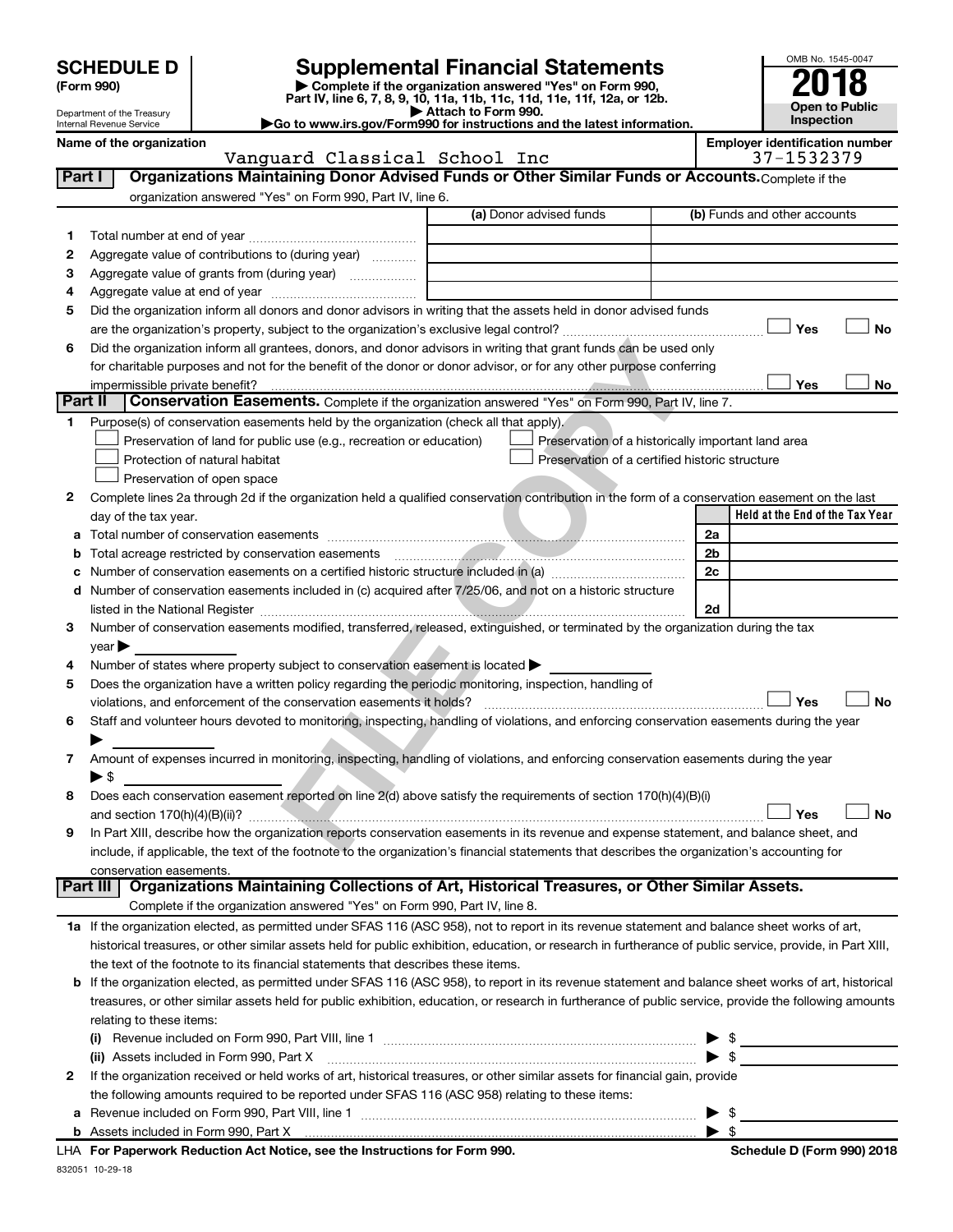|               | Schedule D (Form 990) 2018                                                                                                                                                                                                                 | Vanguard Classical School Inc |                |                                                                                                                                                                                                                               |                                                                 | 37-1532379 Page 2          |           |
|---------------|--------------------------------------------------------------------------------------------------------------------------------------------------------------------------------------------------------------------------------------------|-------------------------------|----------------|-------------------------------------------------------------------------------------------------------------------------------------------------------------------------------------------------------------------------------|-----------------------------------------------------------------|----------------------------|-----------|
|               | Organizations Maintaining Collections of Art, Historical Treasures, or Other Similar Assets (continued)<br>Part III                                                                                                                        |                               |                |                                                                                                                                                                                                                               |                                                                 |                            |           |
| 3             | Using the organization's acquisition, accession, and other records, check any of the following that are a significant use of its collection items                                                                                          |                               |                |                                                                                                                                                                                                                               |                                                                 |                            |           |
|               | (check all that apply):                                                                                                                                                                                                                    |                               |                |                                                                                                                                                                                                                               |                                                                 |                            |           |
| a             | Public exhibition                                                                                                                                                                                                                          | d                             |                | Loan or exchange programs                                                                                                                                                                                                     |                                                                 |                            |           |
| b             | Scholarly research                                                                                                                                                                                                                         | e                             |                | Other and the contract of the contract of the contract of the contract of the contract of the contract of the contract of the contract of the contract of the contract of the contract of the contract of the contract of the |                                                                 |                            |           |
| c             | Preservation for future generations                                                                                                                                                                                                        |                               |                |                                                                                                                                                                                                                               |                                                                 |                            |           |
| 4             | Provide a description of the organization's collections and explain how they further the organization's exempt purpose in Part XIII.                                                                                                       |                               |                |                                                                                                                                                                                                                               |                                                                 |                            |           |
| 5             | During the year, did the organization solicit or receive donations of art, historical treasures, or other similar assets                                                                                                                   |                               |                |                                                                                                                                                                                                                               |                                                                 |                            |           |
|               |                                                                                                                                                                                                                                            |                               |                |                                                                                                                                                                                                                               |                                                                 | Yes                        | No        |
|               | Part IV<br><b>Escrow and Custodial Arrangements.</b> Complete if the organization answered "Yes" on Form 990, Part IV, line 9, or                                                                                                          |                               |                |                                                                                                                                                                                                                               |                                                                 |                            |           |
|               | reported an amount on Form 990, Part X, line 21.                                                                                                                                                                                           |                               |                |                                                                                                                                                                                                                               |                                                                 |                            |           |
|               | 1a Is the organization an agent, trustee, custodian or other intermediary for contributions or other assets not included                                                                                                                   |                               |                |                                                                                                                                                                                                                               |                                                                 |                            |           |
|               |                                                                                                                                                                                                                                            |                               |                |                                                                                                                                                                                                                               |                                                                 | Yes                        | No        |
|               | b If "Yes," explain the arrangement in Part XIII and complete the following table:                                                                                                                                                         |                               |                |                                                                                                                                                                                                                               |                                                                 |                            |           |
|               |                                                                                                                                                                                                                                            |                               |                |                                                                                                                                                                                                                               |                                                                 | Amount                     |           |
|               | c Beginning balance <b>contract the contract of the contract of the contract of the contract of the contract of the contract of the contract of the contract of the contract of the contract of the contract of the contract of </b>       |                               |                |                                                                                                                                                                                                                               | 1c                                                              |                            |           |
|               |                                                                                                                                                                                                                                            |                               |                |                                                                                                                                                                                                                               | 1d                                                              |                            |           |
|               | e Distributions during the year manufactured and continuum control of the control of the control of the control of the control of the control of the control of the control of the control of the control of the control of th             |                               |                |                                                                                                                                                                                                                               | 1e                                                              |                            |           |
|               |                                                                                                                                                                                                                                            |                               |                |                                                                                                                                                                                                                               | 1f                                                              |                            |           |
|               | 2a Did the organization include an amount on Form 990, Part X, line 21, for escrow or custodial account liability?                                                                                                                         |                               |                |                                                                                                                                                                                                                               |                                                                 | Yes                        | No        |
| <b>Part V</b> | <b>Endowment Funds.</b> Complete if the organization answered "Yes" on Form 990, Part IV, line 10.                                                                                                                                         |                               |                |                                                                                                                                                                                                                               |                                                                 |                            |           |
|               |                                                                                                                                                                                                                                            |                               |                |                                                                                                                                                                                                                               | (c) Two years back   (d) Three years back   (e) Four years back |                            |           |
|               |                                                                                                                                                                                                                                            | (a) Current year              | (b) Prior year |                                                                                                                                                                                                                               |                                                                 |                            |           |
|               | 1a Beginning of year balance                                                                                                                                                                                                               |                               |                |                                                                                                                                                                                                                               |                                                                 |                            |           |
| b             | Net investment earnings, gains, and losses                                                                                                                                                                                                 |                               |                |                                                                                                                                                                                                                               |                                                                 |                            |           |
| d             |                                                                                                                                                                                                                                            |                               |                |                                                                                                                                                                                                                               |                                                                 |                            |           |
|               | e Other expenditures for facilities                                                                                                                                                                                                        |                               |                |                                                                                                                                                                                                                               |                                                                 |                            |           |
|               | and programs                                                                                                                                                                                                                               |                               |                |                                                                                                                                                                                                                               |                                                                 |                            |           |
|               |                                                                                                                                                                                                                                            |                               |                |                                                                                                                                                                                                                               |                                                                 |                            |           |
| g             |                                                                                                                                                                                                                                            |                               |                |                                                                                                                                                                                                                               |                                                                 |                            |           |
| 2             | Provide the estimated percentage of the current year end balance (line 1g, column (a)) held as:                                                                                                                                            |                               |                |                                                                                                                                                                                                                               |                                                                 |                            |           |
| а             | Board designated or quasi-endowment >                                                                                                                                                                                                      |                               | %              |                                                                                                                                                                                                                               |                                                                 |                            |           |
| b             | Permanent endowment                                                                                                                                                                                                                        | %                             |                |                                                                                                                                                                                                                               |                                                                 |                            |           |
|               | <b>c</b> Temporarily restricted endowment                                                                                                                                                                                                  | %                             |                |                                                                                                                                                                                                                               |                                                                 |                            |           |
|               | The percentages on lines 2a, 2b, and 2c should equal 100%.                                                                                                                                                                                 |                               |                |                                                                                                                                                                                                                               |                                                                 |                            |           |
|               | 3a Are there endowment funds not in the possession of the organization that are held and administered for the organization                                                                                                                 |                               |                |                                                                                                                                                                                                                               |                                                                 |                            |           |
|               | by:                                                                                                                                                                                                                                        |                               |                |                                                                                                                                                                                                                               |                                                                 |                            | Yes<br>No |
|               | unrelated organizations <b>contracts</b> and the contract of the contract of the contract of the contract of the contract of the contract of the contract of the contract of the contract of the contract of the contract of the co<br>(i) |                               |                |                                                                                                                                                                                                                               |                                                                 | 3a(i)                      |           |
|               |                                                                                                                                                                                                                                            |                               |                |                                                                                                                                                                                                                               |                                                                 | 3a(ii)                     |           |
|               |                                                                                                                                                                                                                                            |                               |                |                                                                                                                                                                                                                               |                                                                 | 3b                         |           |
| 4             | Describe in Part XIII the intended uses of the organization's endowment funds.                                                                                                                                                             |                               |                |                                                                                                                                                                                                                               |                                                                 |                            |           |
|               | Land, Buildings, and Equipment.<br><b>Part VI</b>                                                                                                                                                                                          |                               |                |                                                                                                                                                                                                                               |                                                                 |                            |           |
|               | Complete if the organization answered "Yes" on Form 990, Part IV, line 11a. See Form 990, Part X, line 10.                                                                                                                                 |                               |                |                                                                                                                                                                                                                               |                                                                 |                            |           |
|               | Description of property                                                                                                                                                                                                                    | (a) Cost or other             |                | (b) Cost or other                                                                                                                                                                                                             | (c) Accumulated                                                 | (d) Book value             |           |
|               |                                                                                                                                                                                                                                            | basis (investment)            |                | basis (other)                                                                                                                                                                                                                 | depreciation                                                    |                            |           |
|               |                                                                                                                                                                                                                                            |                               |                |                                                                                                                                                                                                                               |                                                                 |                            |           |
|               |                                                                                                                                                                                                                                            |                               |                |                                                                                                                                                                                                                               |                                                                 |                            |           |
|               |                                                                                                                                                                                                                                            |                               |                |                                                                                                                                                                                                                               |                                                                 |                            |           |
|               |                                                                                                                                                                                                                                            |                               |                |                                                                                                                                                                                                                               |                                                                 |                            |           |
|               |                                                                                                                                                                                                                                            |                               |                |                                                                                                                                                                                                                               |                                                                 |                            |           |
|               | Total. Add lines 1a through 1e. (Column (d) must equal Form 990, Part X, column (B), line 10c.)                                                                                                                                            |                               |                |                                                                                                                                                                                                                               |                                                                 |                            | 0.        |
|               |                                                                                                                                                                                                                                            |                               |                |                                                                                                                                                                                                                               |                                                                 | Schedule D (Form 990) 2018 |           |
|               |                                                                                                                                                                                                                                            |                               |                |                                                                                                                                                                                                                               |                                                                 |                            |           |
|               |                                                                                                                                                                                                                                            |                               |                |                                                                                                                                                                                                                               |                                                                 |                            |           |
|               |                                                                                                                                                                                                                                            |                               |                |                                                                                                                                                                                                                               |                                                                 |                            |           |
|               |                                                                                                                                                                                                                                            |                               |                |                                                                                                                                                                                                                               |                                                                 |                            |           |
|               |                                                                                                                                                                                                                                            |                               |                |                                                                                                                                                                                                                               |                                                                 |                            |           |
|               | 832052 10-29-18                                                                                                                                                                                                                            |                               |                |                                                                                                                                                                                                                               |                                                                 |                            |           |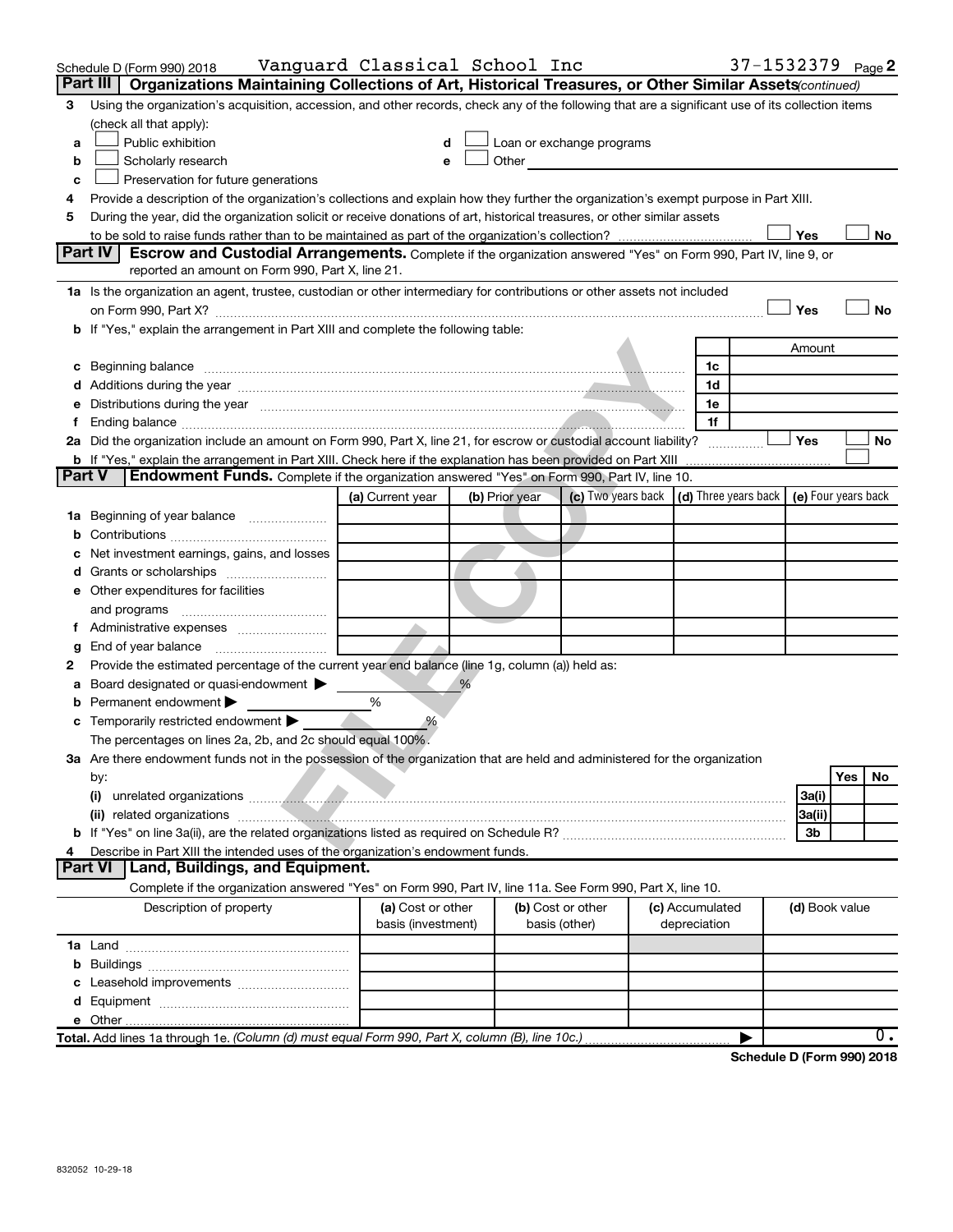| Part VII Investments - Other Securities.                                                                                                                                           |                 |                                                           |                |
|------------------------------------------------------------------------------------------------------------------------------------------------------------------------------------|-----------------|-----------------------------------------------------------|----------------|
| Complete if the organization answered "Yes" on Form 990, Part IV, line 11b. See Form 990, Part X, line 12.<br>(a) Description of security or category (including name of security) | (b) Book value  | (c) Method of valuation: Cost or end-of-year market value |                |
| (1) Financial derivatives                                                                                                                                                          |                 |                                                           |                |
|                                                                                                                                                                                    |                 |                                                           |                |
| $(3)$ Other                                                                                                                                                                        |                 |                                                           |                |
| (A)                                                                                                                                                                                |                 |                                                           |                |
| (B)                                                                                                                                                                                |                 |                                                           |                |
| (C)                                                                                                                                                                                |                 |                                                           |                |
| (D)                                                                                                                                                                                |                 |                                                           |                |
| (E)                                                                                                                                                                                |                 |                                                           |                |
| (F)                                                                                                                                                                                |                 |                                                           |                |
| (G)                                                                                                                                                                                |                 |                                                           |                |
| (H)                                                                                                                                                                                |                 |                                                           |                |
| Total. (Col. (b) must equal Form 990, Part X, col. (B) line 12.) $\blacktriangleright$                                                                                             |                 |                                                           |                |
| Part VIII Investments - Program Related.                                                                                                                                           |                 |                                                           |                |
| Complete if the organization answered "Yes" on Form 990, Part IV, line 11c. See Form 990, Part X, line 13.                                                                         |                 |                                                           |                |
| (a) Description of investment                                                                                                                                                      | (b) Book value  | (c) Method of valuation: Cost or end-of-year market value |                |
| (1)                                                                                                                                                                                |                 |                                                           |                |
| (2)                                                                                                                                                                                |                 |                                                           |                |
| (3)                                                                                                                                                                                |                 |                                                           |                |
| (4)                                                                                                                                                                                |                 |                                                           |                |
| (5)                                                                                                                                                                                |                 |                                                           |                |
| (6)                                                                                                                                                                                |                 |                                                           |                |
| (7)                                                                                                                                                                                |                 |                                                           |                |
| (8)                                                                                                                                                                                |                 |                                                           |                |
| (9)<br>Total. (Col. (b) must equal Form 990, Part X, col. (B) line 13.) $\blacktriangleright$                                                                                      |                 |                                                           |                |
| Part IX<br><b>Other Assets.</b>                                                                                                                                                    |                 |                                                           |                |
| Complete if the organization answered "Yes" on Form 990, Part IV, line 11d. See Form 990, Part X, line 15.                                                                         |                 |                                                           |                |
|                                                                                                                                                                                    | (a) Description |                                                           | (b) Book value |
| Construction in Progress<br>(1)                                                                                                                                                    |                 |                                                           | 48, 104.       |
| Deferred Outflows of Resources<br>(2)                                                                                                                                              |                 |                                                           | 5,345,647.     |
| (3)                                                                                                                                                                                |                 |                                                           |                |
| (4)                                                                                                                                                                                |                 |                                                           |                |
| (5)                                                                                                                                                                                |                 |                                                           |                |
| (6)                                                                                                                                                                                |                 |                                                           |                |
| (7)                                                                                                                                                                                |                 |                                                           |                |
| (8)                                                                                                                                                                                |                 |                                                           |                |
| (9)                                                                                                                                                                                |                 |                                                           |                |
| Total. (Column (b) must equal Form 990, Part X, col. (B) line 15.)                                                                                                                 |                 |                                                           | 5,393,751.     |
| <b>Other Liabilities.</b><br>Part X                                                                                                                                                |                 |                                                           |                |
| Complete if the organization answered "Yes" on Form 990, Part IV, line 11e or 11f. See Form 990, Part X, line 25.                                                                  |                 |                                                           |                |
| (a) Description of liability<br>1.                                                                                                                                                 |                 | (b) Book value                                            |                |
| Federal income taxes<br>(1)                                                                                                                                                        |                 |                                                           |                |
| Net Pension Liabilities<br>(2)                                                                                                                                                     |                 | 16,388,074.                                               |                |
| Deferred Inflows of Resources<br>(3)                                                                                                                                               |                 | 10, 577, 333.                                             |                |
| Net OPEB Liability<br>(4)                                                                                                                                                          |                 | 818,485.                                                  |                |
| (5)                                                                                                                                                                                |                 |                                                           |                |
| (6)                                                                                                                                                                                |                 |                                                           |                |
| (7)                                                                                                                                                                                |                 |                                                           |                |
| (8)                                                                                                                                                                                |                 |                                                           |                |
| (9)                                                                                                                                                                                |                 |                                                           |                |
| Total. (Column (b) must equal Form 990, Part X, col. (B) line 25.)                                                                                                                 |                 | 27,783,892.                                               |                |
| 2. Liability for uncertain tax positions. In Part XIII, provide the text of the footnote to the organization's financial statements that reports the                               |                 |                                                           |                |

Schedule D (Form 990) 2018 Vanguard Classical School Inc 37-1532379 <sub>Page</sub>

organization's liability for uncertain tax positions under FIN 48 (ASC 740). Check here if the text of the footnote has been provided in Part XIII

37-1532379 Page 3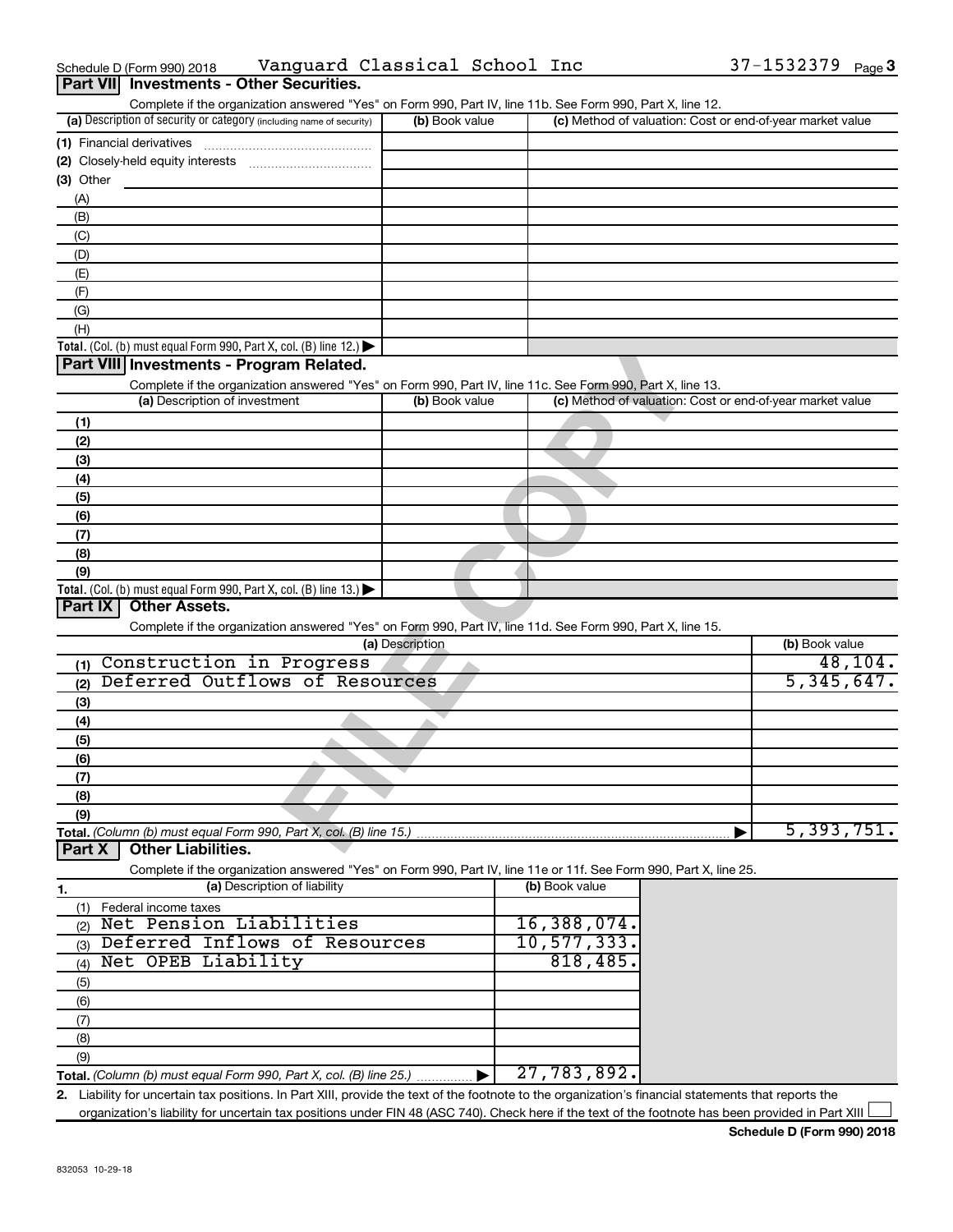| 37-1532379 $_{Page}$ 4 |  |
|------------------------|--|
|------------------------|--|

| $37 - 1532379$ Page<br>Vanguard Classical School Inc<br>Schedule D (Form 990) 2018 |  |  |
|------------------------------------------------------------------------------------|--|--|
|------------------------------------------------------------------------------------|--|--|

|        | Part XI<br>Reconciliation of Revenue per Audited Financial Statements With Revenue per Return.                                                                 |                |              |                            |
|--------|----------------------------------------------------------------------------------------------------------------------------------------------------------------|----------------|--------------|----------------------------|
|        | Complete if the organization answered "Yes" on Form 990, Part IV, line 12a.                                                                                    |                |              |                            |
| 1      | Total revenue, gains, and other support per audited financial statements [11, 11] matter controller than 100 minutes                                           |                | $\mathbf{1}$ | 13,056,084.                |
| 2      | Amounts included on line 1 but not on Form 990, Part VIII, line 12:                                                                                            |                |              |                            |
| а      |                                                                                                                                                                | 2a             |              |                            |
| b      |                                                                                                                                                                | 2 <sub>b</sub> |              |                            |
| с      |                                                                                                                                                                | 2c             |              |                            |
| d      |                                                                                                                                                                | 2d             |              |                            |
| е      | Add lines 2a through 2d                                                                                                                                        |                | <b>2e</b>    | $0 \cdot$                  |
| з      |                                                                                                                                                                |                | 3            | 13,056,084.                |
| 4      | Amounts included on Form 990, Part VIII, line 12, but not on line 1:                                                                                           |                |              |                            |
|        |                                                                                                                                                                | 4a             |              |                            |
|        |                                                                                                                                                                | 4b             |              |                            |
|        | Add lines 4a and 4b                                                                                                                                            |                | 4с           | $0 \cdot$                  |
| 5      |                                                                                                                                                                |                | 5            | 13,056,084.                |
|        | Part XII Reconciliation of Expenses per Audited Financial Statements With Expenses per Return.                                                                 |                |              |                            |
|        | Complete if the organization answered "Yes" on Form 990, Part IV, line 12a.                                                                                    |                |              |                            |
| 1      |                                                                                                                                                                |                | $\mathbf{1}$ | 12, 168, 391.              |
| 2      | Amounts included on line 1 but not on Form 990, Part IX, line 25:                                                                                              |                |              |                            |
| а      |                                                                                                                                                                | 2a             |              |                            |
|        |                                                                                                                                                                | 2 <sub>b</sub> |              |                            |
|        |                                                                                                                                                                | 2c             |              |                            |
| d      |                                                                                                                                                                | 2d             |              | υ.                         |
| е      | Add lines 2a through 2d <b>minimum contracts and contracts and contracts and contracts and contracts and contracts</b>                                         |                | 2e<br>3      | 12, 168, 391.              |
| з      | Amounts included on Form 990, Part IX, line 25, but not on line 1:                                                                                             |                |              |                            |
| 4      | Investment expenses not included on Form 990, Part VIII, line 7b [                                                                                             | 4a             |              |                            |
| а<br>b |                                                                                                                                                                | 4b             |              |                            |
|        | Add lines 4a and 4b                                                                                                                                            |                | 4с           | υ.                         |
| 5      |                                                                                                                                                                |                | 5            | 12, 168, 391.              |
|        | <b>Part XIII Supplemental Information.</b>                                                                                                                     |                |              |                            |
|        | Provide the descriptions required for Part II, lines 3, 5, and 9; Part III, lines 1a and 4; Part IV, lines 1b and 2b; Part V, line 4; Part X, line 2; Part XI, |                |              |                            |
|        | lines 2d and 4b; and Part XII, lines 2d and 4b. Also complete this part to provide any additional information.                                                 |                |              |                            |
|        |                                                                                                                                                                |                |              |                            |
|        |                                                                                                                                                                |                |              |                            |
|        |                                                                                                                                                                |                |              |                            |
|        |                                                                                                                                                                |                |              |                            |
|        |                                                                                                                                                                |                |              |                            |
|        |                                                                                                                                                                |                |              |                            |
|        |                                                                                                                                                                |                |              |                            |
|        |                                                                                                                                                                |                |              |                            |
|        |                                                                                                                                                                |                |              |                            |
|        |                                                                                                                                                                |                |              |                            |
|        |                                                                                                                                                                |                |              |                            |
|        |                                                                                                                                                                |                |              |                            |
|        |                                                                                                                                                                |                |              |                            |
|        |                                                                                                                                                                |                |              |                            |
|        |                                                                                                                                                                |                |              |                            |
|        |                                                                                                                                                                |                |              |                            |
|        |                                                                                                                                                                |                |              |                            |
|        |                                                                                                                                                                |                |              |                            |
|        |                                                                                                                                                                |                |              |                            |
|        |                                                                                                                                                                |                |              |                            |
|        |                                                                                                                                                                |                |              |                            |
|        |                                                                                                                                                                |                |              |                            |
|        |                                                                                                                                                                |                |              |                            |
|        |                                                                                                                                                                |                |              |                            |
|        | 832054 10-29-18                                                                                                                                                |                |              | Schedule D (Form 990) 2018 |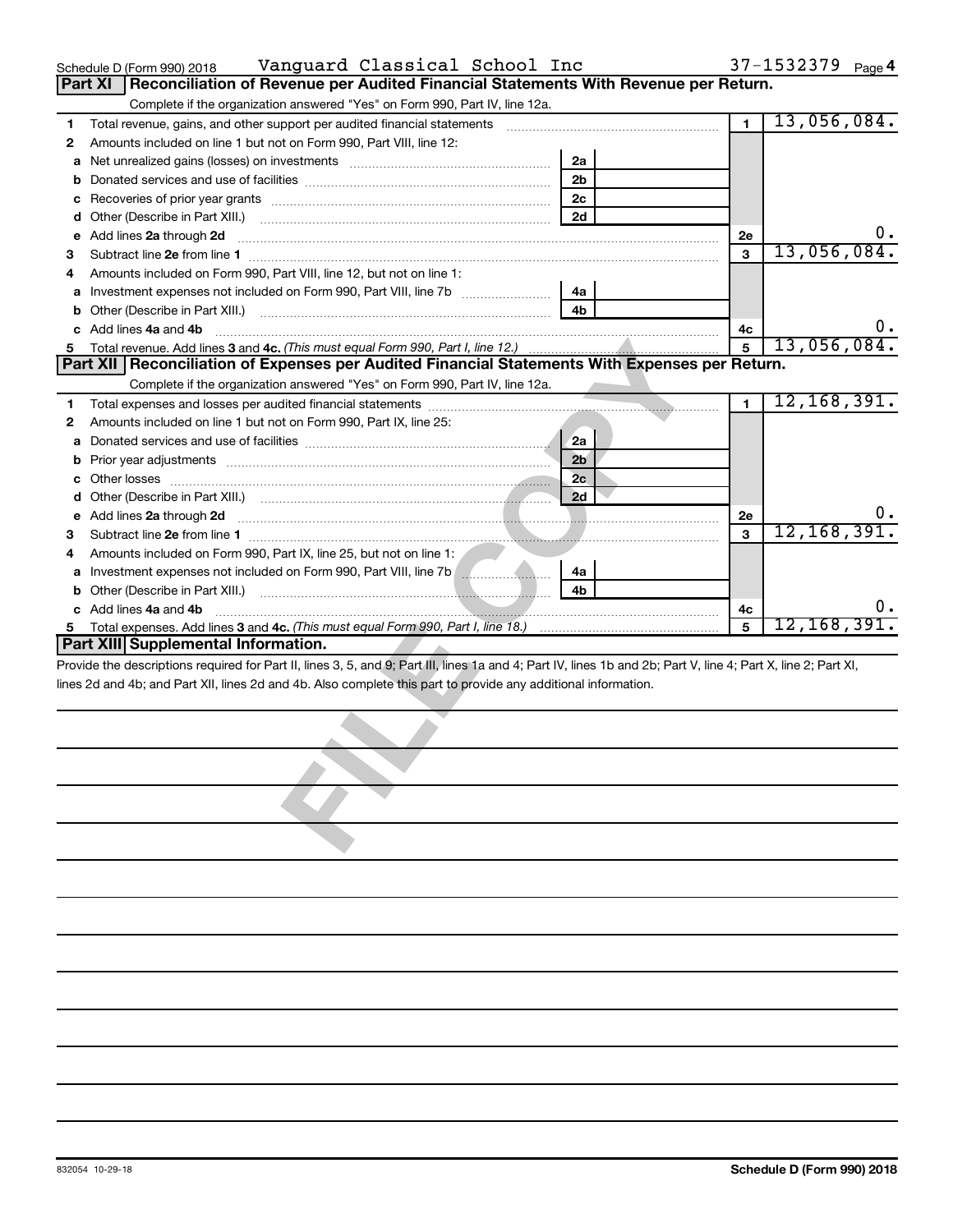|   | <b>SCHEDULE E</b>          | Schools                                                                                                                                                                                                                                            |                                       | OMB No. 1545-0047     |                       |                                                    |
|---|----------------------------|----------------------------------------------------------------------------------------------------------------------------------------------------------------------------------------------------------------------------------------------------|---------------------------------------|-----------------------|-----------------------|----------------------------------------------------|
|   | (Form 990 or 990-EZ)       | Complete if the organization answered "Yes" on Form 990,<br>Part IV, line 13, or Form 990-EZ, Part VI, line 48.                                                                                                                                    |                                       | 2018                  |                       |                                                    |
|   | Department of the Treasury | Attach to Form 990 or Form 990-EZ.                                                                                                                                                                                                                 |                                       | <b>Open to Public</b> |                       |                                                    |
|   | Internal Revenue Service   | Go to www.irs.gov/Form990 for the latest information.                                                                                                                                                                                              |                                       | Inspection            |                       |                                                    |
|   | Name of the organization   |                                                                                                                                                                                                                                                    | <b>Employer identification number</b> |                       |                       |                                                    |
|   |                            | Vanguard Classical School Inc                                                                                                                                                                                                                      | 37-1532379                            |                       |                       |                                                    |
|   | Part I                     |                                                                                                                                                                                                                                                    |                                       |                       |                       |                                                    |
|   |                            |                                                                                                                                                                                                                                                    |                                       |                       | <b>YES</b>            | NO.                                                |
| 1 |                            | Does the organization have a racially nondiscriminatory policy toward students by statement in its charter, bylaws,                                                                                                                                |                                       |                       | х                     |                                                    |
|   |                            |                                                                                                                                                                                                                                                    |                                       | 1                     |                       |                                                    |
| 2 |                            | Does the organization include a statement of its racially nondiscriminatory policy toward students in all its brochures,                                                                                                                           |                                       | $\overline{2}$        | х                     |                                                    |
| 3 |                            | catalogues, and other written communications with the public dealing with student admissions, programs, and scholarships?<br>Has the organization publicized its racially nondiscriminatory policy through newspaper or broadcast media during the |                                       |                       |                       |                                                    |
|   |                            | period of solicitation for students, or during the registration period if it has no solicitation program, in a way that makes                                                                                                                      |                                       |                       |                       |                                                    |
|   |                            | the policy known to all parts of the general community it serves? If "Yes," please describe. If "No," please explain.                                                                                                                              |                                       |                       |                       |                                                    |
|   |                            |                                                                                                                                                                                                                                                    |                                       | 3                     | х                     |                                                    |
|   |                            |                                                                                                                                                                                                                                                    |                                       |                       |                       |                                                    |
|   |                            | and Procedures throughout its publications.                                                                                                                                                                                                        |                                       |                       |                       |                                                    |
|   |                            |                                                                                                                                                                                                                                                    |                                       |                       |                       |                                                    |
|   |                            |                                                                                                                                                                                                                                                    |                                       |                       |                       |                                                    |
|   |                            |                                                                                                                                                                                                                                                    |                                       |                       |                       |                                                    |
| 4 |                            | Does the organization maintain the following?                                                                                                                                                                                                      |                                       |                       |                       |                                                    |
|   |                            |                                                                                                                                                                                                                                                    |                                       | 4a                    | х                     |                                                    |
|   |                            | <b>b</b> Records documenting that scholarships and other financial assistance are awarded on a racially nondiscriminatory basis?                                                                                                                   |                                       | 4b                    | $\overline{\text{x}}$ |                                                    |
|   |                            | c Copies of all catalogues, brochures, announcements, and other written communications to the public dealing with student                                                                                                                          |                                       |                       |                       |                                                    |
|   |                            |                                                                                                                                                                                                                                                    |                                       | 4с                    | X                     |                                                    |
|   |                            |                                                                                                                                                                                                                                                    |                                       | 4d                    | $\overline{\text{x}}$ |                                                    |
|   |                            | If you answered "No" to any of the above, please explain. If you need more space, use Part II.                                                                                                                                                     |                                       |                       |                       |                                                    |
|   |                            |                                                                                                                                                                                                                                                    |                                       |                       |                       |                                                    |
|   |                            |                                                                                                                                                                                                                                                    |                                       |                       |                       |                                                    |
|   |                            |                                                                                                                                                                                                                                                    |                                       |                       |                       |                                                    |
|   |                            |                                                                                                                                                                                                                                                    |                                       |                       |                       |                                                    |
| 5 |                            | Does the organization discriminate by race in any way with respect to:                                                                                                                                                                             |                                       |                       |                       |                                                    |
|   |                            |                                                                                                                                                                                                                                                    |                                       | 5a                    |                       | х                                                  |
|   |                            |                                                                                                                                                                                                                                                    |                                       | 5b                    |                       | $\overline{\mathtt{x}}$                            |
|   |                            |                                                                                                                                                                                                                                                    |                                       | 5с                    |                       | x                                                  |
|   |                            | d Scholarships or other financial assistance?                                                                                                                                                                                                      |                                       | <b>5d</b>             |                       | $\overline{\textbf{x}}$<br>$\overline{\textbf{x}}$ |
|   |                            |                                                                                                                                                                                                                                                    |                                       | <b>5e</b>             |                       | $\overline{\textbf{x}}$                            |
|   |                            |                                                                                                                                                                                                                                                    |                                       | 5f                    |                       | $\overline{\textbf{x}}$                            |
|   |                            |                                                                                                                                                                                                                                                    |                                       | 5 <sub>g</sub>        |                       | $\overline{\text{X}}$                              |
|   |                            |                                                                                                                                                                                                                                                    |                                       | <b>5h</b>             |                       |                                                    |
|   |                            | If you answered "Yes" to any of the above, please explain. If you need more space, use Part II.                                                                                                                                                    |                                       |                       |                       |                                                    |
|   |                            |                                                                                                                                                                                                                                                    |                                       |                       |                       |                                                    |
|   |                            |                                                                                                                                                                                                                                                    |                                       |                       |                       |                                                    |
|   |                            |                                                                                                                                                                                                                                                    |                                       |                       |                       |                                                    |
|   |                            |                                                                                                                                                                                                                                                    |                                       | 6a                    |                       | х                                                  |
|   |                            |                                                                                                                                                                                                                                                    |                                       |                       |                       |                                                    |
|   |                            |                                                                                                                                                                                                                                                    |                                       |                       |                       |                                                    |
|   |                            |                                                                                                                                                                                                                                                    |                                       | 6b                    |                       | $\overline{\text{x}}$                              |
| 7 |                            | If you answered "Yes" on either line 6a or line 6b, explain on Part II.<br>Does the organization certify that it has complied with the applicable requirements of sections 4.01 through 4.05 of                                                    |                                       |                       |                       |                                                    |

**For Paperwork Reduction Act Notice, see the Instructions for Form 990 or Form 990-EZ.** LHA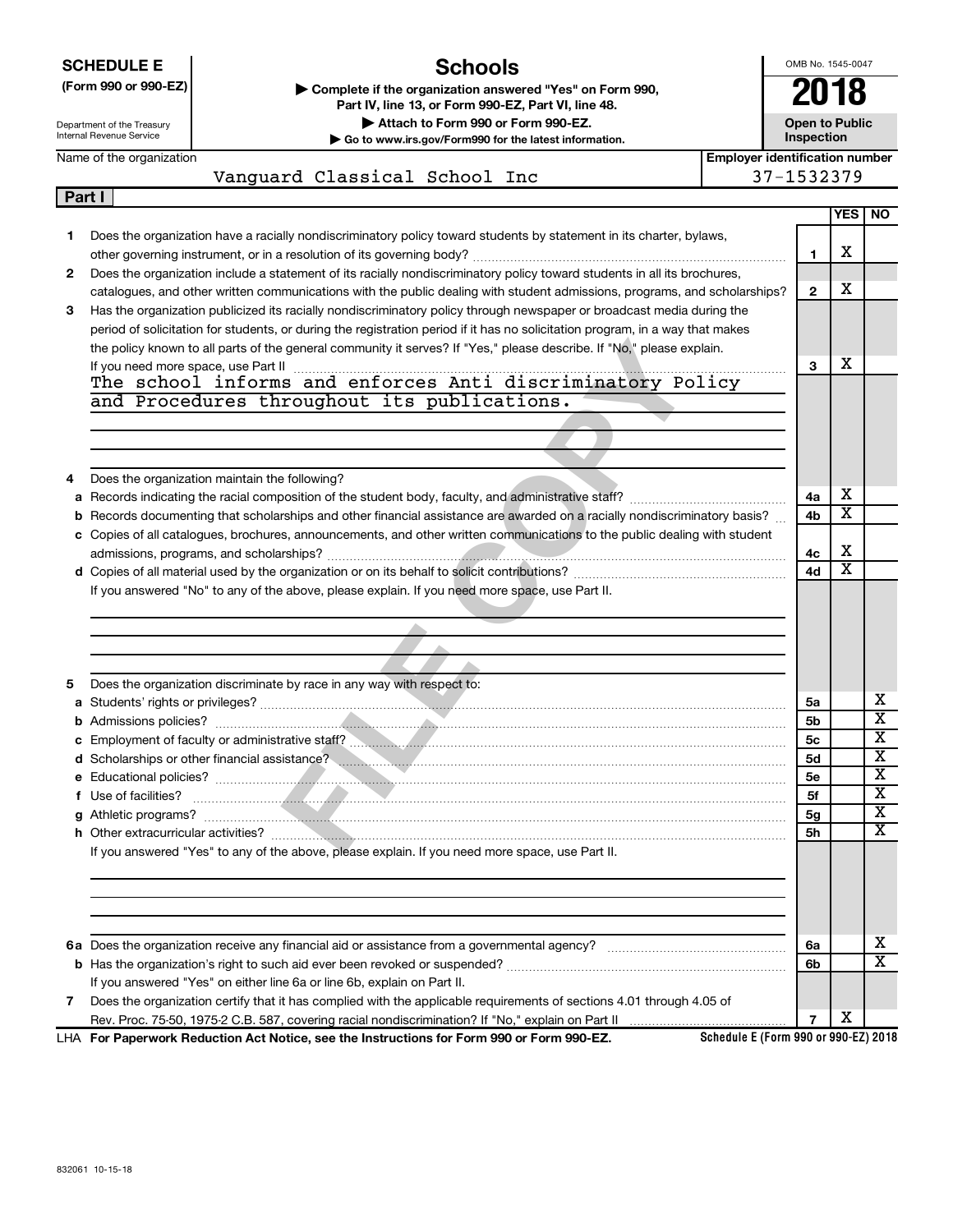| Part II | 4 Supplemental Information. Provide the explanations required by Part I, lines 3, 4d, 5h, 6b, and 7, as applicable |
|---------|--------------------------------------------------------------------------------------------------------------------|
|         | Also provide any other additional information.                                                                     |

| 2 |
|---|
|   |
|   |
|   |
|   |
|   |
|   |
|   |
|   |
|   |
|   |
|   |
|   |
|   |
|   |
|   |
|   |
|   |
|   |
|   |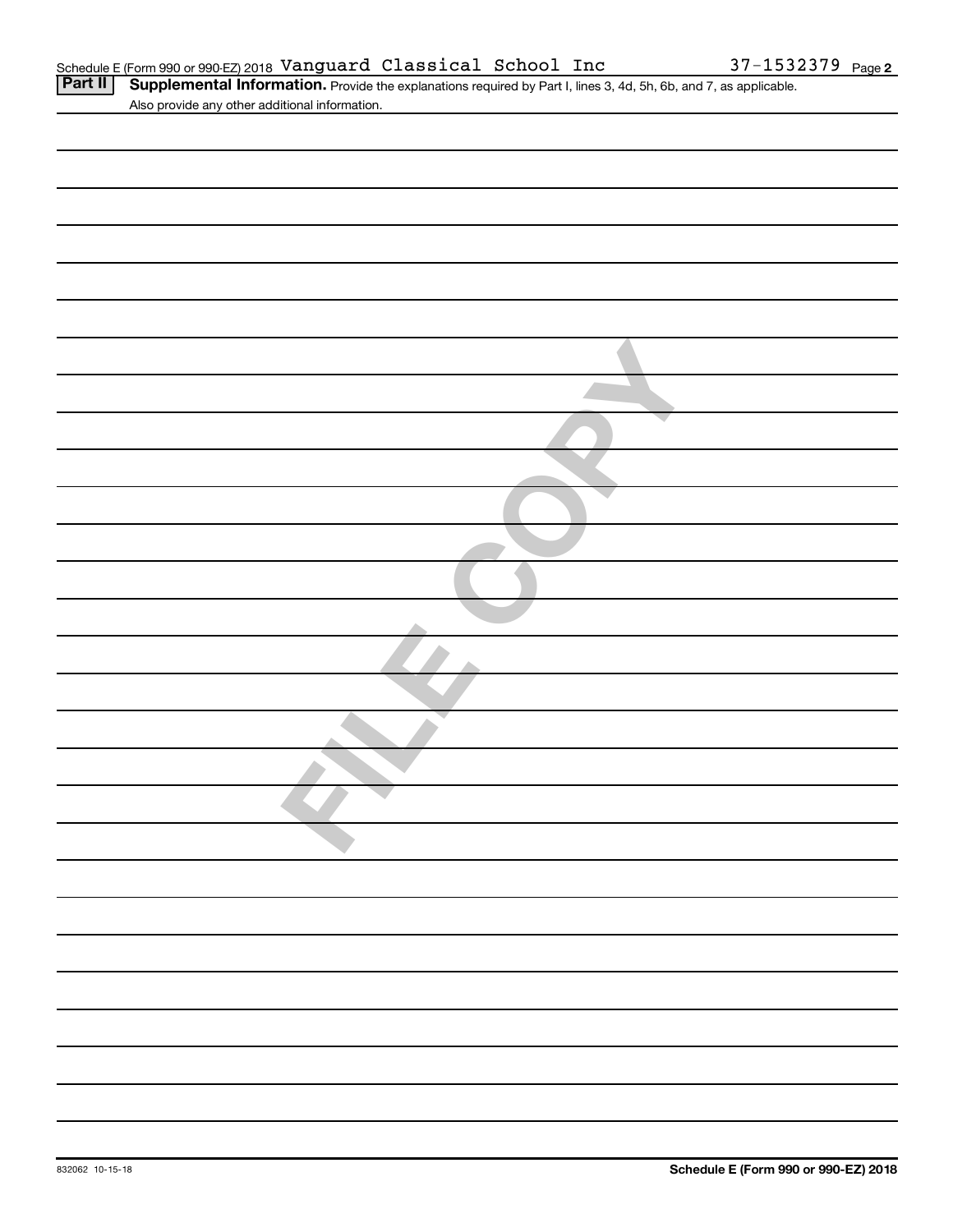**(Form 990 or 990-EZ)**

Department of the Treasury Internal Revenue Service

Name of the organization



Vanguard Classical School Inc 137-1532379

Form 990, Part I, Line 1, Description of Organization Mission:

Provide education to children of all abilites K-12, at two sites, under

a charter from Aurora Public Schools.

Form 990, Part VI, Section B, line 11b:

Form 990 is prepared from audited financial statements and provided to the

governing board prior to being filed.

Form 990, Part VI, Section B, Line 12c:

All board members are required to disclose any time an issue is voted upon for which they have a conflict of interest and abstain from voting on the issue. Annually, board members sign a conflict of interest statement.

Form 990, Part VI, Section B, Line 15:

ection B, line 11b:<br>
from audited financial statements and pr<br>
r to being filed.<br>
ection B, Line 12c:<br>
e required to disclose any time an issue<br>
a conflict of interest and abstain from v<br>
rd members sign a conflict of inte The school reviews salary surveys and other comparable salary information for like positions. The finance committee discusses the salary and submits a recommendation to the board. The board approves the authorized salary for the Executive Director in executive session.

Form 990, Part VI, Section C, Line 19:

The organization provides these documents upon request from the public and and publishes on their website.

Form 990, Part IX, Line 24e, All Other Functional Expenses:

Utilities :

Program service expenses 115,076.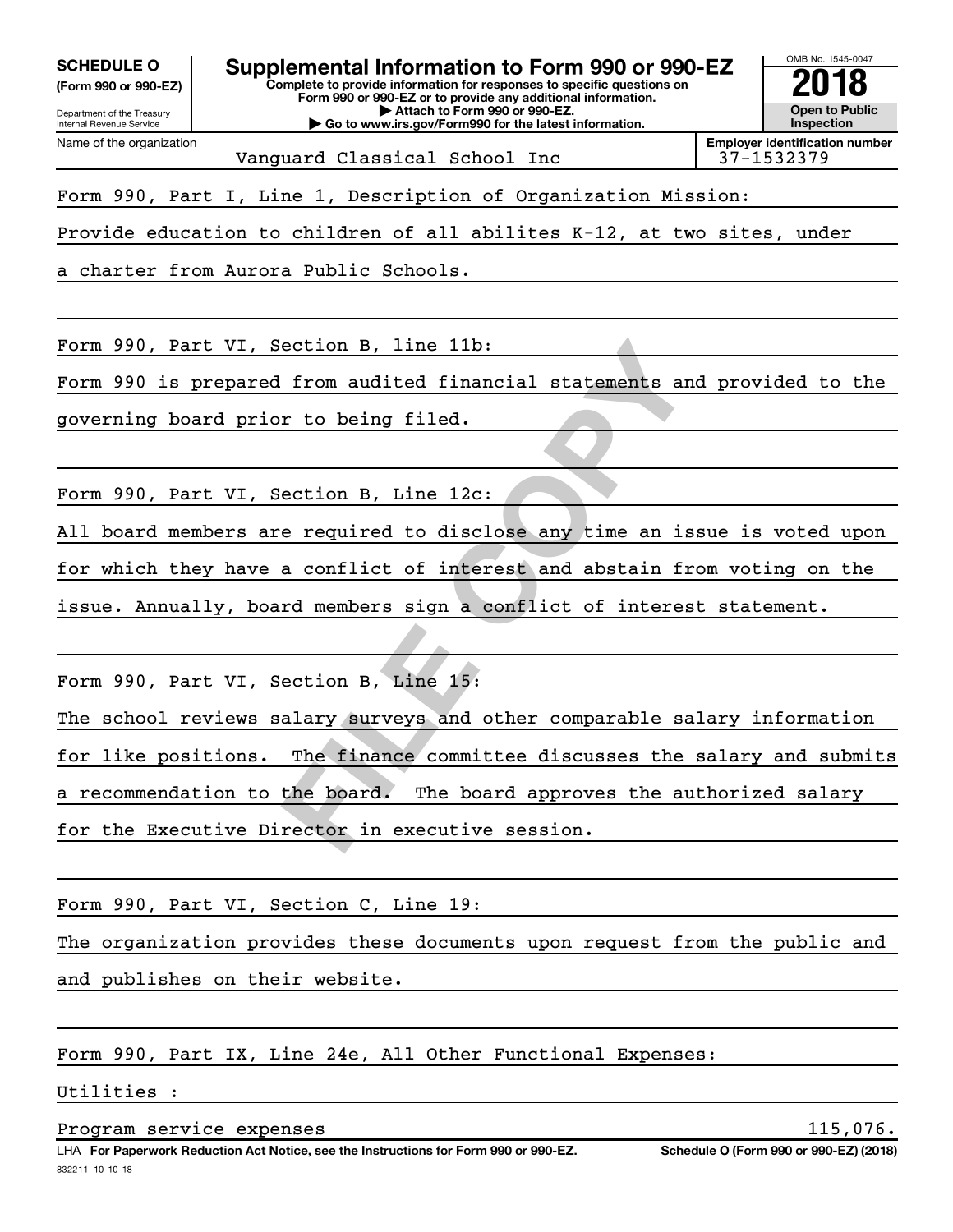| Schedule O (Form 990 or 990-EZ) (2018)                                  | Page 2                                              |
|-------------------------------------------------------------------------|-----------------------------------------------------|
| Name of the organization<br>Vanguard Classical School Inc               | <b>Employer identification number</b><br>37-1532379 |
| Management and general expenses                                         | 20, 307.                                            |
| Fundraising expenses                                                    | $0$ .                                               |
| Total expenses                                                          | 135,383.                                            |
| Other Expenses :                                                        |                                                     |
| Program service expenses                                                | 39,837.                                             |
| Management and general expenses                                         | 7,030.                                              |
| Fundraising expenses                                                    | $0$ .                                               |
| Total expenses                                                          | 46,867.                                             |
|                                                                         |                                                     |
| Pension Accrual:                                                        |                                                     |
| Program service expenses                                                | $-500, 761.$                                        |
| Management and general expenses                                         | $-88,370.$                                          |
| Fundraising expenses                                                    | 0.                                                  |
| Total expenses                                                          | $-589, 131.$                                        |
| Total Other Expenses on Form 990, Part IX, line 24e, Col A              | $-406,881.$                                         |
|                                                                         |                                                     |
| Form 990, Part IX, Line 24E:                                            |                                                     |
| The school is a participant in the State's public pension plan (PERA)   |                                                     |
| and began reporting a portion of the State's unfunded net pension       |                                                     |
| liability following Governmental Accounting Standards Board Statement   |                                                     |
| (GASB) No. 68, Accounting and Financial Reporting for Pensions - an     |                                                     |
| amendment of GASB Statement No. 27 in fiscal year 2015. The School also |                                                     |
| participates in the State's Postemployment Healthcare Benefit Plan per  |                                                     |
| As a result of these GASB statements, the school<br>GASB statement 75.  |                                                     |
| records an expense in its Government Wide financial reports each year   |                                                     |
| that swings widely from year to year based on future investment return  |                                                     |
| assumptions, participation, and other projections made by PERA's        |                                                     |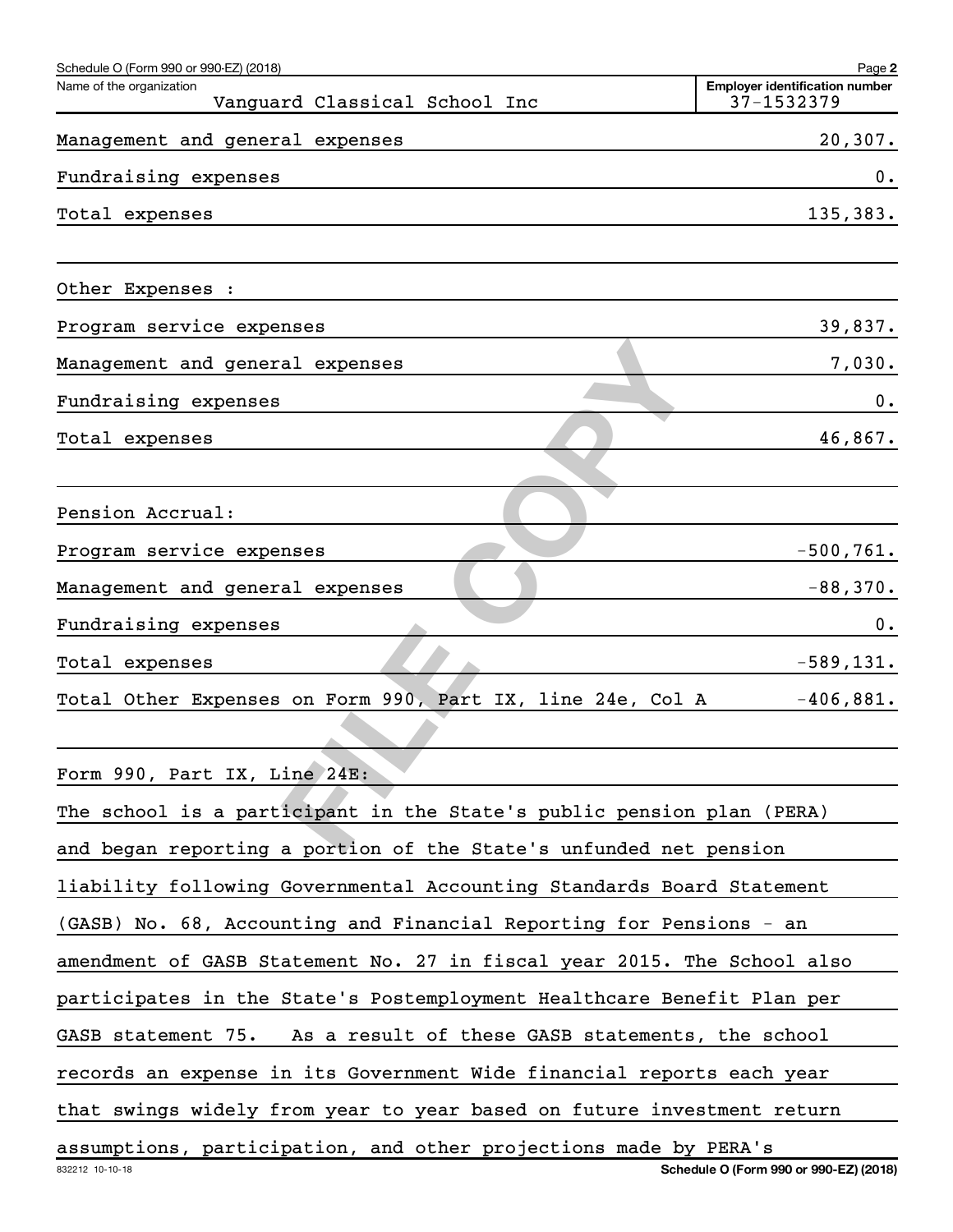| Schedule O (Form 990 or 990-EZ) (2018)                                    | Page 2                                              |
|---------------------------------------------------------------------------|-----------------------------------------------------|
| Name of the organization<br>Vanguard Classical School Inc                 | <b>Employer identification number</b><br>37-1532379 |
| Due to the unpredictable and uncontrollable nature of these<br>actuaries. |                                                     |
| swings, and that the liability is not a true liability of the school,     |                                                     |
| these State driven accruals are reported as Other in Part IX to allow     |                                                     |
| the reader to track the impact of these accruals separately and to        |                                                     |
| remain consistent with historical reporting.                              |                                                     |
|                                                                           |                                                     |
|                                                                           |                                                     |
|                                                                           |                                                     |
|                                                                           |                                                     |
|                                                                           |                                                     |
|                                                                           |                                                     |
|                                                                           |                                                     |
|                                                                           |                                                     |
|                                                                           |                                                     |
|                                                                           |                                                     |
|                                                                           |                                                     |
|                                                                           |                                                     |
|                                                                           |                                                     |
|                                                                           |                                                     |
|                                                                           |                                                     |
|                                                                           |                                                     |
|                                                                           |                                                     |
|                                                                           |                                                     |
|                                                                           |                                                     |
|                                                                           |                                                     |
|                                                                           |                                                     |
|                                                                           |                                                     |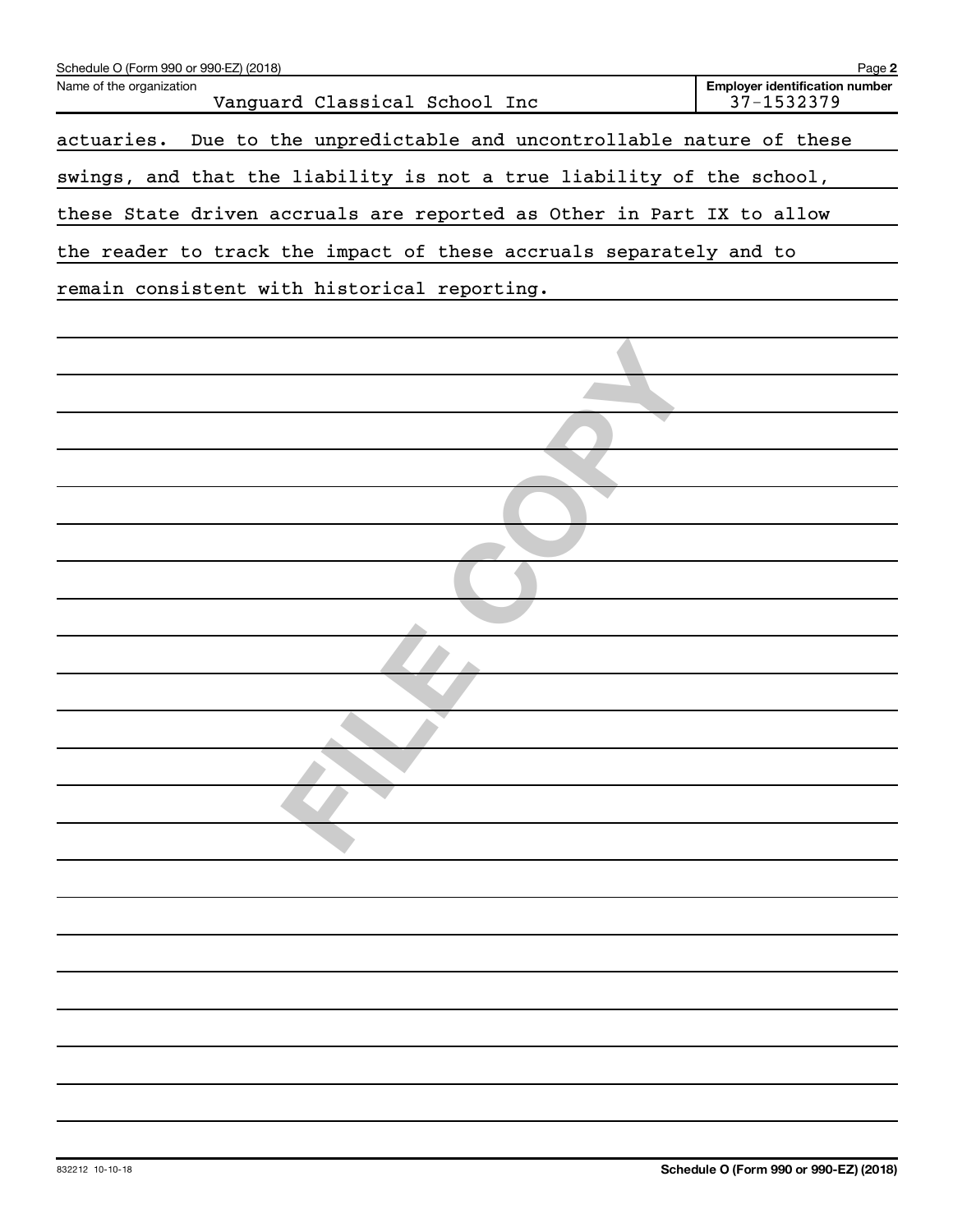| <b>SCHEDULE R</b><br>(Form 990)                                        | <b>Related Organizations and Unrelated Partnerships</b><br>Complete if the organization answered "Yes" on Form 990, Part IV, line 33, 34, 35b, 36, or 37.<br>Attach to Form 990.<br>Department of the Treasury<br>Internal Revenue Service<br>Go to www.irs.gov/Form990 for instructions and the latest information. |                               |                                                     |                               |                                             |                           |                                                     |                                     |                                                      |  |  |  |
|------------------------------------------------------------------------|----------------------------------------------------------------------------------------------------------------------------------------------------------------------------------------------------------------------------------------------------------------------------------------------------------------------|-------------------------------|-----------------------------------------------------|-------------------------------|---------------------------------------------|---------------------------|-----------------------------------------------------|-------------------------------------|------------------------------------------------------|--|--|--|
| Name of the organization                                               |                                                                                                                                                                                                                                                                                                                      | Vanguard Classical School Inc |                                                     |                               |                                             |                           | <b>Employer identification number</b><br>37-1532379 | Inspection                          |                                                      |  |  |  |
| Part I                                                                 | Identification of Disregarded Entities. Complete if the organization answered "Yes" on Form 990, Part IV, line 33.                                                                                                                                                                                                   |                               |                                                     |                               |                                             |                           |                                                     |                                     |                                                      |  |  |  |
| (a)<br>Name, address, and EIN (if applicable)<br>of disregarded entity |                                                                                                                                                                                                                                                                                                                      | (b)<br>Primary activity       | (c)<br>Legal domicile (state or<br>foreign country) | (d)<br>Total income           |                                             | (e)<br>End-of-year assets |                                                     | (f)<br>Direct controlling<br>entity |                                                      |  |  |  |
|                                                                        |                                                                                                                                                                                                                                                                                                                      |                               |                                                     |                               |                                             |                           |                                                     |                                     |                                                      |  |  |  |
|                                                                        |                                                                                                                                                                                                                                                                                                                      |                               |                                                     |                               |                                             |                           |                                                     |                                     |                                                      |  |  |  |
|                                                                        |                                                                                                                                                                                                                                                                                                                      |                               |                                                     |                               |                                             |                           |                                                     |                                     |                                                      |  |  |  |
| Part II                                                                | Identification of Related Tax-Exempt Organizations. Complete if the organization answered "Yes" on Form 990, Part IV, line 34, because it had one or more related tax-exempt<br>organizations during the tax year.                                                                                                   |                               |                                                     |                               |                                             |                           |                                                     |                                     |                                                      |  |  |  |
| (a)<br>Name, address, and EIN<br>of related organization               |                                                                                                                                                                                                                                                                                                                      | (b)<br>Primary activity       | (c)<br>Legal domicile (state or<br>foreign country) | (d)<br>Exempt Code<br>section | (e)<br>Public charity<br>status (if section |                           | (f)<br>Direct controlling<br>entity                 |                                     | $(g)$<br>Section 512(b)(13)<br>controlled<br>entity? |  |  |  |
|                                                                        | Ability Connection Colorado aka Cerebral                                                                                                                                                                                                                                                                             |                               |                                                     |                               | 501(c)(3)                                   |                           |                                                     | Yes                                 | No                                                   |  |  |  |
|                                                                        | Palsy Of Colorado Inc, 801 Yosemite St                                                                                                                                                                                                                                                                               |                               |                                                     |                               |                                             |                           |                                                     |                                     |                                                      |  |  |  |
| Denver CO 80102                                                        |                                                                                                                                                                                                                                                                                                                      | 501 c (3) Organization        | Colorado                                            |                               | 501 c (3)                                   | N/A                       |                                                     |                                     | X                                                    |  |  |  |
|                                                                        |                                                                                                                                                                                                                                                                                                                      |                               |                                                     |                               |                                             |                           |                                                     |                                     |                                                      |  |  |  |
|                                                                        |                                                                                                                                                                                                                                                                                                                      |                               |                                                     |                               |                                             |                           |                                                     |                                     |                                                      |  |  |  |

**For Paperwork Reduction Act Notice, see the Instructions for Form 990. Schedule R (Form 990) 2018**

OMB No. 1545-0047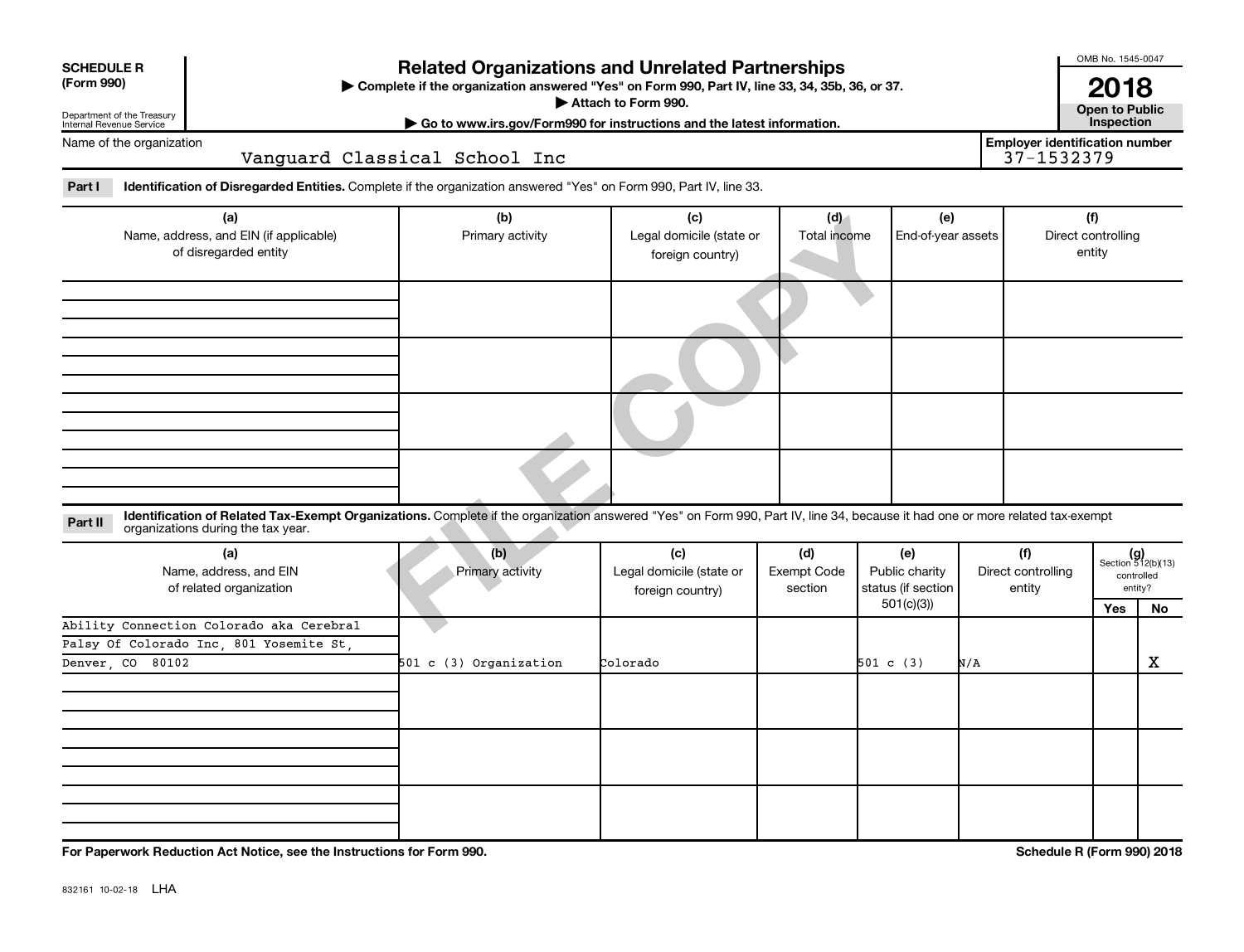Part III Identification of Related Organizations Taxable as a Partnership. Complete if the organization answered "Yes" on Form 990, Part IV, line 34, because it had one or more related<br>Read to the organizations tracted as organizations treated as a partnership during the tax year.

| organizations treated as a partnership during the tax year.                                                                                                                                                                                                                 |                  |                      |                    |                             |                                                                     |  |                                    |                       |                          |              |    |                                 |                         |            |                            |  |                       |  |
|-----------------------------------------------------------------------------------------------------------------------------------------------------------------------------------------------------------------------------------------------------------------------------|------------------|----------------------|--------------------|-----------------------------|---------------------------------------------------------------------|--|------------------------------------|-----------------------|--------------------------|--------------|----|---------------------------------|-------------------------|------------|----------------------------|--|-----------------------|--|
| (a)                                                                                                                                                                                                                                                                         | (b)              | (c)                  | (d)                |                             | (e)                                                                 |  | (f)                                | (g)                   |                          | (h)          |    | (i)                             |                         | (i)        | (k)                        |  |                       |  |
| Name, address, and EIN                                                                                                                                                                                                                                                      | Primary activity | Legal<br>domicile    | Direct controlling |                             | Predominant income<br>Share of total                                |  |                                    | Share of              |                          |              |    | Disproportionate                |                         | Code V-UBI |                            |  | General or Percentage |  |
| of related organization                                                                                                                                                                                                                                                     |                  | (state or<br>foreign | entity             |                             | related, unrelated,<br>excluded from tax under<br>sections 512-514) |  | income                             | end-of-year<br>assets |                          | allocations? |    | amount in box<br>20 of Schedule |                         | partner?   | managing ownership         |  |                       |  |
|                                                                                                                                                                                                                                                                             |                  | country)             |                    |                             |                                                                     |  |                                    |                       |                          | Yes          | No | K-1 (Form 1065) Yes No          |                         |            |                            |  |                       |  |
|                                                                                                                                                                                                                                                                             |                  |                      |                    |                             |                                                                     |  |                                    |                       |                          |              |    |                                 |                         |            |                            |  |                       |  |
|                                                                                                                                                                                                                                                                             |                  |                      |                    |                             |                                                                     |  |                                    |                       |                          |              |    |                                 |                         |            |                            |  |                       |  |
|                                                                                                                                                                                                                                                                             |                  |                      |                    |                             |                                                                     |  |                                    |                       |                          |              |    |                                 |                         |            |                            |  |                       |  |
|                                                                                                                                                                                                                                                                             |                  |                      |                    |                             |                                                                     |  |                                    |                       |                          |              |    |                                 |                         |            |                            |  |                       |  |
|                                                                                                                                                                                                                                                                             |                  |                      |                    |                             |                                                                     |  |                                    |                       |                          |              |    |                                 |                         |            |                            |  |                       |  |
|                                                                                                                                                                                                                                                                             |                  |                      |                    |                             |                                                                     |  |                                    |                       |                          |              |    |                                 |                         |            |                            |  |                       |  |
|                                                                                                                                                                                                                                                                             |                  |                      |                    |                             |                                                                     |  |                                    |                       |                          |              |    |                                 |                         |            |                            |  |                       |  |
|                                                                                                                                                                                                                                                                             |                  |                      |                    |                             |                                                                     |  |                                    |                       |                          |              |    |                                 |                         |            |                            |  |                       |  |
|                                                                                                                                                                                                                                                                             |                  |                      |                    |                             |                                                                     |  |                                    |                       |                          |              |    |                                 |                         |            |                            |  |                       |  |
|                                                                                                                                                                                                                                                                             |                  |                      |                    |                             |                                                                     |  |                                    |                       |                          |              |    |                                 |                         |            |                            |  |                       |  |
|                                                                                                                                                                                                                                                                             |                  |                      |                    |                             |                                                                     |  |                                    |                       |                          |              |    |                                 |                         |            |                            |  |                       |  |
|                                                                                                                                                                                                                                                                             |                  |                      |                    |                             |                                                                     |  |                                    |                       |                          |              |    |                                 |                         |            |                            |  |                       |  |
|                                                                                                                                                                                                                                                                             |                  |                      |                    |                             |                                                                     |  |                                    |                       |                          |              |    |                                 |                         |            |                            |  |                       |  |
|                                                                                                                                                                                                                                                                             |                  |                      |                    |                             |                                                                     |  |                                    |                       |                          |              |    |                                 |                         |            |                            |  |                       |  |
|                                                                                                                                                                                                                                                                             |                  |                      |                    |                             |                                                                     |  |                                    |                       |                          |              |    |                                 |                         |            |                            |  |                       |  |
|                                                                                                                                                                                                                                                                             |                  |                      |                    |                             |                                                                     |  |                                    |                       |                          |              |    |                                 |                         |            |                            |  |                       |  |
|                                                                                                                                                                                                                                                                             |                  |                      |                    |                             |                                                                     |  |                                    |                       |                          |              |    |                                 |                         |            |                            |  |                       |  |
| Identification of Related Organizations Taxable as a Corporation or Trust. Complete if the organization answered "Yes" on Form 990, Part IV, line 34, because it had one or more related<br>Part IV<br>organizations treated as a corporation or trust during the tax year. |                  |                      |                    |                             |                                                                     |  |                                    |                       |                          |              |    |                                 |                         |            |                            |  |                       |  |
|                                                                                                                                                                                                                                                                             |                  |                      |                    |                             |                                                                     |  |                                    |                       |                          |              |    |                                 |                         |            |                            |  |                       |  |
| (a)                                                                                                                                                                                                                                                                         |                  |                      | (b)                | (c)                         | (d)                                                                 |  | (e)                                |                       | (f)                      |              |    | (g)                             | (h)                     |            | (i)<br>Section             |  |                       |  |
| Name, address, and EIN<br>of related organization                                                                                                                                                                                                                           |                  |                      | Primary activity   | Legal domicile<br>(state or | Direct controlling                                                  |  | Type of entity<br>(C corp, S corp, |                       | Share of total<br>income |              |    | Share of<br>end-of-year         | Percentage<br>ownership |            | $512(b)(13)$<br>controlled |  |                       |  |
|                                                                                                                                                                                                                                                                             |                  |                      |                    | foreign                     | entity                                                              |  | or trust)                          |                       |                          |              |    | assets                          |                         |            | entity?                    |  |                       |  |
|                                                                                                                                                                                                                                                                             |                  |                      |                    | country)                    |                                                                     |  |                                    |                       |                          |              |    |                                 |                         |            | Yes   No                   |  |                       |  |
|                                                                                                                                                                                                                                                                             |                  |                      |                    |                             |                                                                     |  |                                    |                       |                          |              |    |                                 |                         |            |                            |  |                       |  |
|                                                                                                                                                                                                                                                                             |                  |                      |                    |                             |                                                                     |  |                                    |                       |                          |              |    |                                 |                         |            |                            |  |                       |  |
|                                                                                                                                                                                                                                                                             |                  |                      |                    |                             |                                                                     |  |                                    |                       |                          |              |    |                                 |                         |            |                            |  |                       |  |
|                                                                                                                                                                                                                                                                             |                  |                      |                    |                             |                                                                     |  |                                    |                       |                          |              |    |                                 |                         |            |                            |  |                       |  |
|                                                                                                                                                                                                                                                                             |                  |                      |                    |                             |                                                                     |  |                                    |                       |                          |              |    |                                 |                         |            |                            |  |                       |  |
|                                                                                                                                                                                                                                                                             |                  |                      |                    |                             |                                                                     |  |                                    |                       |                          |              |    |                                 |                         |            |                            |  |                       |  |
|                                                                                                                                                                                                                                                                             |                  |                      |                    |                             |                                                                     |  |                                    |                       |                          |              |    |                                 |                         |            |                            |  |                       |  |
|                                                                                                                                                                                                                                                                             |                  |                      |                    |                             |                                                                     |  |                                    |                       |                          |              |    |                                 |                         |            |                            |  |                       |  |
|                                                                                                                                                                                                                                                                             |                  |                      |                    |                             |                                                                     |  |                                    |                       |                          |              |    |                                 |                         |            |                            |  |                       |  |
|                                                                                                                                                                                                                                                                             |                  |                      |                    |                             |                                                                     |  |                                    |                       |                          |              |    |                                 |                         |            |                            |  |                       |  |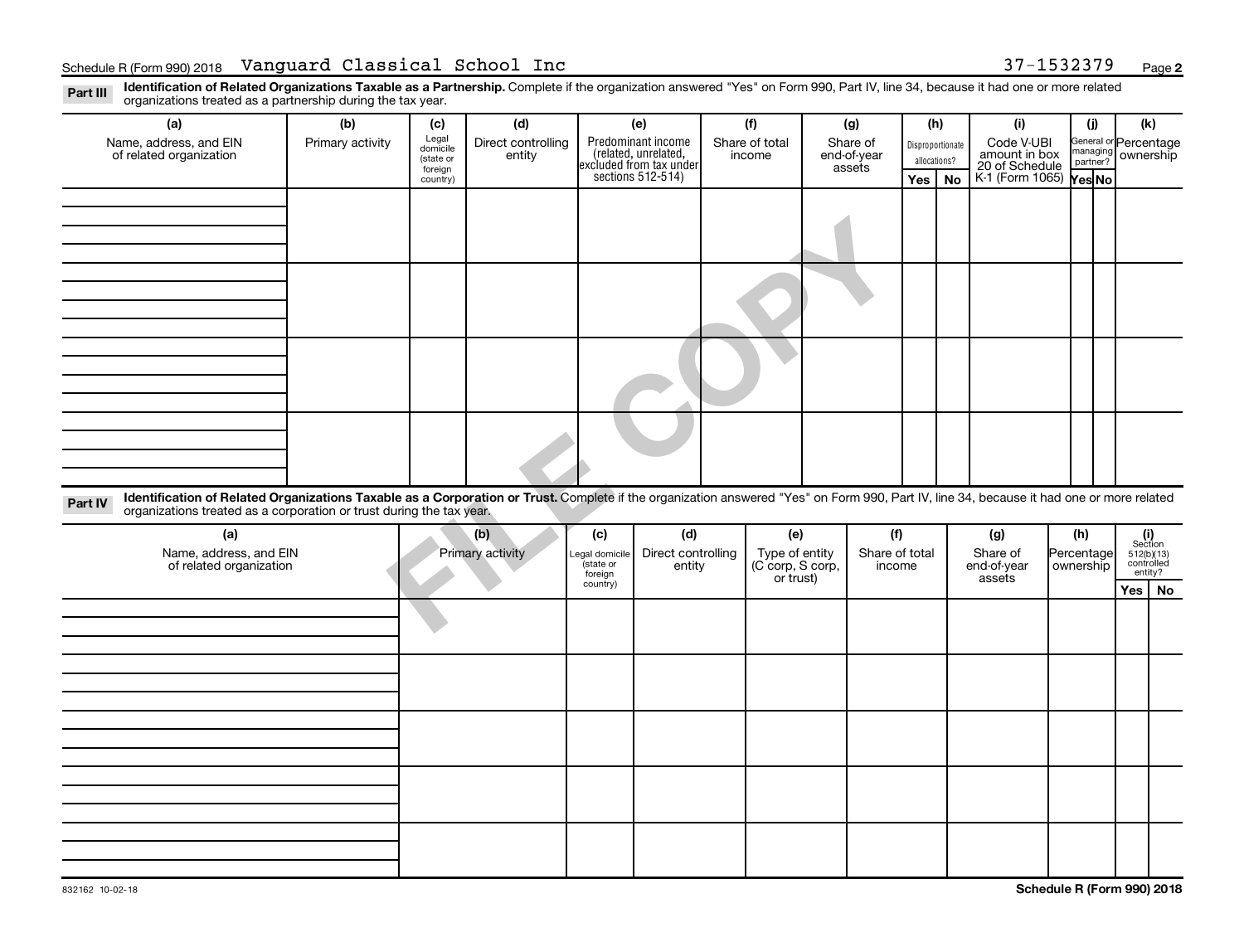Part V Transactions With Related Organizations. Complete if the organization answered "Yes" on Form 990, Part IV, line 34, 35b, or 36.

|                                                                                                                                                                                                                                                 | Note: Complete line 1 if any entity is listed in Parts II, III, or IV of this schedule.                                                                                                                                              |                 | Yes                     | No                          |  |  |  |
|-------------------------------------------------------------------------------------------------------------------------------------------------------------------------------------------------------------------------------------------------|--------------------------------------------------------------------------------------------------------------------------------------------------------------------------------------------------------------------------------------|-----------------|-------------------------|-----------------------------|--|--|--|
|                                                                                                                                                                                                                                                 | During the tax year, did the organization engage in any of the following transactions with one or more related organizations listed in Parts II-IV?                                                                                  |                 |                         |                             |  |  |  |
|                                                                                                                                                                                                                                                 |                                                                                                                                                                                                                                      | 1a              | $\overline{\mathbf{x}}$ |                             |  |  |  |
|                                                                                                                                                                                                                                                 |                                                                                                                                                                                                                                      | 1 <sub>b</sub>  |                         | $\overline{\mathbf{X}}$     |  |  |  |
|                                                                                                                                                                                                                                                 |                                                                                                                                                                                                                                      | 1c              |                         | $\overline{\texttt{x}}$     |  |  |  |
|                                                                                                                                                                                                                                                 |                                                                                                                                                                                                                                      | 1 <sub>d</sub>  |                         | $\overline{\texttt{x}}$     |  |  |  |
|                                                                                                                                                                                                                                                 | e Loans or loan guarantees by related organization(s) material content and content to content the content of the content of the content of the content of the content of the content of the content of the content of the cont       | 1e              |                         | $\overline{\textbf{x}}$     |  |  |  |
|                                                                                                                                                                                                                                                 |                                                                                                                                                                                                                                      |                 |                         |                             |  |  |  |
| Dividends from related organization(s) material content and content and content and content and content and content and content and content and content and content and content and content and content and content and conten                  |                                                                                                                                                                                                                                      |                 |                         |                             |  |  |  |
| 1f<br>Sale of assets to related organization(s) www.assettion.com/www.assettion.com/www.assettion.com/www.assettion.com/www.assettion.com/www.assettion.com/www.assettion.com/www.assettion.com/www.assettion.com/www.assettion.com/<br>1g<br>a |                                                                                                                                                                                                                                      |                 |                         |                             |  |  |  |
|                                                                                                                                                                                                                                                 | 1 <sub>h</sub>                                                                                                                                                                                                                       |                 |                         |                             |  |  |  |
|                                                                                                                                                                                                                                                 | Exchange of assets with related organization(s) www.assettion.com/www.assettion.com/www.assettion.com/www.assettion.com/www.assettion.com/www.assettion.com/www.assettion.com/www.assettion.com/www.assettion.com/www.assettio<br>11 |                 |                         |                             |  |  |  |
|                                                                                                                                                                                                                                                 | 1j                                                                                                                                                                                                                                   |                 |                         |                             |  |  |  |
|                                                                                                                                                                                                                                                 |                                                                                                                                                                                                                                      |                 |                         |                             |  |  |  |
|                                                                                                                                                                                                                                                 |                                                                                                                                                                                                                                      | 1k              | х                       |                             |  |  |  |
|                                                                                                                                                                                                                                                 | Performance of services or membership or fundraising solicitations for related organization(s) [11] performance of services or membership or fundraising solicitations for related organization(s) [11] performance of service       | 11              |                         | $\overline{\texttt{x}}$     |  |  |  |
|                                                                                                                                                                                                                                                 | m Performance of services or membership or fundraising solicitations by related organization(s) manufaction.com manufacture content and related organization(s) manufacture communities are content and related organization(s       | 1 <sub>m</sub>  |                         | $\overline{\texttt{x}}$     |  |  |  |
|                                                                                                                                                                                                                                                 |                                                                                                                                                                                                                                      | 1n              |                         | $\mathbf{x}$                |  |  |  |
|                                                                                                                                                                                                                                                 | <b>o</b> Sharing of paid employees with related organization(s)                                                                                                                                                                      | 10 <sub>o</sub> | $\overline{\textbf{x}}$ |                             |  |  |  |
|                                                                                                                                                                                                                                                 |                                                                                                                                                                                                                                      |                 |                         |                             |  |  |  |
| <b>D</b>                                                                                                                                                                                                                                        |                                                                                                                                                                                                                                      | 1p              |                         | х                           |  |  |  |
|                                                                                                                                                                                                                                                 |                                                                                                                                                                                                                                      | 1q              |                         | $\overline{\textnormal{x}}$ |  |  |  |
|                                                                                                                                                                                                                                                 |                                                                                                                                                                                                                                      |                 |                         |                             |  |  |  |
|                                                                                                                                                                                                                                                 | Other transfer of cash or property to related organization(s) Communication contracts and contracts and contracts and contracts are the contract of cash or property to related organization(s)                                      | 1r              |                         | X                           |  |  |  |
|                                                                                                                                                                                                                                                 |                                                                                                                                                                                                                                      |                 |                         | X                           |  |  |  |
|                                                                                                                                                                                                                                                 | 2 If the answer to any of the above is "Yes," see the instructions for information on who must complete this line, including covered relationships and transaction thresholds.                                                       |                 |                         |                             |  |  |  |
|                                                                                                                                                                                                                                                 | (b)<br>(d)<br>(c)<br>Name of related organization<br>Method of determining amount involved<br>Transaction<br>Amount involved                                                                                                         |                 |                         |                             |  |  |  |

| Name of related organization             | \∾,<br>Transaction<br>type (a-s) | \∽≀<br>Amount involved | w,<br>Method of determining amount involved |
|------------------------------------------|----------------------------------|------------------------|---------------------------------------------|
| Ability Connection Colorado aka Cerebral |                                  |                        |                                             |
| (1) Palsy Of Colorado Inc                | А                                |                        | 2,414,241. Actual costs                     |
| Ability Connection Colorado aka Cerebral |                                  |                        |                                             |
| (2) Palsy Of Colorado Inc                |                                  |                        | 376,468. Actual costs                       |
|                                          |                                  |                        |                                             |
| (3)                                      |                                  |                        |                                             |
|                                          |                                  |                        |                                             |
| (4)                                      |                                  |                        |                                             |
|                                          |                                  |                        |                                             |
| (5)                                      |                                  |                        |                                             |
|                                          |                                  |                        |                                             |
| (6)                                      |                                  |                        |                                             |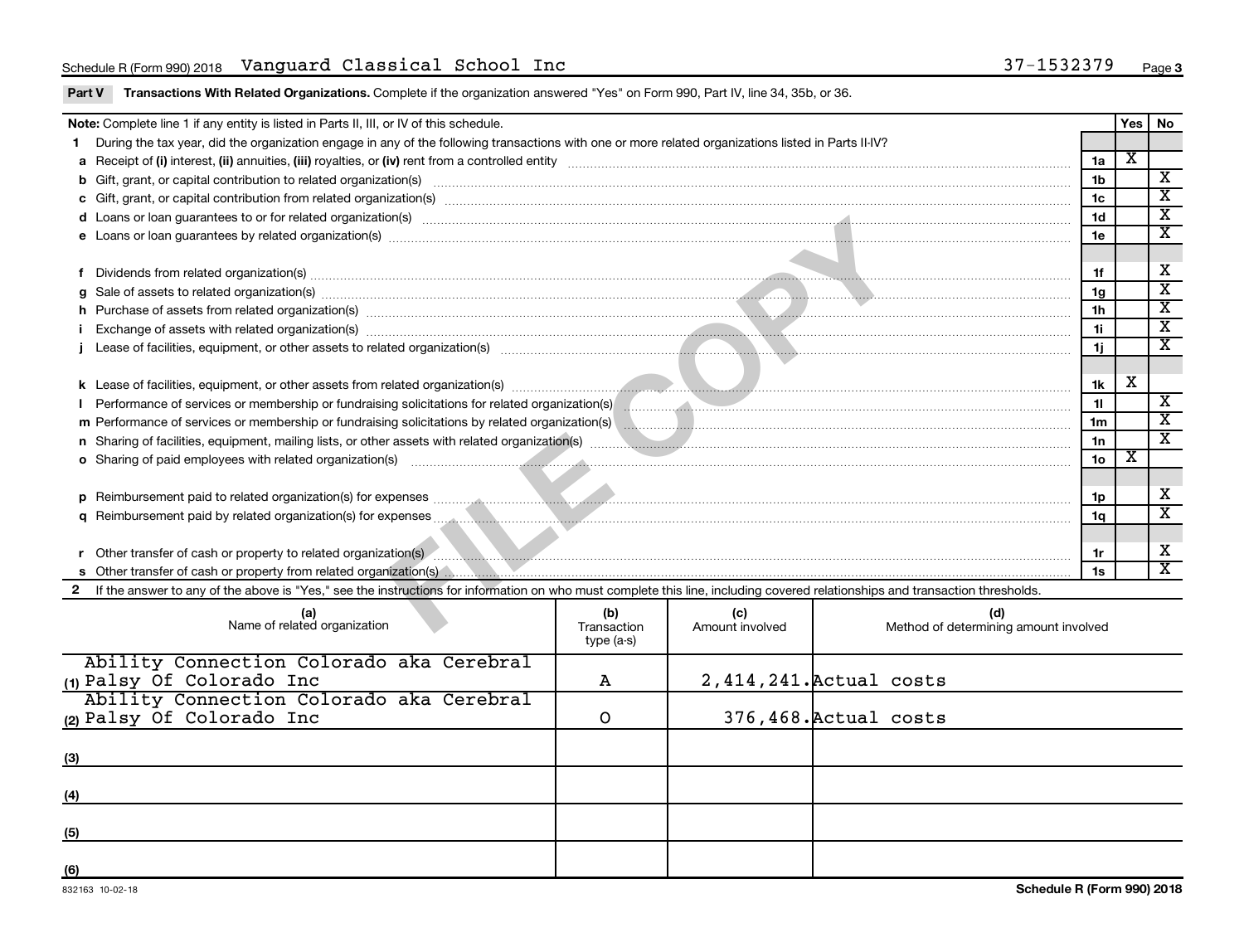#### Schedule R (Form 990) 2018 Page Vanguard Classical School Inc 37-1532379

Part VI Unrelated Organizations Taxable as a Partnership. Complete if the organization answered "Yes" on Form 990, Part IV, line 37.

Provide the following information for each entity taxed as a partnership through which the organization conducted more than five percent of its activities (measured by total assets or gross revenue) that was not a related organization. See instructions regarding exclusion for certain investment partnerships.

| hat neo hot a rolatoa organization. Ooo inotraotiono rogaranty oxolaolon for cortain invocaniont partnorompo.<br>(a) | (b)              | (c)                                             | (d)                                                                                        |                                                                    | (f)                         | (g)                               | (h)                                        |  | (i)                                                                                                  | (i)    | $(\mathsf{k})$ |
|----------------------------------------------------------------------------------------------------------------------|------------------|-------------------------------------------------|--------------------------------------------------------------------------------------------|--------------------------------------------------------------------|-----------------------------|-----------------------------------|--------------------------------------------|--|------------------------------------------------------------------------------------------------------|--------|----------------|
| Name, address, and EIN<br>of entity                                                                                  | Primary activity | Legal domicile<br>(state or foreign<br>country) | Predominant income<br>(related, unrelated,<br>excluded from tax under<br>sections 512-514) | (e)<br>Are all<br>partners sec.<br>$501(c)(3)$<br>orgs.?<br>Yes No | Share of<br>total<br>income | Share of<br>end-of-year<br>assets | Disproportionate<br>allocations?<br>Yes No |  | Code V-UBI<br>amount in box 20 managing<br>of Schedule K-1<br>(Form 1065)<br>$\overline{Y}_{res}$ No | Yes No |                |
|                                                                                                                      |                  |                                                 |                                                                                            |                                                                    |                             |                                   |                                            |  |                                                                                                      |        |                |
|                                                                                                                      |                  |                                                 |                                                                                            |                                                                    |                             |                                   |                                            |  |                                                                                                      |        |                |
|                                                                                                                      |                  |                                                 |                                                                                            |                                                                    |                             |                                   |                                            |  |                                                                                                      |        |                |
|                                                                                                                      |                  |                                                 |                                                                                            |                                                                    |                             |                                   |                                            |  |                                                                                                      |        |                |
|                                                                                                                      |                  |                                                 |                                                                                            |                                                                    |                             |                                   |                                            |  |                                                                                                      |        |                |
|                                                                                                                      |                  |                                                 |                                                                                            |                                                                    |                             |                                   |                                            |  |                                                                                                      |        |                |
|                                                                                                                      |                  |                                                 |                                                                                            |                                                                    |                             |                                   |                                            |  |                                                                                                      |        |                |
|                                                                                                                      |                  |                                                 |                                                                                            |                                                                    |                             |                                   |                                            |  |                                                                                                      |        |                |
|                                                                                                                      |                  |                                                 |                                                                                            |                                                                    |                             |                                   |                                            |  |                                                                                                      |        |                |
|                                                                                                                      |                  |                                                 |                                                                                            |                                                                    |                             |                                   |                                            |  |                                                                                                      |        |                |
|                                                                                                                      |                  |                                                 |                                                                                            |                                                                    |                             |                                   |                                            |  |                                                                                                      |        |                |
|                                                                                                                      |                  |                                                 |                                                                                            |                                                                    |                             |                                   |                                            |  |                                                                                                      |        |                |
|                                                                                                                      |                  |                                                 |                                                                                            |                                                                    |                             |                                   |                                            |  |                                                                                                      |        |                |
|                                                                                                                      |                  |                                                 |                                                                                            |                                                                    |                             |                                   |                                            |  |                                                                                                      |        |                |
|                                                                                                                      |                  |                                                 |                                                                                            |                                                                    |                             |                                   |                                            |  |                                                                                                      |        |                |
|                                                                                                                      |                  |                                                 |                                                                                            |                                                                    |                             |                                   |                                            |  |                                                                                                      |        |                |
|                                                                                                                      |                  |                                                 |                                                                                            |                                                                    |                             |                                   |                                            |  |                                                                                                      |        |                |

**Schedule R (Form 990) 2018**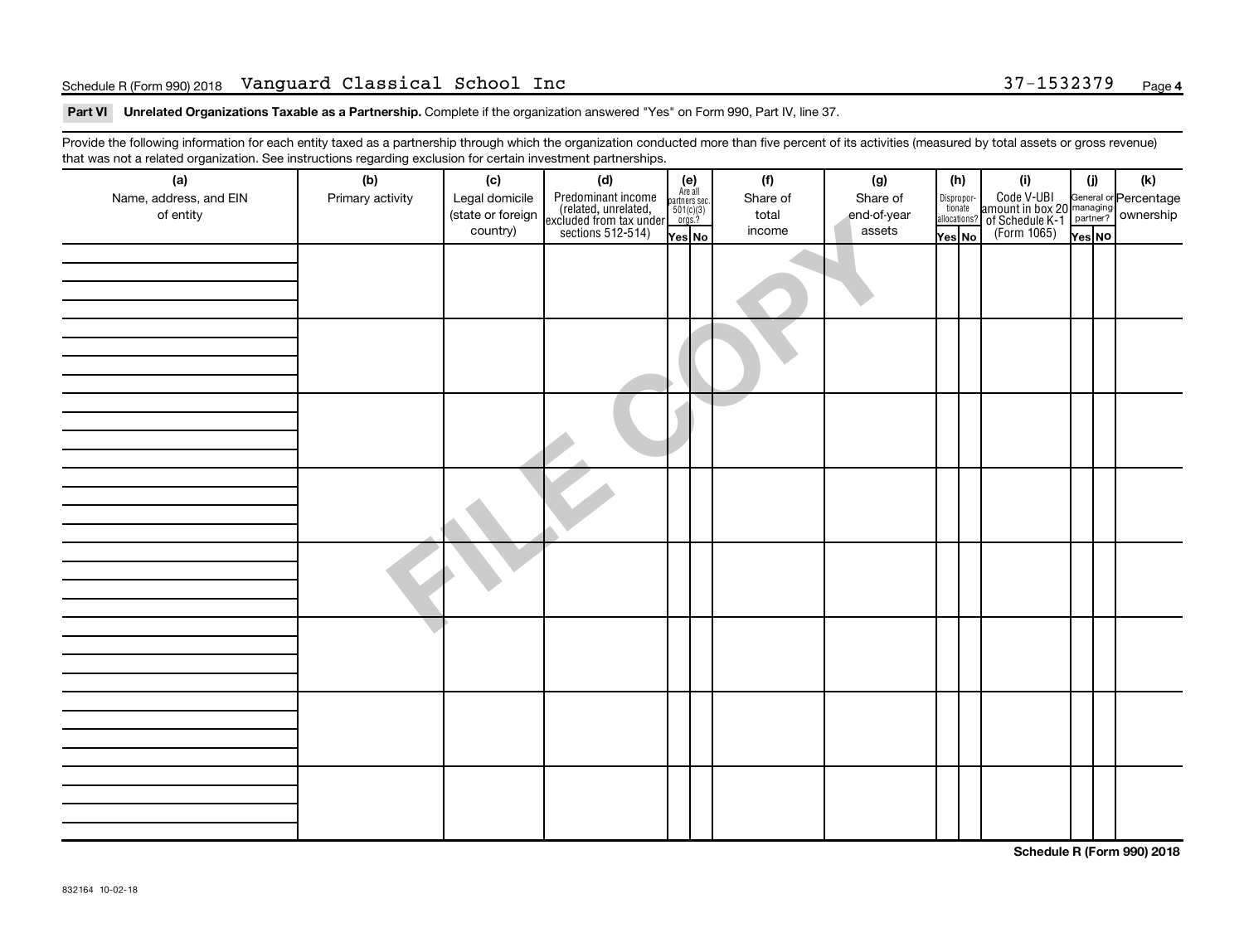| <b>Part VII</b> Supplemental Information.                                                  |
|--------------------------------------------------------------------------------------------|
| Provide additional information for responses to questions on Schedule R. See instructions. |
|                                                                                            |
|                                                                                            |
|                                                                                            |
|                                                                                            |
|                                                                                            |
|                                                                                            |
|                                                                                            |
|                                                                                            |
|                                                                                            |
|                                                                                            |
|                                                                                            |
|                                                                                            |
|                                                                                            |
|                                                                                            |
|                                                                                            |
|                                                                                            |
|                                                                                            |
|                                                                                            |
|                                                                                            |
|                                                                                            |
|                                                                                            |
|                                                                                            |
|                                                                                            |
|                                                                                            |
|                                                                                            |
|                                                                                            |
|                                                                                            |
|                                                                                            |